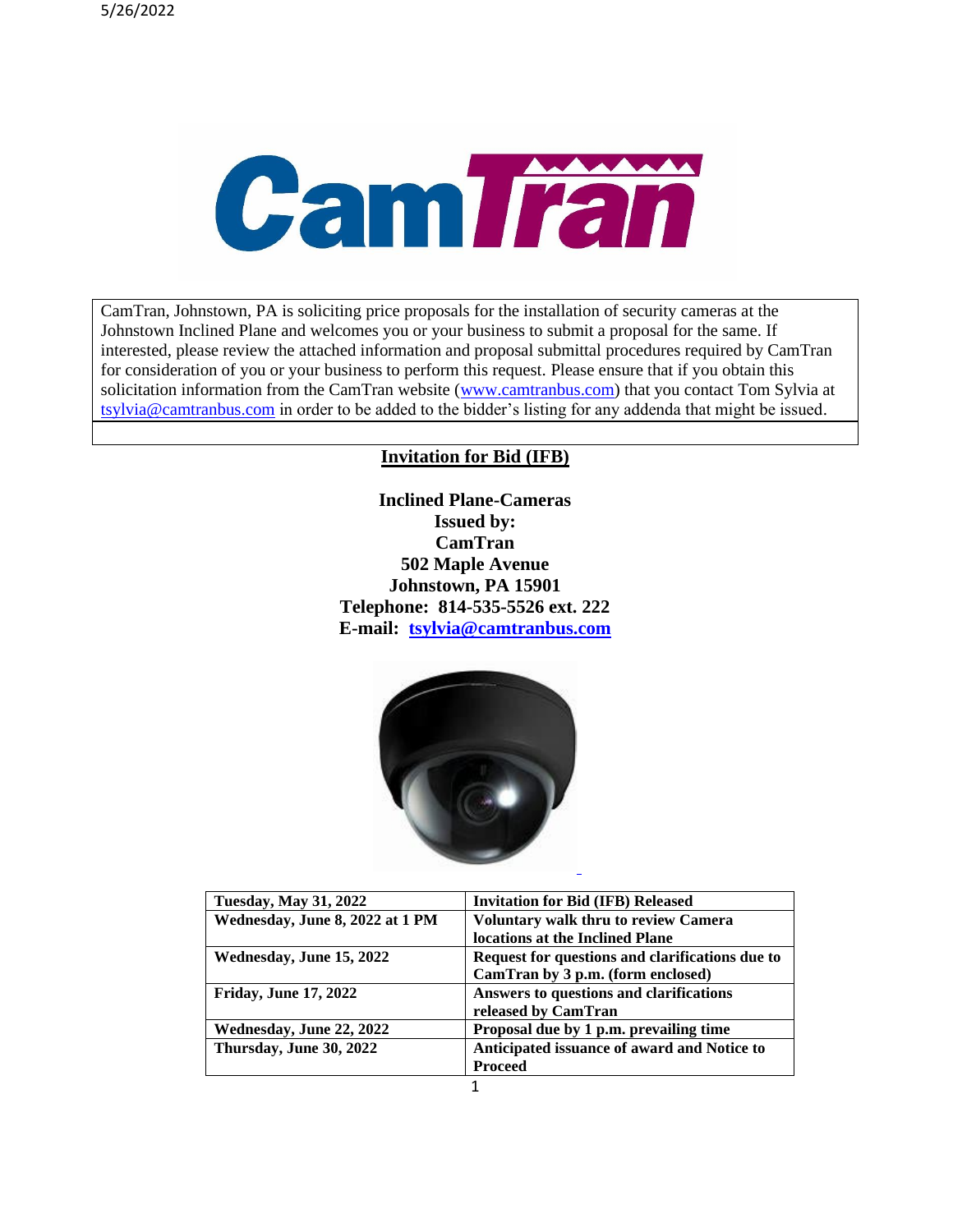## **TABLE OF CONTENTS**

# **Page**

|                                                                | $\overline{4}$ |
|----------------------------------------------------------------|----------------|
|                                                                |                |
|                                                                |                |
|                                                                | 6              |
|                                                                |                |
|                                                                |                |
|                                                                |                |
|                                                                | 8              |
| Attachment B-Proposer's Requests, Questions and Clarifications | 9              |
| Attachment C-Clauses and Certifications (Required)             | 10             |
|                                                                | 44             |
|                                                                | 50             |
|                                                                |                |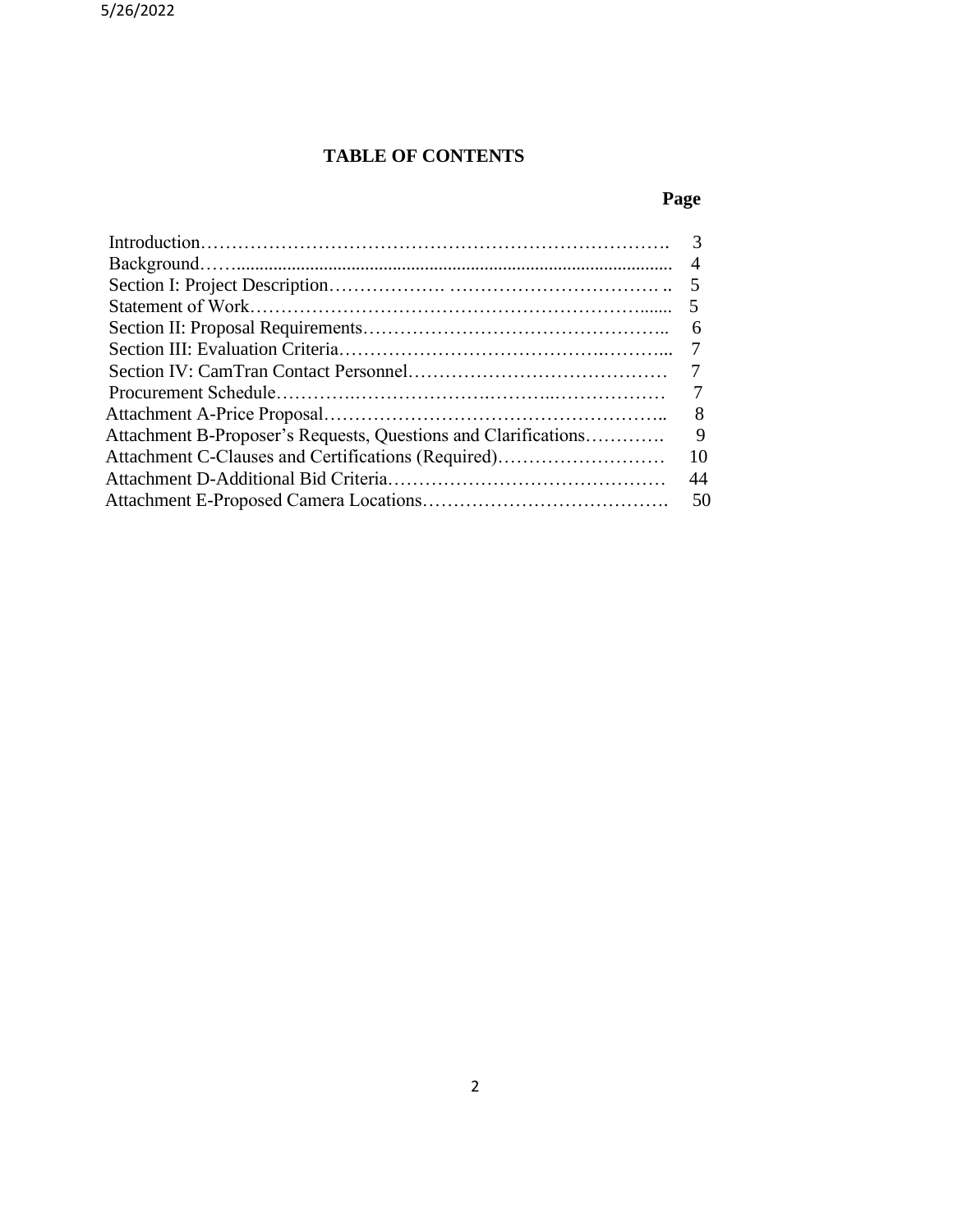## **Introduction**

Invitations are extended to qualified bidders on a contract for the removal of the existing and replacement of the Inclined Plane Security cameras. Specifics are included in the Statement of Work (SOW) section on page #5.

CamTran will receive proposals for this contract, at its office at 502 Maple Ave, Johnstown, PA 15901 by **Wednesday, June 22, 2022 by 1 p.m.** prevailing time. At that time, proposals will be opened at a public meeting in the CamTran boardroom (due to the COVID pandemic, bids will be opened remotely via ZOOM). Any proposal received after that time will be returned to the proposer unopened.

Bid documents are available at CamTran's office located at 502 Maple Ave. Johnstown, PA 15901 or by contacting Tom Sylvia at (814) 535-5526 ext. 222 or [tsylvia@camtranbus.com](mailto:tsylvia@camtranbus.com) or this information will also be available on the CamTran website at www.camtranbus.com.

The successful bidder will be required to comply with all applicable Non-Discrimination and Non-Collusion laws and regulations to certify that they are not on the Comptrollers General's list of ineligible contractors. CamTran solicits and encourages Disadvantaged Business Enterprise (DBE) participation. The successful bidder will be required to comply with all applicable Equal Employment Opportunity (EEO) laws and regulations. Cambria County Transit Authority and CamTran may be used interchangeable throughout this document.

CamTran provides equal opportunity in Employment, Service and Contractual Agreements. **There are sections included in the Attachments that must be reviewed, signed and returned with your bid package.**

The proposal must be clearly marked on the outside bearing the name and address of the bidder and marked **Inclined Plane Cameras**. This project is subject to financial assistance between CamTran, the Federal Transit Administration, PennDOT and other funding sources. CamTran reserves the right to reject any and all bids and award the contract as it deems to be in the best interest of the Cambria County Transit Authority.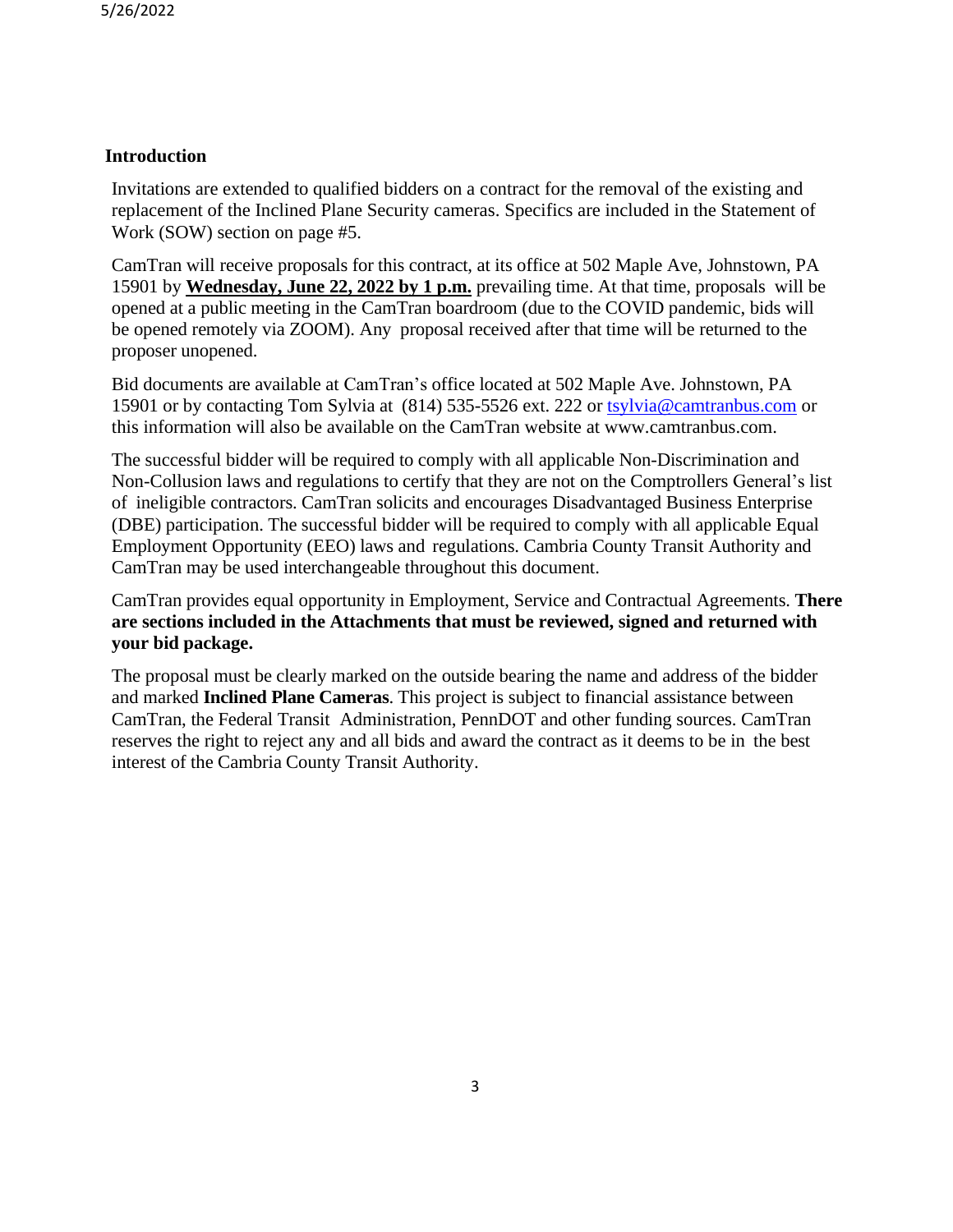### **Background**

CamTran is the primary public transportation provider for the Cambria County, PA region with office locations in Ebensburg and Johnstown, PA (3). Currently, CamTran provides fixed route transit service within Johnstown, PA, Cambria County and Windber, PA, Somerset County, a service area that accounts for 1.1 million passenger rides yearly. In addition to traditional fixedroute service, CamTran provides American with Disabilities Act (ADA) paratransit service and shared ride (Reserve-A-Ride) services. CamTran is a municipal authority and is governed by the Municipal Authorities Act of 1945. CamTran is governed by a nine-member Board of Directors. Members are appointed by the Board of Commissioners of Cambria County. CamTran employs 146 employees in a variety of operating and administrative positions. CamTran operates a fleet of 64 revenue vehicles. CamTran is funded through a variety of programs at the Federal, State and local level. CamTran follows all applicable third-party procurement policies in accordance with the Federal Transit Administration (FTA) Circular 4220.1F. In addition to providing the public transportation described above, CamTran also operates the Historic Johnstown Inclined Plane. The Johnstown Inclined Plane is an 896.5-foot (273.3 m) [funicular](https://en.wikipedia.org/wiki/Funicular) in [Johnstown,](https://en.wikipedia.org/wiki/Johnstown,_Pennsylvania) [Cambria County,](https://en.wikipedia.org/wiki/Cambria_County,_Pennsylvania) [Pennsylvania.](https://en.wikipedia.org/wiki/Pennsylvania) The incline and its two stations connect the city of Johnstown, situated in a valley at the confluence of the [Stonycreek](https://en.wikipedia.org/wiki/Stonycreek_River) and the [Little Conemaugh](https://en.wikipedia.org/wiki/Little_Conemaugh_River) Rivers, to the borough of Westmont on Yoder Hill. The Johnstown Inclined Plane is billed as the "world's steepest vehicular inclined plane", as it is capable of carrying automobiles, in addition to passengers, up or down a slope with a [grade](https://en.wikipedia.org/wiki/Grade_(slope)) of 70.9 percent. The travel time from one station to the other is 90 seconds. After a [catastrophic](https://en.wikipedia.org/wiki/Johnstown_Flood)  [flood in 1889,](https://en.wikipedia.org/wiki/Johnstown_Flood) the Johnstown Inclined Plane was completed in 1891 to serve as an escape route for future floods, as well as a convenient mode of transportation for the residents of the new communities situated above the valley.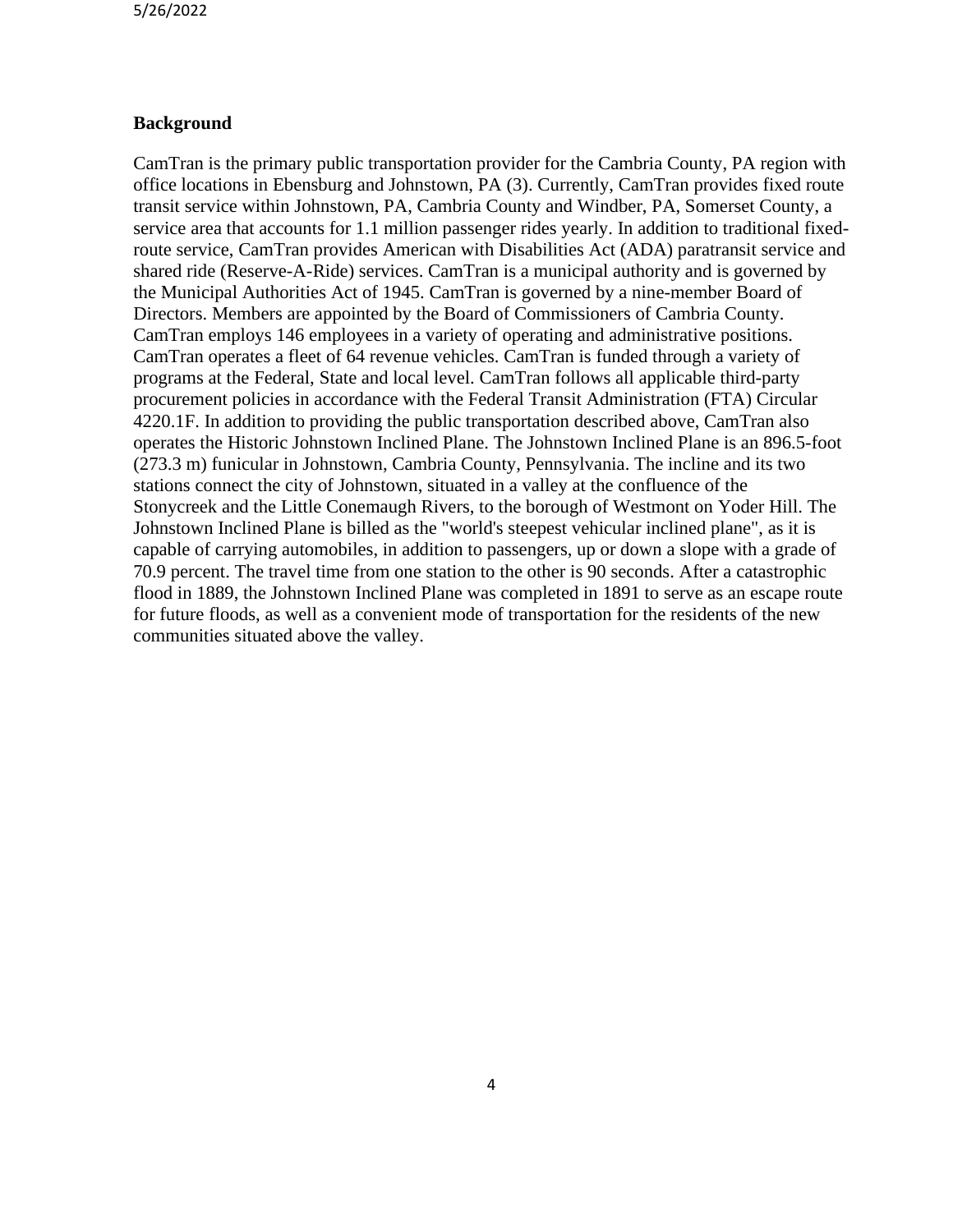## **Section I: Project Description**

CamTran is requesting proposals for the removal of the existing and replacement of the Inclined Plane Security cameras.

## **Statement of Work (SOW) Security Cameras**

- 1. Removal of existing camera system.
- 2. Existing IP cameras are to be relinquished to CamTran.
- 3. All other components are to be destroyed by the vendor.
- 4. Install thirty (30) indoor outdoor cameras (locations to be determined by CamTran-see page 50) to be installed across the Inclined Plane system and facility that meet the following criteria:
- $\bullet$  5-8 MP
- IR Bullet
- Vari-focal capable of wide angle viewing no less than 2.8
- 0 Lux w/IR, PoE
- H.264 or H.265/MPEG4/MJ PEG
- Progressive Scan CMOS
- NVR based system-capable of interfacing with existing VI Monitor Plus System, VI Version 6.3.0.11 or newer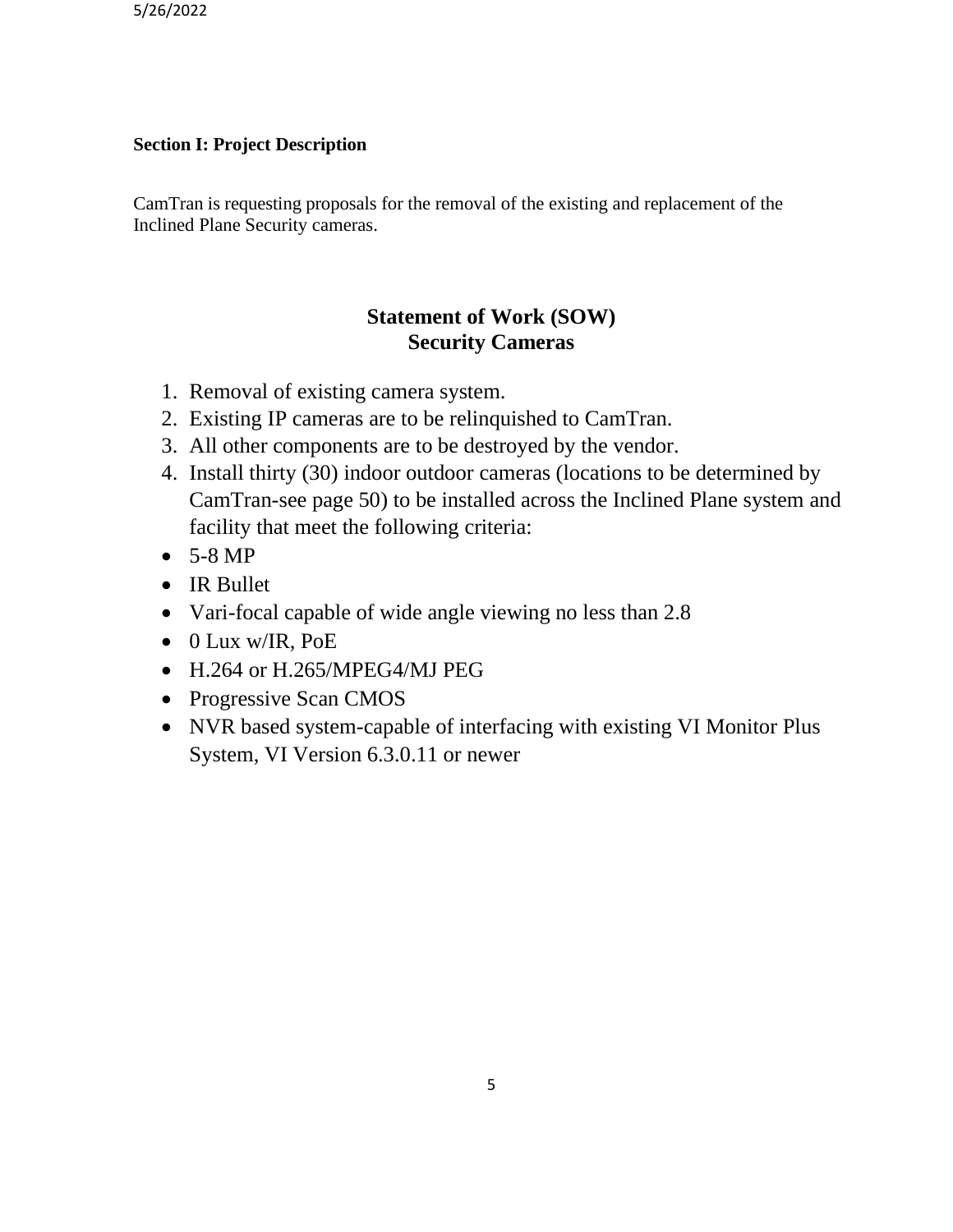### **Basis of Award**

In the event that a contract is awarded pursuant to this specification, CamTran will award such contract to the lowest responsive and responsible bidder as determined by the bid price, meeting the terms and conditions set out in the Bid documents. Contractor's bid pricing must incorporate any peripheral costs including, but not limited to, the costs of products and/or services, delivery/transportation charges, training, materials, labor, insurance, applicable taxes, permitting, warranty, etc. that are required by this Contract. Warranty-all parts and labor warranted for one year.

### **Section II: Proposal Requirements**

- The Proposer will submit one (1) hard copy original proposal with the originals of all the required paperwork along with two (2) copies of the proposal and the required paperwork. FAX copies will not be accepted. The information must be submitted in a **sealed envelope** clearly marked on the outside **Inclined Plane Cameras**. Proposals can be sent certified mail or other means that guarantees a signed receipt to CamTran, 502 Maple Ave, Johnstown, PA 15901. Proposals may also be hand-delivered. All proposals must be submitted by **1:00 p.m. Wednesday, June 22, 2022** FAXED/EMAIL PROPOSALS WILL NOT BE ACCEPTED**.**
- **The voluntary walk thru to review the project at the Johnstown Inclined Plane at 711 Edgehill Drive, Johnstown, PA 15905 will be held on Wednesday, June 8, 2022 at 1 PM.**
- The total price should be submitted on the PRICE PROPOSAL FORM A included in this IFB.
- NOTE: The Cambria County Transit Authority is **tax exempt**.
- The bidder must submit all pertinent and requested information regarding the project.
- Price quoted must remain in effect for a period of 90 days after bid award.
- Please sign all attachments and return where appropriate. Failure to sign appropriate forms may render your bid *NON-RESPONSIVE.*
- The project start date may begin with Award of Project.
- Any deviation from the specifications outlined in Section I should be clearly described in the proposal and reason for those changes detailed.
- All QUESTIONS MUST BE SUBMITTED IN WRITING using the enclosed Form B.
- Three (3) references must be submitted.
- All sub-contractors must comply with all the same Federal, State and Local rules and regulations.
- Proof of Insurance coverage must be submitted with this proposal.
- All contractors/sub-contractors must comply with all OSHA rules and regulations.
- CamTran reserves the right to reject any and all bids, or parts thereof, whenever it determines, at its sole discretion that such rejection is in the best interest of CamTran.
- All records of this contract must be and will be kept on file for a minimum of three (3) years after the completion of this project.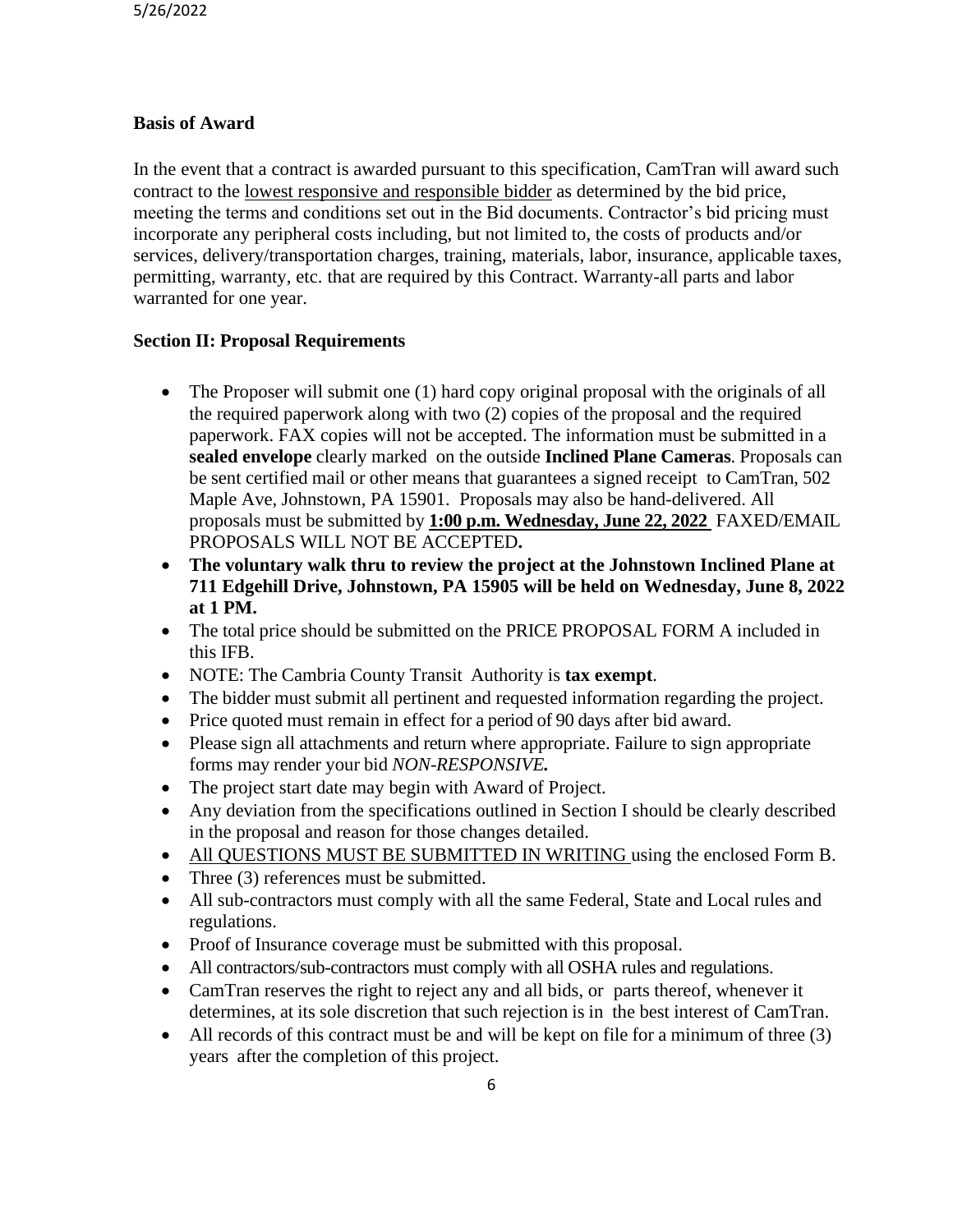• Payment will be paid promptly after complete invoice(s), outlining the details of the work completed is reviewed and approved by the CamTran Board of Directors.

### **Section III: Evaluation Criteria**

CamTran will award this project to the firm whose proposal best meets its needs and the specifications of the project as outlined in the IFB with cost being the determining factor.

### **Section IV: CamTran Contact Personnel**

Technical questions regarding clarifications, exceptions and approved equals should be addressed on the appropriate form in writing or via email to:

Bob Johnson, Director of Safety, Security and Risk Management 502 Maple Ave, Johnstown, PA 15901, (814) 535-5526 ext. 214, Email: [rjohnson@camtranbus.com](mailto:rjohnson@camtranbus.com)

### **Questions/Inquiries and Clarifications:**

Any questions or requests for clarification on any aspect of these IFB submission requirements may be directed to:

> CamTran Attn: Thomas G. Sylvia 502 Maple Avenue Johnstown, PA 15901 Email: [tsylvia@camtranbus.com](mailto:tsylvia@camtranbus.com)

## **All communication must utilize the CamTran Requests, Questions and Clarifications form in Attachment B.** Correspondence will not be accepted by any other format or party. Contact with any other person at CamTran may result in the Proposer being disqualified from consideration.

#### **Procurement Schedule**

The following is the expected schedule of activities associated with this IFB:

| <b>Tuesday, May 31, 2022</b>    | <b>Invitation for Bid (IFB) Released</b>        |
|---------------------------------|-------------------------------------------------|
| Wednesday, June 8, 2022 at 1 PM | Voluntary walk thru to review Camera            |
|                                 | locations at the Inclined Plane                 |
| Wednesday, June 15, 2022        | Request for questions and clarifications due to |
|                                 | CamTran by 3 p.m. (form enclosed)               |
| <b>Friday, June 17, 2022</b>    | Answers to questions and clarifications         |
|                                 | released by CamTran                             |
| Wednesday, June 22, 2022        | Proposal due by 1 p.m. prevailing time          |
| Thursday, June 30, 2022         | Anticipated issuance of award and Notice to     |
|                                 | <b>Proceed</b>                                  |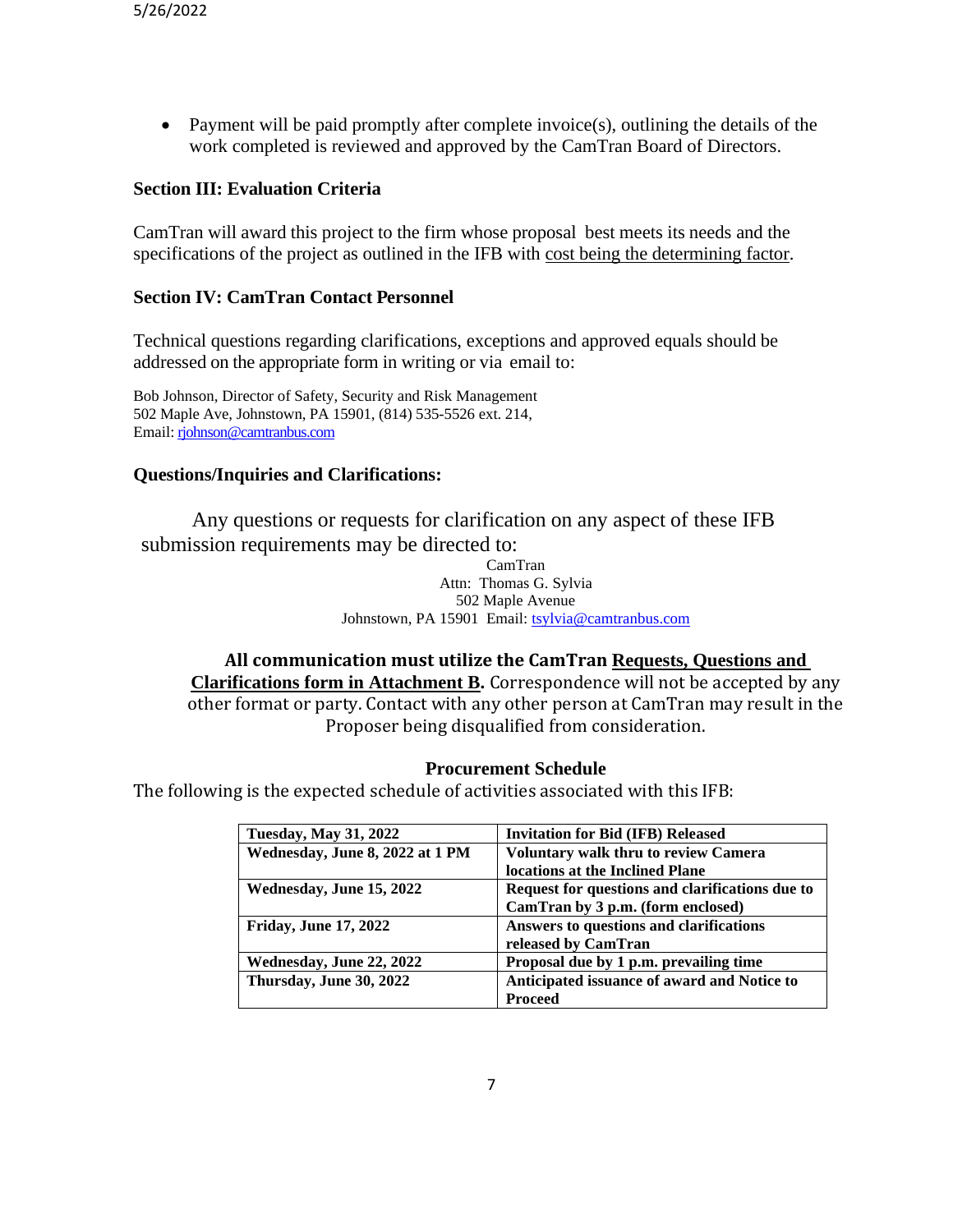5/26/2022

### **ATTACHMENT A: PRICE PROPOSAL**

### **TO: CamTran**

In compliance with your Invitation for Bid (IFB) for the Inclined Plane cameras, to be opened on **Wednesday, June 22, 2022 at 1:00 p.m.** prevailing time, the undersigned proposes to furnish all work, labor, equipment and materials required to conform to the requirements of this proposal.

Total Bid Price for the **Inclined Plane Cameras**:

Total cost: \_\_\_\_\_\_\_\_\_\_\_\_\_\_\_\_\_\_\_

The undersigned acknowledged the receipt of the following addenda to the above referenced IFB (if applicable):

Addendum No. \_\_\_\_\_\_\_\_, Dated \_\_\_\_\_\_\_\_\_\_\_\_\_\_ Addendum No.  $\qquad \qquad$  . Dated Addendum No. \_\_\_\_\_\_\_\_, Dated \_\_\_\_\_\_\_\_\_\_\_\_\_\_

Name of Individual, Partnership or Corporation

Address

Name of Authorized Person Signature

Title of Authorized Person Date

 $\frac{1}{2}$  ,  $\frac{1}{2}$  ,  $\frac{1}{2}$  ,  $\frac{1}{2}$  ,  $\frac{1}{2}$  ,  $\frac{1}{2}$  ,  $\frac{1}{2}$  ,  $\frac{1}{2}$  ,  $\frac{1}{2}$  ,  $\frac{1}{2}$  ,  $\frac{1}{2}$  ,  $\frac{1}{2}$  ,  $\frac{1}{2}$  ,  $\frac{1}{2}$  ,  $\frac{1}{2}$  ,  $\frac{1}{2}$  ,  $\frac{1}{2}$  ,  $\frac{1}{2}$  ,  $\frac{1$ 

By execution below, CamTran accepts the offer as indicated in this IFB.

\_\_\_\_\_\_\_\_\_\_\_\_\_\_\_\_\_\_\_\_\_\_\_\_\_\_\_\_\_\_\_\_\_\_\_\_\_\_\_\_\_\_\_\_\_\_\_\_\_\_\_\_\_\_\_\_\_\_\_\_\_\_\_\_\_

\_\_\_\_\_\_\_\_\_\_\_\_\_\_\_\_\_\_\_\_\_\_\_\_\_\_\_\_\_\_\_\_\_\_\_\_\_\_\_\_\_\_\_\_\_\_\_\_\_\_\_\_\_\_\_\_\_\_\_\_\_\_\_\_\_ \_\_\_\_\_\_\_\_\_\_\_\_\_\_\_\_\_\_\_\_\_\_\_\_\_\_\_\_\_\_\_\_\_\_\_\_\_\_\_\_\_\_\_\_\_\_\_\_\_\_\_\_\_\_\_\_\_\_\_\_\_\_\_\_\_

\_\_\_\_\_\_\_\_\_\_\_\_\_\_\_\_\_\_\_\_\_\_\_\_\_\_\_\_\_\_\_\_\_\_\_ \_\_\_\_\_\_\_\_\_\_\_\_\_\_\_\_\_\_\_\_\_\_\_\_\_\_

\_\_\_\_\_\_\_\_\_\_\_\_\_\_\_\_\_\_\_\_\_\_\_\_\_\_\_\_\_\_\_\_\_\_\_\_\_\_\_\_\_\_\_ \_\_\_\_\_\_\_\_\_\_\_\_\_\_\_\_\_\_\_\_\_\_\_\_\_\_

(Printed Name of Contracting Officer) \_\_\_\_\_\_\_\_\_\_\_\_\_\_ (Signature) \_\_\_\_\_\_\_\_\_\_\_\_\_\_\_\_

\_\_\_\_\_\_\_\_\_\_\_\_\_\_\_\_\_\_\_\_\_\_\_\_\_\_\_\_\_\_\_\_\_\_\_\_\_ Date of Award

 $\_$  ,  $\_$  ,  $\_$  ,  $\_$  ,  $\_$  ,  $\_$  ,  $\_$  ,  $\_$  ,  $\_$  ,  $\_$  ,  $\_$  ,  $\_$  ,  $\_$  ,  $\_$  ,  $\_$  ,  $\_$  ,  $\_$  ,  $\_$  ,  $\_$  ,  $\_$  ,  $\_$  ,  $\_$  ,  $\_$  ,  $\_$  ,  $\_$  ,  $\_$  ,  $\_$  ,  $\_$  ,  $\_$  ,  $\_$  ,  $\_$  ,  $\_$  ,  $\_$  ,  $\_$  ,  $\_$  ,  $\_$  ,  $\_$  ,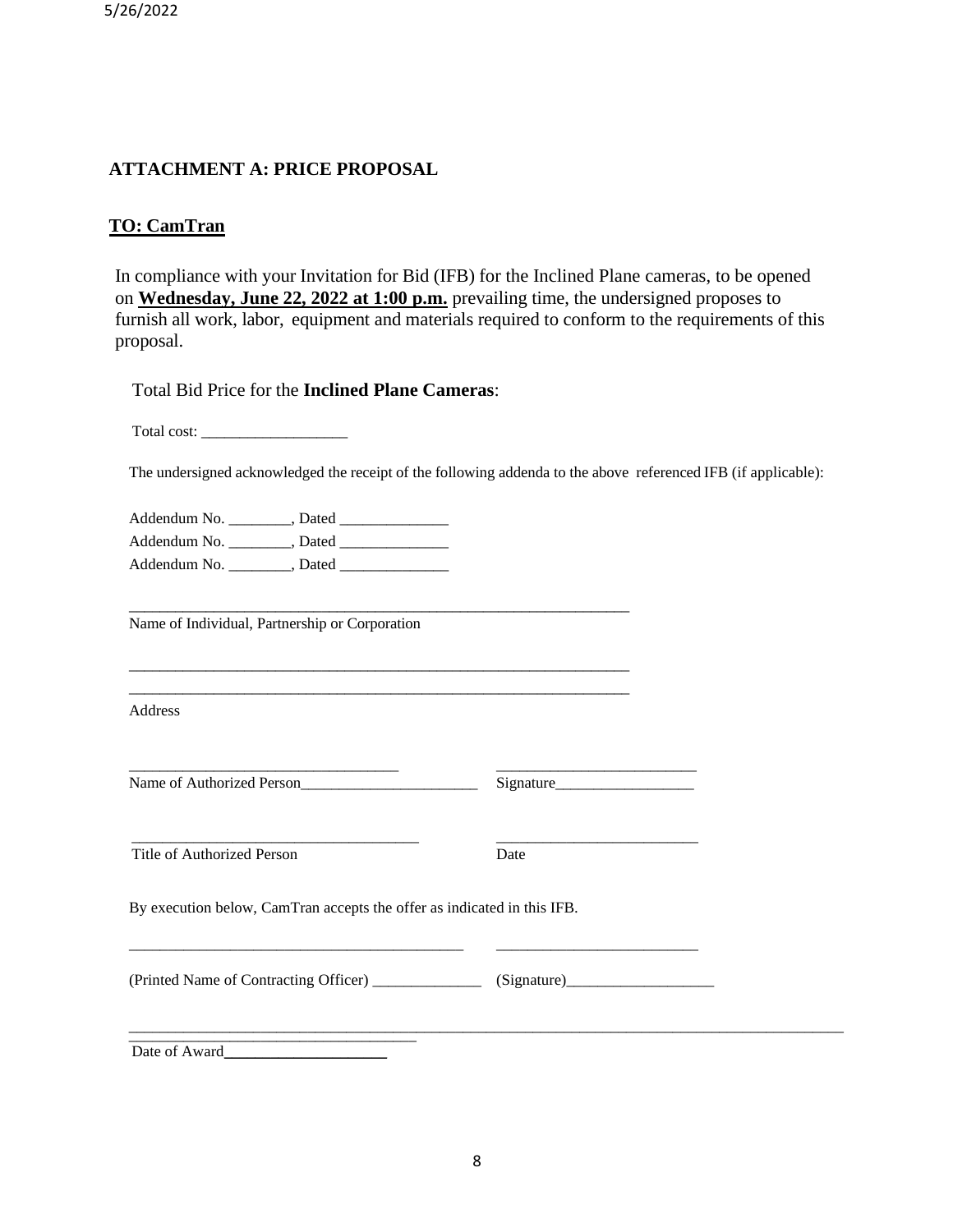## **ATTACHMENT B: PROPOSER'S REQUESTS, QUESTIONS AND CLARIFICATIONS FORM**

## **Inclined Plane Cameras**

### **All requests, questions and clarifications must be submitted in writing and received on or before 3 p.m., Wednesday, June 15, 2022. Proposers shall use the following form:**

Name of Company/Individual:

Nature of Company (partnership, corporation, etc.):

Contact Person:

Phone #: E-mail:

Company's Mailing Address:

REQUESTS/COMMENTS/QUESTIONS/CLARIFICATIONS (attach additional sheets as necessary):

I certify that neither I, nor my company, are on the Comptroller General's list of ineligible bidders; and that we have not been prohibited from doing business with the Commonwealth of Pennsylvania or its agencies/subdivisions.

| Owner/Partner/Officer | Date |
|-----------------------|------|
|-----------------------|------|

**Submit this completed form by 3 p.m., June 15, 2022., to: tsylvia@camtranbus.com**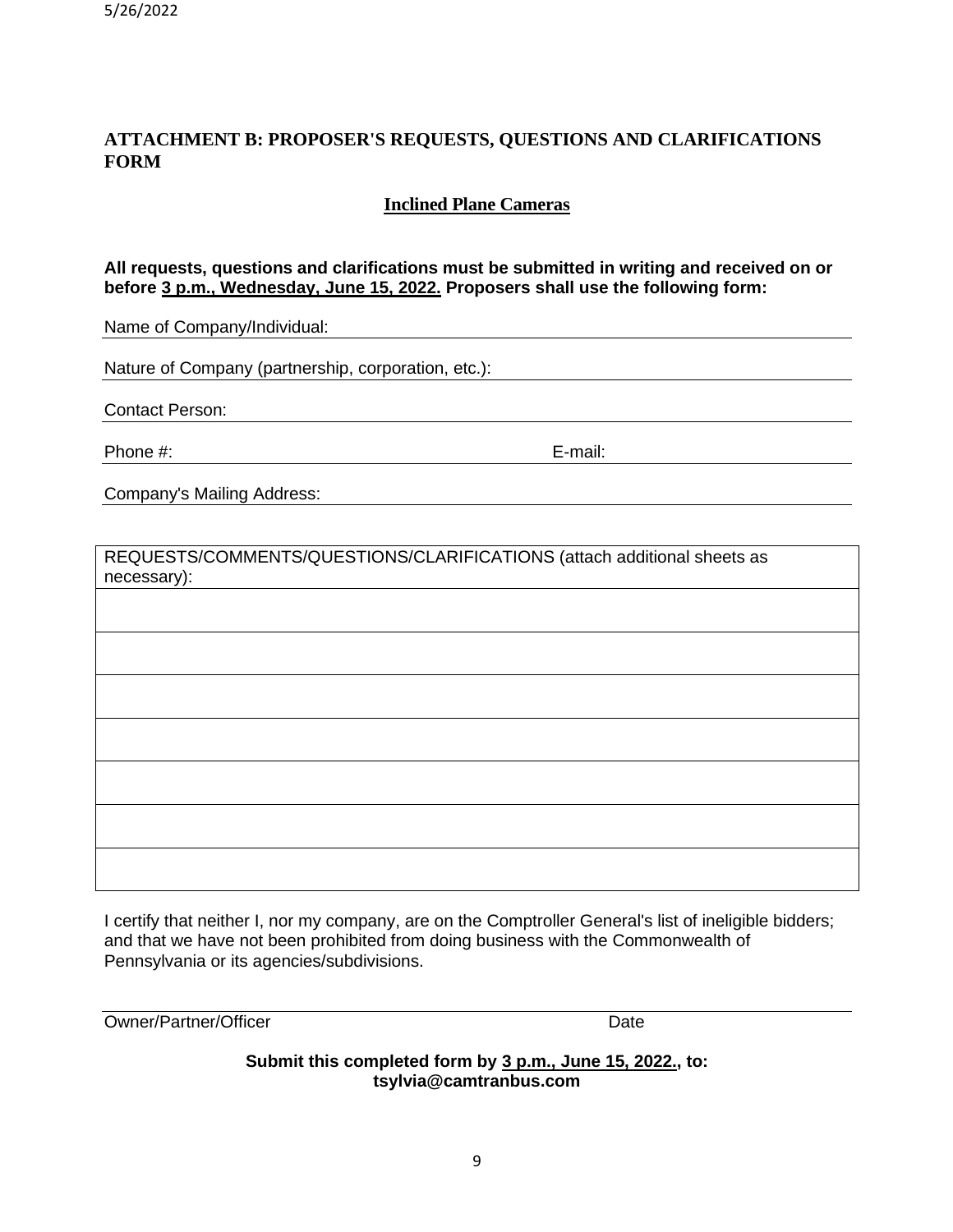5/26/2022

**Attachment C: Clauses & Certifications (Required)**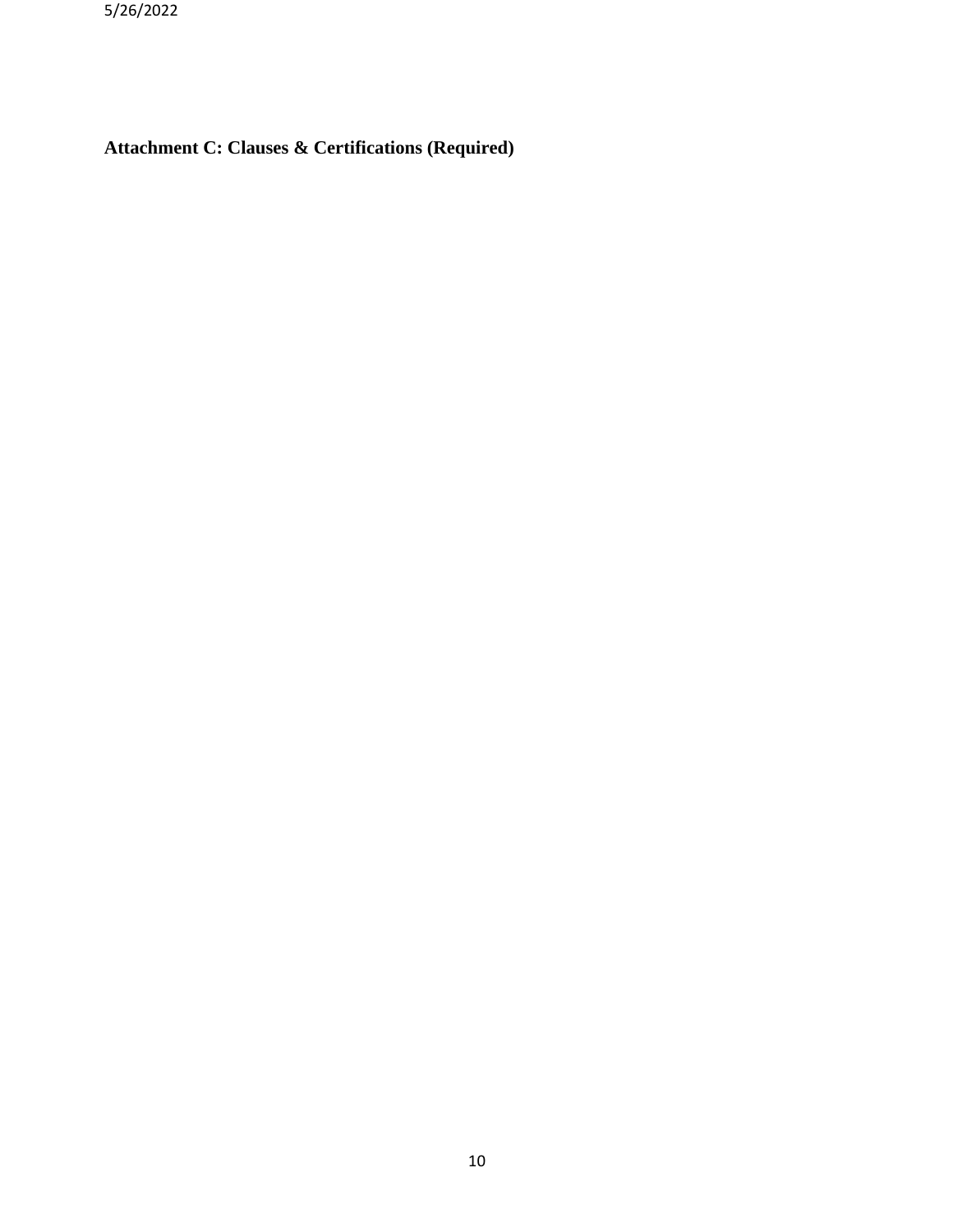## **NON-COLLUSION AFFIDAVIT**

It is hereby certified that the undersigned is the only person(s) interested in this bid as principal, and that the bid is made without collusion with any person, firm, or corporation.

\_\_\_\_\_\_\_\_\_\_\_\_\_\_\_\_\_\_\_\_\_\_\_\_\_\_\_\_\_\_\_\_\_\_\_\_\_\_\_\_\_\_\_\_\_\_\_\_\_\_\_\_\_\_\_\_\_\_\_\_\_\_\_\_\_\_\_ NAME OF INDIVIDUAL, PARTNERSHIP OR CORPORATION

\_\_\_\_\_\_\_\_\_\_\_\_\_\_\_\_\_\_\_\_\_\_\_\_\_\_\_\_\_\_\_\_\_\_\_\_\_\_\_\_\_\_\_\_\_\_\_\_\_\_\_\_\_\_\_\_\_

\_\_\_\_\_\_\_\_\_\_\_\_\_\_\_\_\_\_\_\_\_\_\_\_\_\_\_\_\_\_\_\_\_\_\_\_\_\_\_\_\_\_\_\_\_\_\_\_\_\_\_\_\_\_\_\_\_

\_\_\_\_\_\_\_\_\_\_\_\_\_\_\_\_\_\_\_\_\_\_\_\_\_\_\_\_\_\_\_\_\_\_\_\_\_\_\_\_\_\_\_\_\_\_\_\_\_\_\_\_\_\_\_\_\_

\_\_\_\_\_\_\_\_\_\_\_\_\_\_\_\_\_\_\_\_\_\_\_\_\_\_\_\_\_\_\_\_\_\_\_\_\_\_\_\_\_\_\_\_\_\_\_\_\_\_\_\_\_\_\_\_\_

\_\_\_\_\_\_\_\_\_\_\_\_\_\_\_\_\_\_\_\_\_\_\_\_\_\_\_\_\_\_\_\_\_\_\_\_\_\_\_\_\_\_\_\_\_\_\_\_\_\_\_\_\_\_\_\_\_

\_\_\_\_\_\_\_\_\_\_\_\_\_\_\_\_\_\_\_\_\_\_\_\_\_\_\_\_\_\_\_\_\_\_\_\_\_\_\_\_\_\_\_\_\_\_\_\_\_\_\_\_\_\_\_\_\_

ADDRESS

AUTHORIZED PERSON

\_\_\_\_\_\_\_\_\_\_\_\_\_\_\_\_\_\_\_\_\_\_\_\_\_\_\_\_\_\_\_\_

SIGNATURE

**TITLE** 

DATE

(FAILURE TO COMPLETE THIS FORM AND SUBMIT IT WITH YOUR BID MAY RENDER THE BID NON-RESPONSIVE)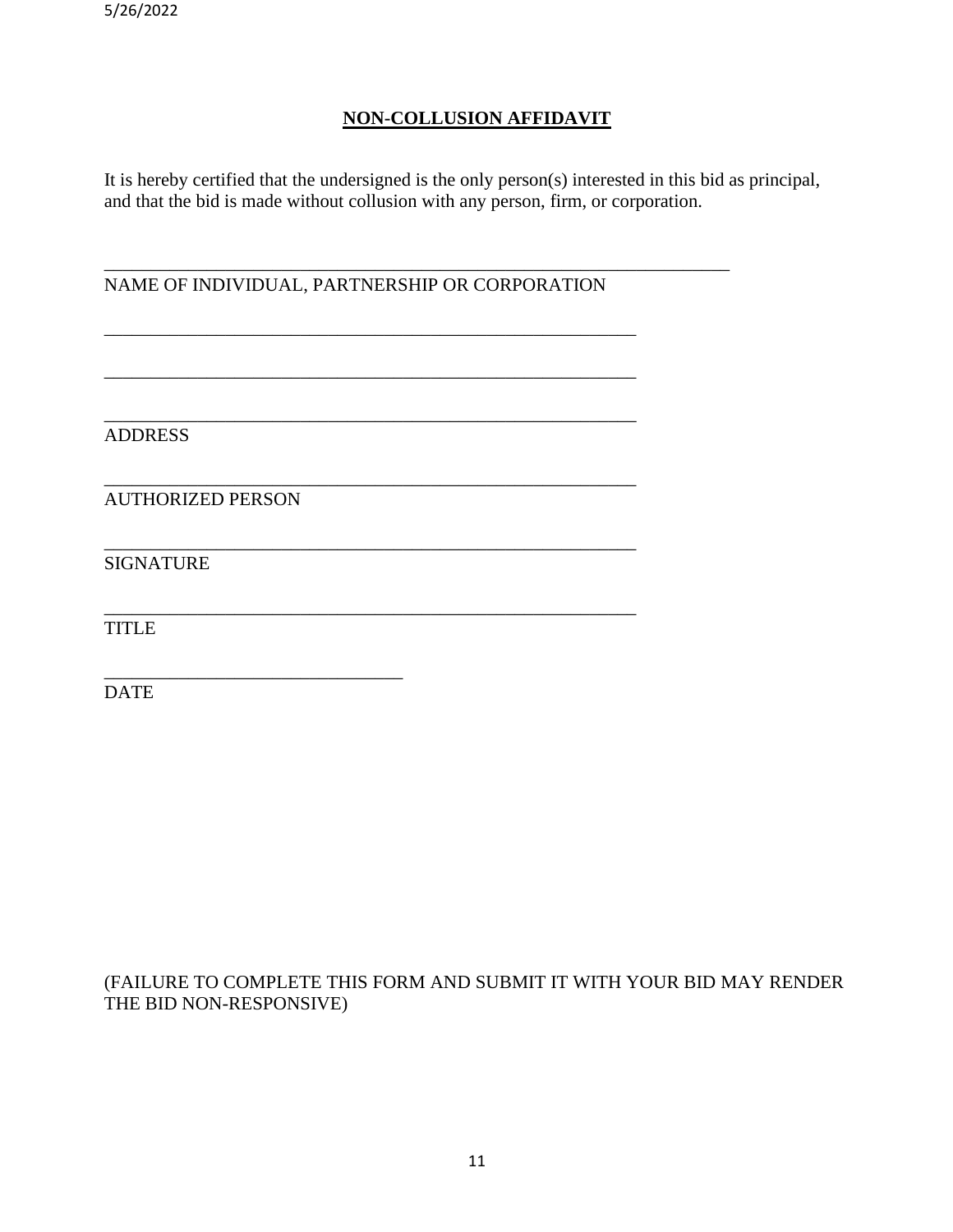## **CERTIFICATION OF LOWER-TIER PARTICIPANTS REGARDING DEBARMENT, SUSPENSION, AND OTHER INELIGIBILITY AND VOLUNTARY EXCLUSION**

The Lower Tier Participant (potential sub-recipient under an FTA project, potential third-party contractor, or potential subcontractor under a major third-party contract),

(Name of Firm)  $\qquad \qquad$  certifies, by submission of this BID, that neither it nor its principals are presently debarred, suspended, proposed for debarment, declared ineligible or voluntarily excluded from participation in this transaction by any Federal department or agency.

(If the Lower Tier Participant (potential sub-recipient under an FTA project, potential third-party contractor, or potential subcontractor under a major third-party contract),

(Name of Firm) is unable to certify to any of the statements in this certification, such participant shall attach an explanation to this BID.)

THE LOWER-TIER PARTICIPANT (potential sub-recipient under an FTA project, potential third-party contractor, or potential subcontractor under a major third-party contract),

(Name of Firm)\_\_\_\_\_\_\_\_\_\_\_\_\_\_\_\_\_\_\_\_\_\_\_\_\_\_\_\_\_\_\_\_\_\_\_\_\_\_\_\_\_\_\_\_\_\_\_\_\_\_\_\_\_\_\_\_\_\_\_

CERTIFIES OR AFFIRMS THE TRUTHFULNESS AND ACCURACY OF THE CONTENTS OF THE STATEMENTS SUBMITTED ON OR WITH THIS CERTIFICATION AND UNDERSTANDS THAT THE PROVISIONS OF 31 USC SECTIONS 3801 ET SEQ. ARE APPLICABLE THERETO.

\_\_\_\_\_\_\_\_\_\_\_\_\_\_\_\_\_\_\_\_\_\_\_\_\_\_\_\_\_\_\_\_\_\_\_\_\_\_\_\_\_\_\_\_\_\_\_\_\_\_\_\_\_\_\_\_\_\_\_\_\_\_\_\_\_\_\_\_\_\_\_\_\_\_\_\_\_\_

Signature and Title of Authorized Official

The undersigned chief legal counsel for the

(Name of Firm)

Hereby certifies that the

(Name of Firm)\_\_\_\_\_\_\_\_\_\_\_\_\_\_\_\_\_\_\_\_\_\_\_\_\_\_\_\_\_\_\_\_\_\_\_\_\_\_\_\_\_\_\_\_\_\_\_\_\_\_\_\_\_\_\_\_\_\_\_\_\_\_\_

Has authority under State and Local law to comply with the subject assurances and that the certification above has been legally made.

Signature of Applicant's Attorney and Date

## (FAILURE TO COMPLETE THIS FORM AND SUBMIT IT WITH YOUR BID MAY RENDER THE BID NON-RESPONSIVE)

\_\_\_\_\_\_\_\_\_\_\_\_\_\_\_\_\_\_\_\_\_\_\_\_\_\_\_\_\_\_\_\_\_\_\_\_\_\_\_\_\_\_\_\_\_\_\_\_\_\_\_\_\_\_\_\_\_\_\_\_\_\_\_\_\_\_\_\_\_\_\_\_\_\_\_\_\_\_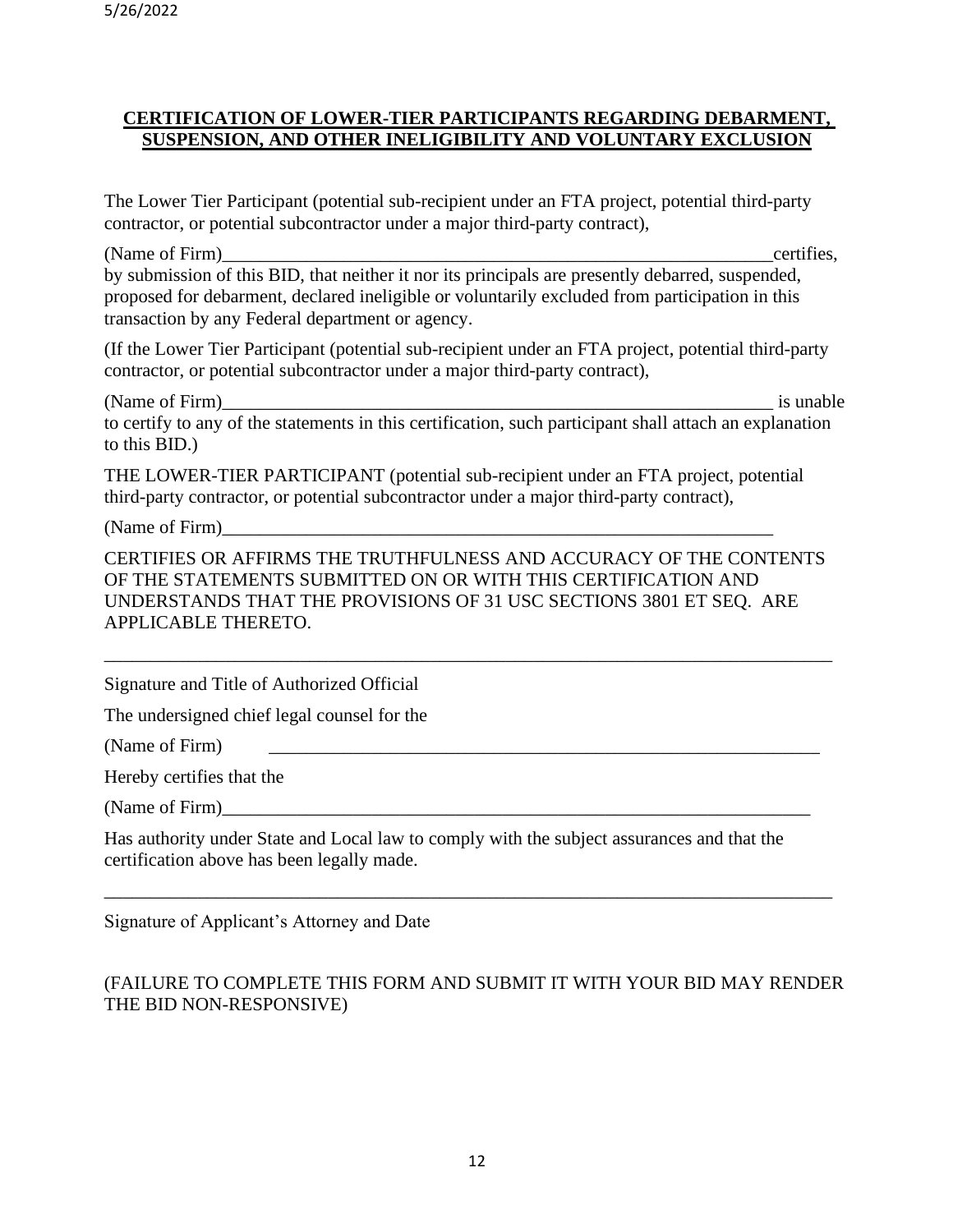## **DISADVANTAGED BUSINESS ENTERPRISE (DBE) CERTIFICATION**

(1) Policy. It is the policy of the Department of Transportation that disadvantaged business enterprises as defined in 49 CFR Part 26 shall have the maximum opportunity to participate in the performance of contracts financed in whole or part with Federal funds under this agreement. Consequently, the DBE requirements of 49 CFR Part 26 apply to this agreement.

(2) DBE Obligation. The supplier or contractor agrees to ensure that disadvantaged business enterprises as defined in 49 CFR Part 26 have the maximum opportunity to participate in the performance of contracts and subcontracts financed in whole or in part with Federal funds provided under this agreement. In this regard all recipients or contractors shall ensure that all necessary and reasonable steps in accordance with 49 CFR Part 26 to ensure that disadvantaged and women business enterprises have the maximum opportunity to compete for and perform contracts. Recipients and their contractors shall not discriminate on the basis of race, creed, color, national origin, age, sex, handicap or disability in the award and performance of DOT-assisted contracts.

Failure to carry out these requirements is a material breach of the contract which may result in the termination of this contract or such other remedy as the recipient deems appropriate.

\_\_\_\_\_\_\_\_\_\_\_\_\_\_\_\_\_\_\_\_\_\_\_\_\_\_\_\_\_\_\_\_\_\_\_\_\_\_\_\_\_\_\_\_\_\_\_\_\_\_\_\_\_\_\_\_\_

\_\_\_\_\_\_\_\_\_\_\_\_\_\_\_\_\_\_\_\_\_\_\_\_\_\_\_\_\_\_\_\_\_\_\_\_\_\_\_\_\_\_\_\_\_\_\_\_\_\_\_\_\_\_\_\_\_

\_\_\_\_\_\_\_\_\_\_\_\_\_\_\_\_\_\_\_\_\_\_\_\_\_\_\_\_\_\_\_\_\_\_\_\_\_\_\_\_\_\_\_\_\_\_\_\_\_\_\_\_\_\_\_\_\_

NAME OF AUTHORIZED PERSON

SIGNATURE OF AUTHORIZED PERSON

TITLE AND DATE

(FAILURE TO COMPLETE THIS FORM AND SUBMIT IT WITH YOUR BID MAY RENDER THE BID NON-RESPONSIVE)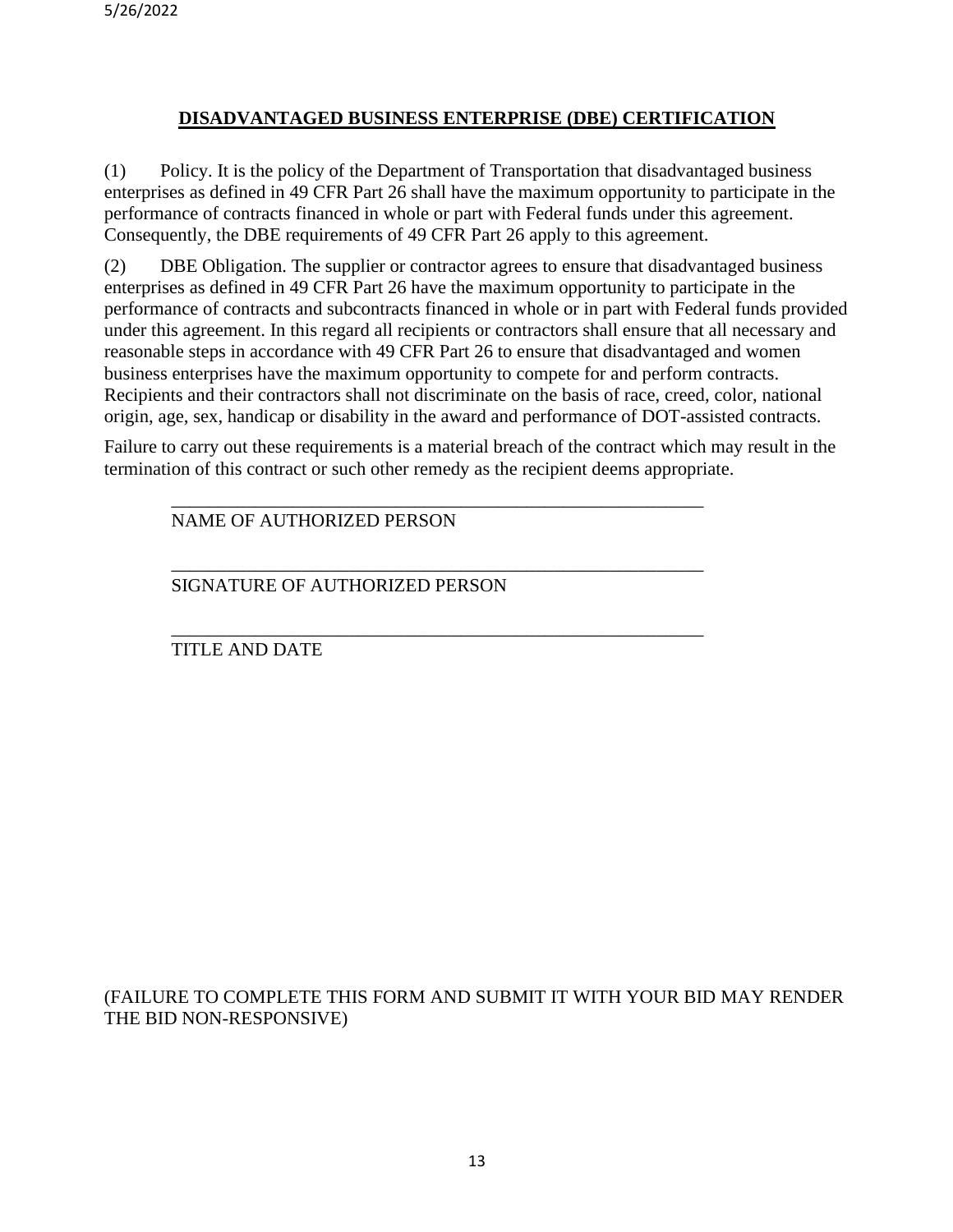## **COMMONWEALTH NON-DISCRIMINATION CLAUSE**

1. Contractor shall not discriminate against any employee, applicant for employment, independent contractor or any other person because of race, color, religious creed, ancestry, national origin, age, sex, handicap or disability.

Contractor shall take affirmative action to ensure that applicants are employed, and that employees or agents are treated during employment, without regard to their race, color, religious creed, ancestry, national origin, age, sex, handicap, or disability. Such affirmative action shall include, but is not limited to, the following: Employment, upgrading, demotion, or transfer; recruitment or recruitment advertising; layoff or termination; rates of pay or other forms of compensation; and selection for training.

Contractor shall post in conspicuous places, available to employees, agents, applicants for employment and other persons, a notice to be provided by the contracting agency setting forth the provisions of this non-discrimination clause.

2. Contractor shall in advertisements or requests for employment placed by it or on its behalf state all qualified applicants will receive consideration for employment without regard to race, color religious creed, ancestry, national origin, age, sex, handicap or disability.

3. Contractor shall send each labor union or workers' representative with which it has a collective bargaining agreement or other contract or understanding, a notice advising said labor union or workers' representative of its commitment to this non-discrimination clause. Similar notice shall be sent to every other source of recruitment regularly utilized by Contractor.

4. It shall be no defense to a finding of noncompliance with the Contract Compliance Regulations issued by the Pennsylvania Human Relations Commission or this non-discrimination clause that Contractor has delegated some of its employment practices to any union, training program or other source of recruitment which prevents it from meeting its obligations. However, if the evidence indicates that the Contractor was not on notice of the third-party discrimination or made a good faith effort to correct it, such factor shall be considered in mitigation in determining appropriate sanctions.

5. Where the practices of a union or of any training program or other source of recruitment will result in the exclusion of minority group persons, so that Contractor will be unable to meet its obligations under the Contractor Compliance Regulations issued by Pennsylvania Human Relations Commission, or this non-discrimination clause. Contractor shall then employ and fill vacancies through other nondiscriminatory employment procedures.

6. Contractor shall comply with the Contract Compliance Regulations of the Pennsylvania Human Relations Commission, 16 PA Code Chapter 49 and with all laws prohibiting discrimination in hiring or employment opportunities. In the event of Contractor's non-compliance with the non-discrimination clause of this contract or with any such laws, this contract may, after hearing and adjudication, be terminated or suspended, in whole or in part, and Contractor may be declared temporarily ineligible for further Commonwealth contracts, and such other sanctions may be imposed and remedies invoked as provided by the Contract Compliance Regulations.

7. Contractor shall furnish all necessary employment documents and records to, and permit access to its books, records and accounts by, the contracting agency and the Human Relations Commission, for purposes of investigation to ascertain compliance with the provisions of the Contract Compliance Regulations, pursuant to PA Code Chapter 49.35 of these Regulations. If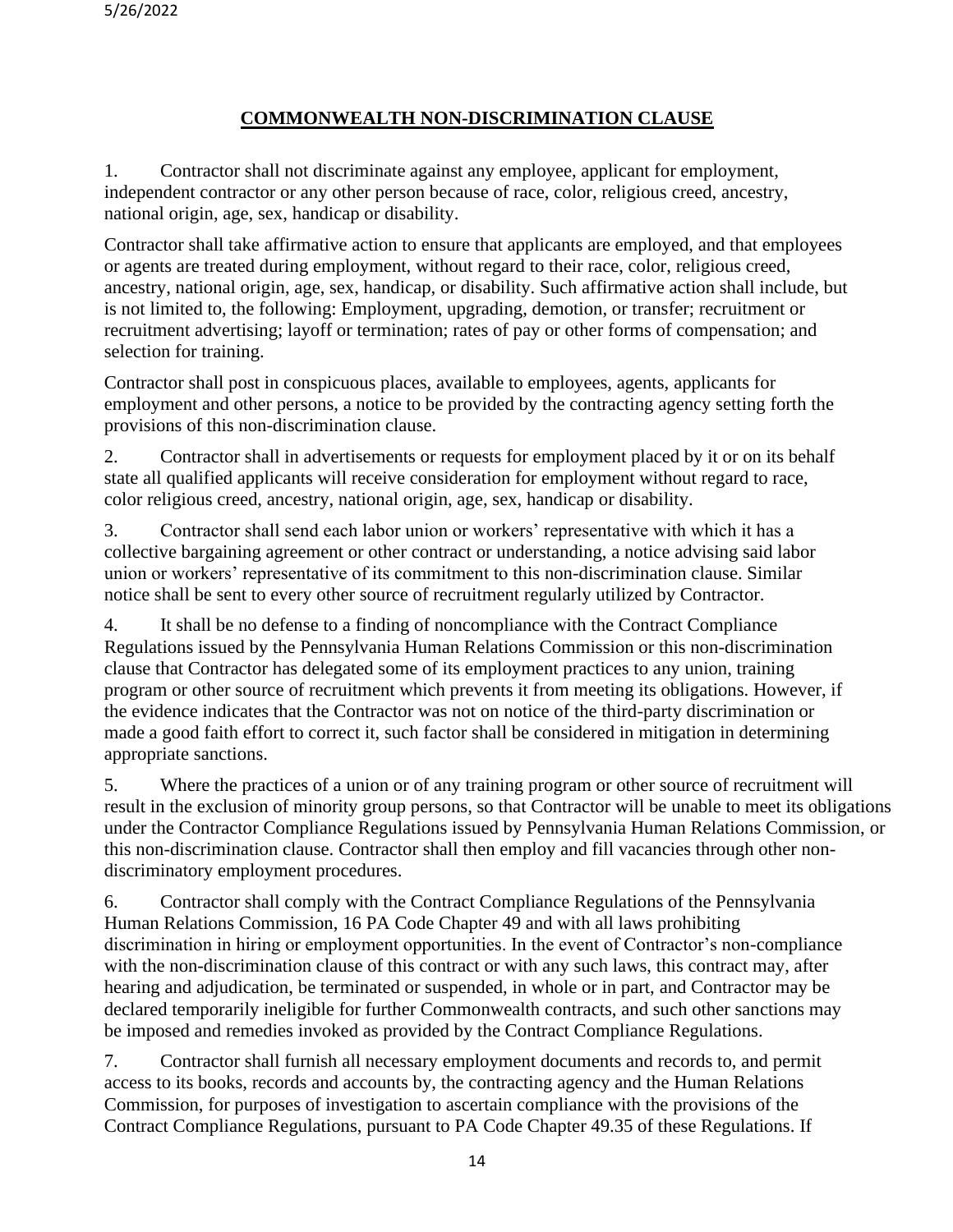Contractor does not possess documents or records reflecting the necessary information requested, it shall furnish such information on reporting forms supplied by the contracting agency or the Commission.

8. Contractor shall actively recruit minority subcontractors or subcontractors with substantial minority representation among their employees.

9. Contractor shall include the provisions of this non-discrimination clause in every subcontract, so that such provisions will be binding upon each subcontractor.

10. The terms used in this non-discrimination clause shall have the same meaning as in the Contract Compliance Regulations issued by the Pennsylvania Human Relations Commission, 16 PA Code Chapter 49.

11. Contractor obligations under this clause are limited to the Contractor's facilities within Pennsylvania or where the contract is for purchase of goods manufactured outside of Pennsylvania, the facilities at which such goods are actually produced.

Wherever herein above the word Contractor is used it shall also include the word Engineer, Consultant, Researcher, or other Contracting Party as may be appropriate.

\_\_\_\_\_\_\_\_\_\_\_\_\_\_\_\_\_\_\_\_\_\_\_\_\_\_\_\_\_\_\_\_\_\_\_\_\_\_\_\_\_\_\_\_\_\_\_\_\_\_\_\_\_\_\_\_\_

\_\_\_\_\_\_\_\_\_\_\_\_\_\_\_\_\_\_\_\_\_\_\_\_\_\_\_\_\_\_\_\_\_\_\_\_\_\_\_\_\_\_\_\_\_\_\_\_\_\_\_\_\_\_\_\_\_

### \_\_\_\_\_\_\_\_\_\_\_\_\_\_\_\_\_\_\_\_\_\_\_\_\_\_\_\_\_\_\_\_\_\_\_\_\_\_\_\_\_\_\_\_\_\_\_\_\_\_\_\_\_\_\_\_\_ NAME OF AUTHORIZED PERSON

SIGNATURE OF AUTHORIZED PERSON

## TITLE AND DATE

(FAILURE TO COMPLETE THIS FORM AND SUBMIT IT WITH YOUR BID MAY RENDER THE BID NON-RESPONSIVE)

## **DEBARMENT CERTIFICATION**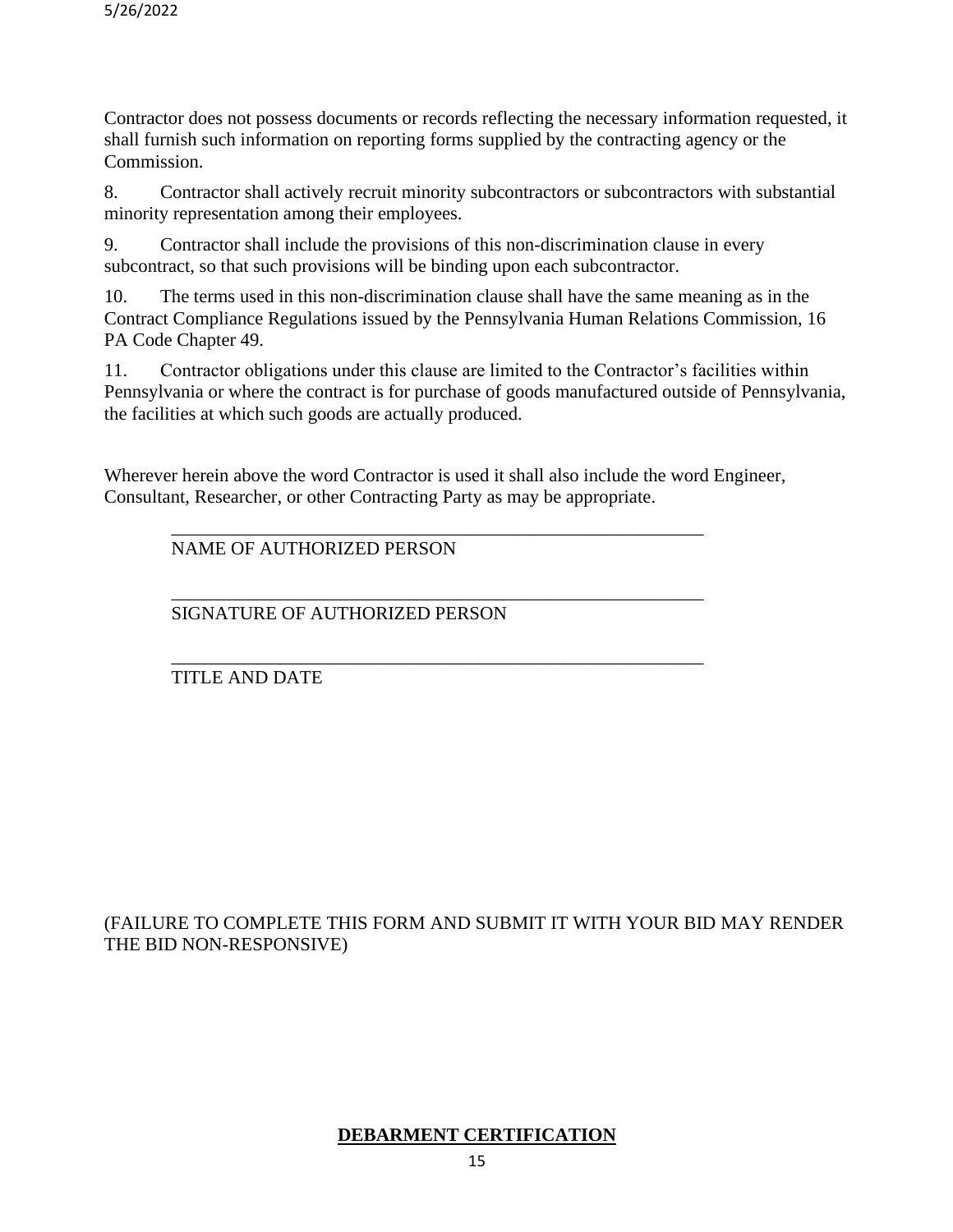The bidder hereby certifies to the best of its knowledge and belief that its principals:

1) Are not presently debarred, suspended, proposed for debarment, and declared ineligible or voluntarily excluded from covered transactions by the Commonwealth of Pennsylvania, the Federal Government or other states.

2) Have not within the preceding three-year period been convicted of or had a civil judgment rendered against them for commission of fraud or a criminal offense in connection with obtaining, attempting to obtain or performing a public (Federal State or local) transaction or contract under a public transaction; violation of Federal or State antitrust or commission of embezzlement, theft, forgery, bribery, falsification or destruction of records, making false statements, or receiving stolen property;

3) Are not presently indicted for or otherwise criminally or civilly charged by a governmental entity (Federal, State or local) with commission of any of the offenses enumerated in paragraph (2) of this certification; and

4) Have not within the preceding three-year period had one or more public transactions (Federal, State or local) terminated for cause or default.

\_\_\_\_\_\_\_\_\_\_\_\_\_\_\_\_\_\_\_\_\_\_\_\_\_\_\_\_\_\_\_\_\_\_\_\_\_\_\_\_\_\_\_\_\_\_\_\_\_\_\_\_\_\_\_\_\_

\_\_\_\_\_\_\_\_\_\_\_\_\_\_\_\_\_\_\_\_\_\_\_\_\_\_\_\_\_\_\_\_\_\_\_\_\_\_\_\_\_\_\_\_\_\_\_\_\_\_\_\_\_\_\_\_\_

THE BIDDER CERTIFIES OR AFFIRMS THE TRUTHFULNESS AND ACCURACY OF THE CONTENTS OF THE STATEMENTS SUBMITTED ON OR WITH THIS CERTIFICATION.

\_\_\_\_\_\_\_\_\_\_\_\_\_\_\_\_\_\_\_\_\_\_\_\_\_\_\_\_\_\_\_\_\_\_\_\_\_\_\_\_\_\_\_\_\_\_\_\_\_\_\_\_\_\_\_\_\_ NAME OF AUTHORIZED PERSON

SIGNATURE OF AUTHORIZED PERSON

TITLE AND DATE

## (FAILURE TO COMPLETE THIS FORM AND SUBMIT IT WITH YOUR BID MAY RENDER THE BID NON-RESPONSIVE)

## **AMERICANS WITH DISABILITIES (ADA) ACT COMPLIANCE**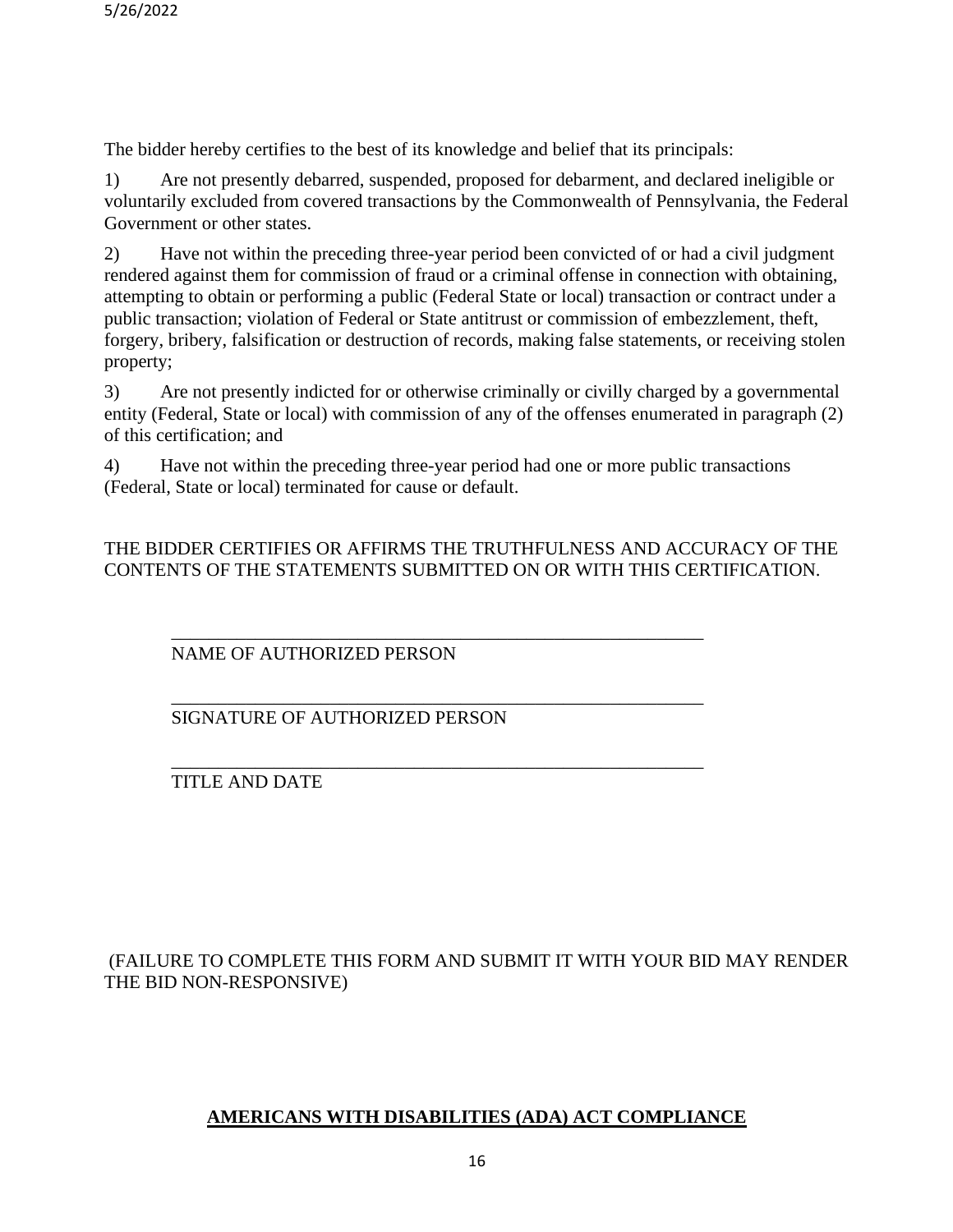The undersigned agrees to comply with, and assure that any third-party contractor under this Project complies with all applicable requirements of the Americans with Disabilities Act of 1990 (ADA), 42 USC & 12101 et seq. and 49 USC & 322; Section 504 of the Rehabilitation Act of 1973, as amended, 29 USC & 794; Section 16 of the Federal Transit Act, as amended, 49 USC app. & 1612; and the following regulations and any amendments thereto:

1) U.S. DOT regulations, "Transportation Services for Individuals with Disabilities (ADA)," 49 C.F.R. Part 37;

2) U.S. DOT regulations, "Nondiscrimination on the basis of Handicap in Programs and Activities Receiving or Benefiting from Federal Financial Assistance," 49 C.F.R. Part 27;

3) U.S. DOT regulations, "Americans with Disabilities (ADA) Accessibility Specifications for Transportation Vehicles," 49 C.F.R. Part 38;

4) Department of Justice (DOJ) regulations, "Nondiscrimination on the Basis of Disability in State and

Local Government Services," 28 C.F.R. Part 35;

5) DOJ regulations, "Nondiscrimination on the Basis of Disability by Public Accommodations and in Commercial Facilities," 28 C.F.R. Part 36;

6) General Services Administration regulations, "Construction and Alteration of Public Buildings,"

"Accommodations for the Physically Handicapped," 41 C.F.R. Part 101-19;

7) Equal Employment Opportunity Commission (EEOC) "Regulations to Implement the Equal Employment Provisions of the Americans with Disabilities Act," 29 C.F.R. Part 1630;

8) Federal Communications Commission regulations,

"Telecommunications Relay Services and Related Customer

Premises Equipment for the Hearing and Speech Disabled,"

47 C.F.R. Part 64, Subpart F; and

9) FTA regulations, "Transportation for Elderly and Handicapped Persons," 49 C.F.R. Part 609.

## \_\_\_\_\_\_\_\_\_\_\_\_\_\_\_\_\_\_\_\_\_\_\_\_\_\_\_\_\_\_\_\_\_\_\_\_\_\_\_\_\_\_\_\_\_\_\_\_\_\_\_\_\_\_\_\_\_ NAME OF AUTHORIZED PERSON

### \_\_\_\_\_\_\_\_\_\_\_\_\_\_\_\_\_\_\_\_\_\_\_\_\_\_\_\_\_\_\_\_\_\_\_\_\_\_\_\_\_\_\_\_\_\_\_\_\_\_\_\_\_\_\_\_\_ SIGNATURE OF AUTHORIZED PERSON

### \_\_\_\_\_\_\_\_\_\_\_\_\_\_\_\_\_\_\_\_\_\_\_\_\_\_\_\_\_\_\_\_\_\_\_\_\_\_\_\_\_\_\_\_\_\_\_\_\_\_\_\_\_\_\_\_\_ TITLE AND DATE

## (FAILURE TO COMPLETE THIS FORM AND SUBMIT IT WITH YOUR BID MAY RENDER THE BID NON-RESPONSIVE)

## **TITLE VI OF THE CIVIL RIGHTS ACT OF 1964**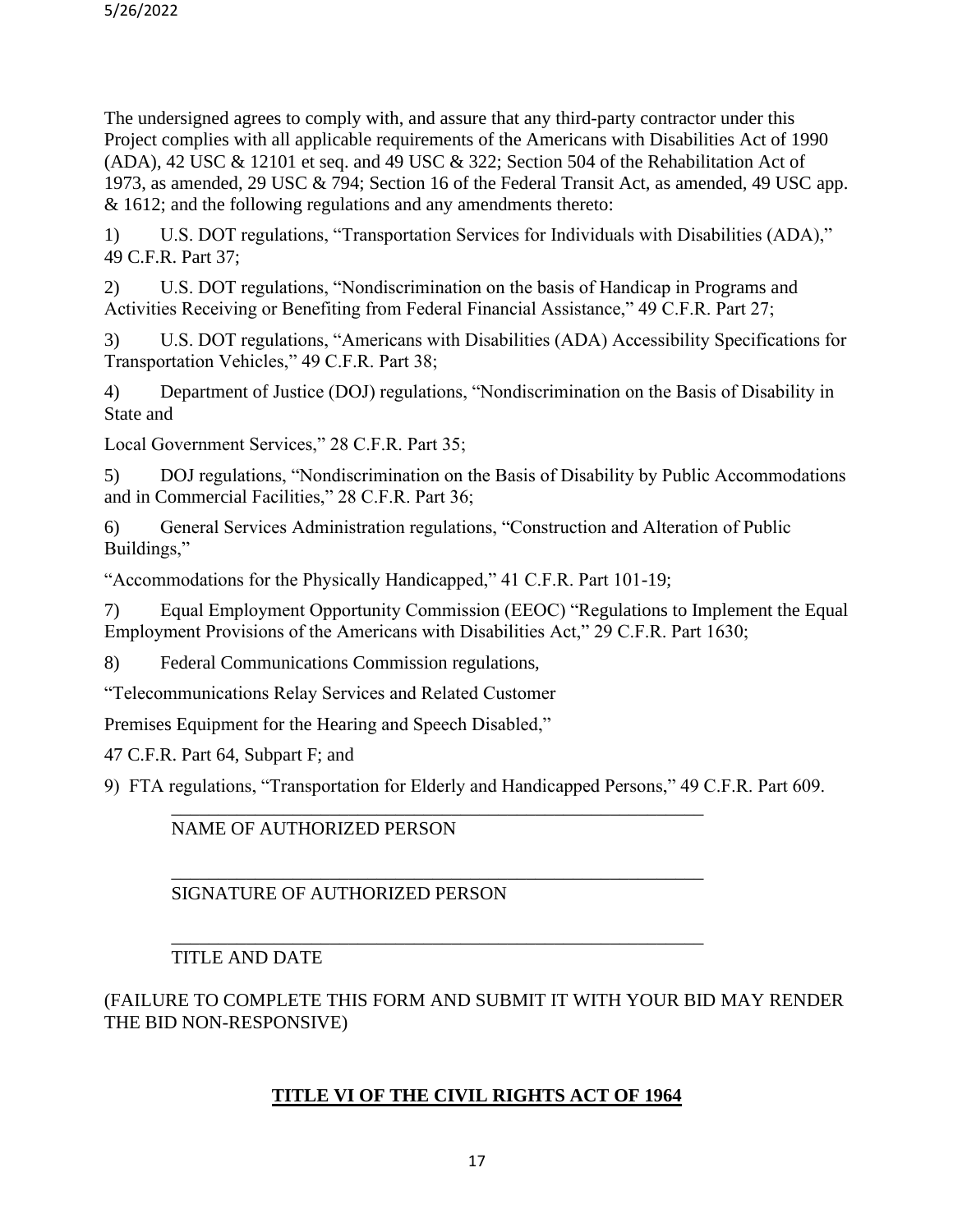The undersigned agrees to comply with and assure the compliance by its third-party contractors and subcontractors under this project, with all requirements of Title VI of the Civil Rights Act of 1964, 42 USC & 2000d; U.S. DOT regulations, "nondiscrimination in Federally-Assisted Programs of the Department of Transportation—Effectuation of Title VI of the Civil Rights Act," 49 C.F.R. Part 21.

\_\_\_\_\_\_\_\_\_\_\_\_\_\_\_\_\_\_\_\_\_\_\_\_\_\_\_\_\_\_\_\_\_\_\_\_\_\_\_\_\_\_\_\_\_\_\_\_\_\_\_\_\_\_\_\_\_

\_\_\_\_\_\_\_\_\_\_\_\_\_\_\_\_\_\_\_\_\_\_\_\_\_\_\_\_\_\_\_\_\_\_\_\_\_\_\_\_\_\_\_\_\_\_\_\_\_\_\_\_\_\_\_\_\_

\_\_\_\_\_\_\_\_\_\_\_\_\_\_\_\_\_\_\_\_\_\_\_\_\_\_\_\_\_\_\_\_\_\_\_\_\_\_\_\_\_\_\_\_\_\_\_\_\_\_\_\_\_\_\_\_\_

NAME OF AUTHORIZED PERSON

SIGNATURE OF AUTHORIZED PERSON

TITLE AND DATE

(FAILURE TO COMPLETE THIS FORM AND SUBMIT IT WITH YOUR BID MAY RENDER THE BID NON-RESPONSIVE)

## **LOBBYING CERTIFICATE**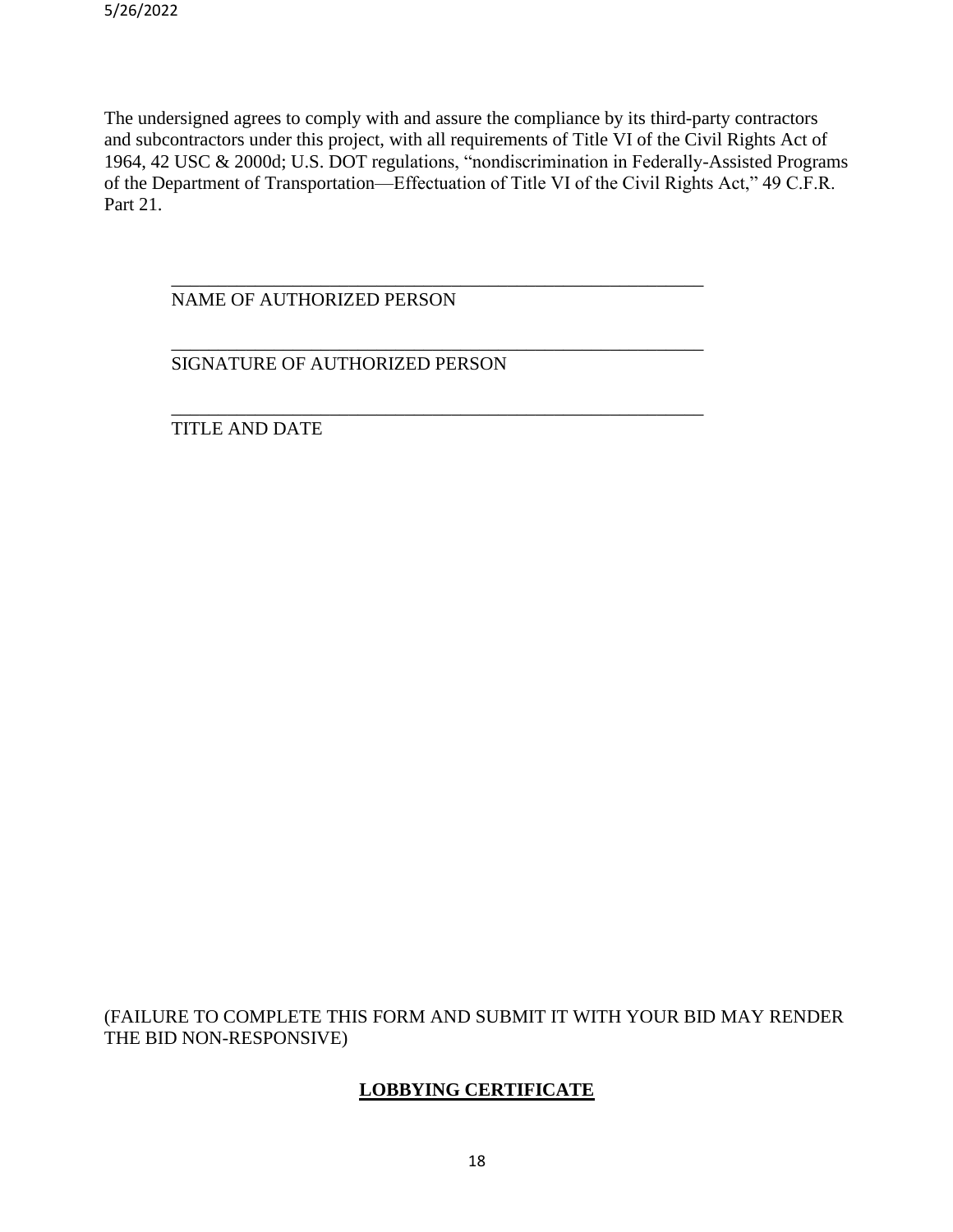The undersigned certifies, to the best of his or her knowledge and belief, that:

1. No Federal appropriated funds have been paid or will be paid by or on behalf of the undersigned, to any person for influencing or attempting to influence an officer or employee of any agency, a Member of Congress, an officer or employee of Congress, or an employee of a Member of Congress in connection with the awarding of any Federal contract, the making of any Federal grant, the making of any Federal loan, the entering into of any cooperative agreement, and the extension, continuation, renewal, amendment, or modification of any Federal contract, grant, loan or cooperative agreement.

2. If any funds other than Federal appropriated funds have been paid or will be paid to any person for influencing or attempting to influence an officer or employee of any agency, a Member of Congress, an officer or employee of Congress, or an employee of a Member of Congress in connection with this Federal contract, grant, loan or cooperative agreement, the undersigned shall complete and submit Standard Form-LLL, "Disclosure Form to Report Lobbying," in accordance with its instructions.

3. The undersigned shall require that the language of this certification be included in the award documents for all sub awards at all tiers (including subcontracts, sub grants, and contracts under grants, loans, and cooperative agreements) and that all sub recipients shall certify and disclose accordingly.

This certification is a material representation of fact upon which reliance was placed when this transaction was made or entered into. Submission of this certification is a prerequisite for making or entering into this transaction imposed by section 1352, Title 31, U.S. Code. Any person who fails to file the required certification shall be subject to a civil penalty of not less than \$10,000 and not more than \$100,000 for each such failure.

### \_\_\_\_\_\_\_\_\_\_\_\_\_\_\_\_\_\_\_\_\_\_\_\_\_\_\_\_\_\_\_\_\_\_\_\_\_\_\_\_\_\_\_\_\_\_\_\_\_\_\_\_\_\_\_\_\_ NAME OF AUTHORIZED PERSON

### \_\_\_\_\_\_\_\_\_\_\_\_\_\_\_\_\_\_\_\_\_\_\_\_\_\_\_\_\_\_\_\_\_\_\_\_\_\_\_\_\_\_\_\_\_\_\_\_\_\_\_\_\_\_\_\_\_ SIGNATURE OF AUTHORIZED PERSON

### TITLE AND DATE

(FAILURE TO COMPLETE THIS FORM AND SUBMIT IT WITH YOUR BID MAY RENDER THE BID NON-RESPONSIVE)

\_\_\_\_\_\_\_\_\_\_\_\_\_\_\_\_\_\_\_\_\_\_\_\_\_\_\_\_\_\_\_\_\_\_\_\_\_\_\_\_\_\_\_\_\_\_\_\_\_\_\_\_\_\_\_\_\_

## **NOTICE OF FEDERAL REQUIREMENTS**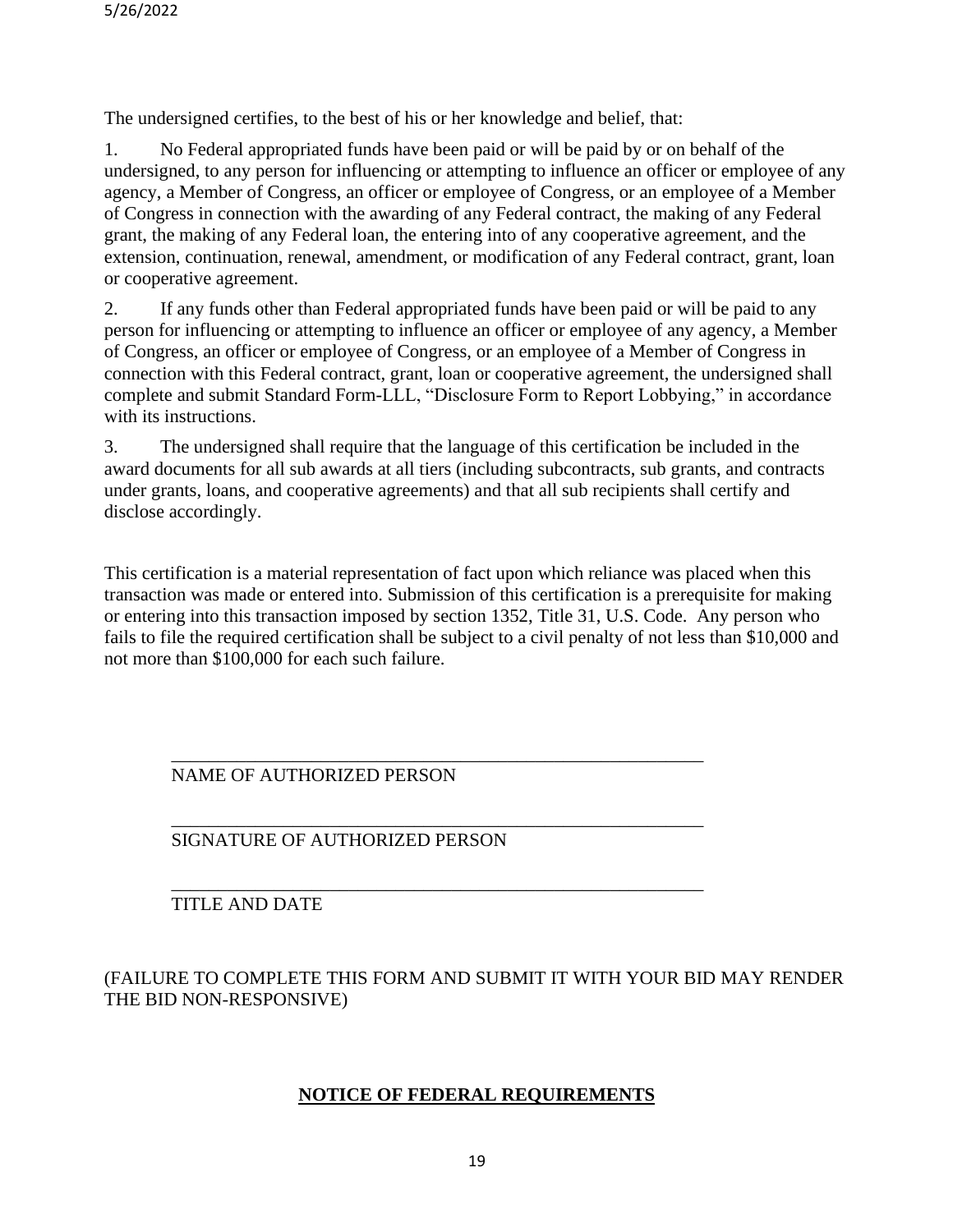The undersigned understands that Federal laws, regulations, policies, and related administrative practices applicable to this Agreement on the date the Agreement was executed may be modified from time to time. The undersigned agrees that the most recent of such Federal requirements will govern the administration of this Agreement at any particular time, except if there is sufficient evidence in the Agreement of a contrary intent. Such contrary intent might be evidenced by express language in Part I of the Federal Transit Administration Agreement, or a letter signed by the Federal Transit Administrator the language of which modifies or otherwise conditions the text of a particular provision of Part II of the Federal Transit Administration Agreement. Likewise, new Federal laws, regulations, policies, and administrative practices may be established after the date the Agreement has been executed and may apply to this Agreement. To achieve compliance with changing Federal requirements, the undersigned agrees to include in all sub-assistance agreements and third party contracts financed with Government (FTA) assistance specific notice that Federal requirements may change and the changed limits or standards set forth in this Agreement to be observed in the performance of the Project are minimum requirements.

\_\_\_\_\_\_\_\_\_\_\_\_\_\_\_\_\_\_\_\_\_\_\_\_\_\_\_\_\_\_\_\_\_\_\_\_\_\_\_\_\_\_\_\_\_\_\_\_\_\_\_\_\_\_\_\_\_

\_\_\_\_\_\_\_\_\_\_\_\_\_\_\_\_\_\_\_\_\_\_\_\_\_\_\_\_\_\_\_\_\_\_\_\_\_\_\_\_\_\_\_\_\_\_\_\_\_\_\_\_\_\_\_\_\_

\_\_\_\_\_\_\_\_\_\_\_\_\_\_\_\_\_\_\_\_\_\_\_\_\_\_\_\_\_\_\_\_\_\_\_\_\_\_\_\_\_\_\_\_\_\_\_\_\_\_\_\_\_\_\_\_\_

### NAME OF AUTHORIZED PERSON

## SIGNATURE OF AUTHORIZED PERSON

### TITLE AND DATE

## (FAILURE TO COMPLETE THIS FORM AND SUBMIT IT WITH YOUR BID MAY RENDER THE BID NON-RESPONSIVE)

## **ENVIRONMENTAL, RESOURCE CONSERVATION, AND ENERGY REQUIREMENTS**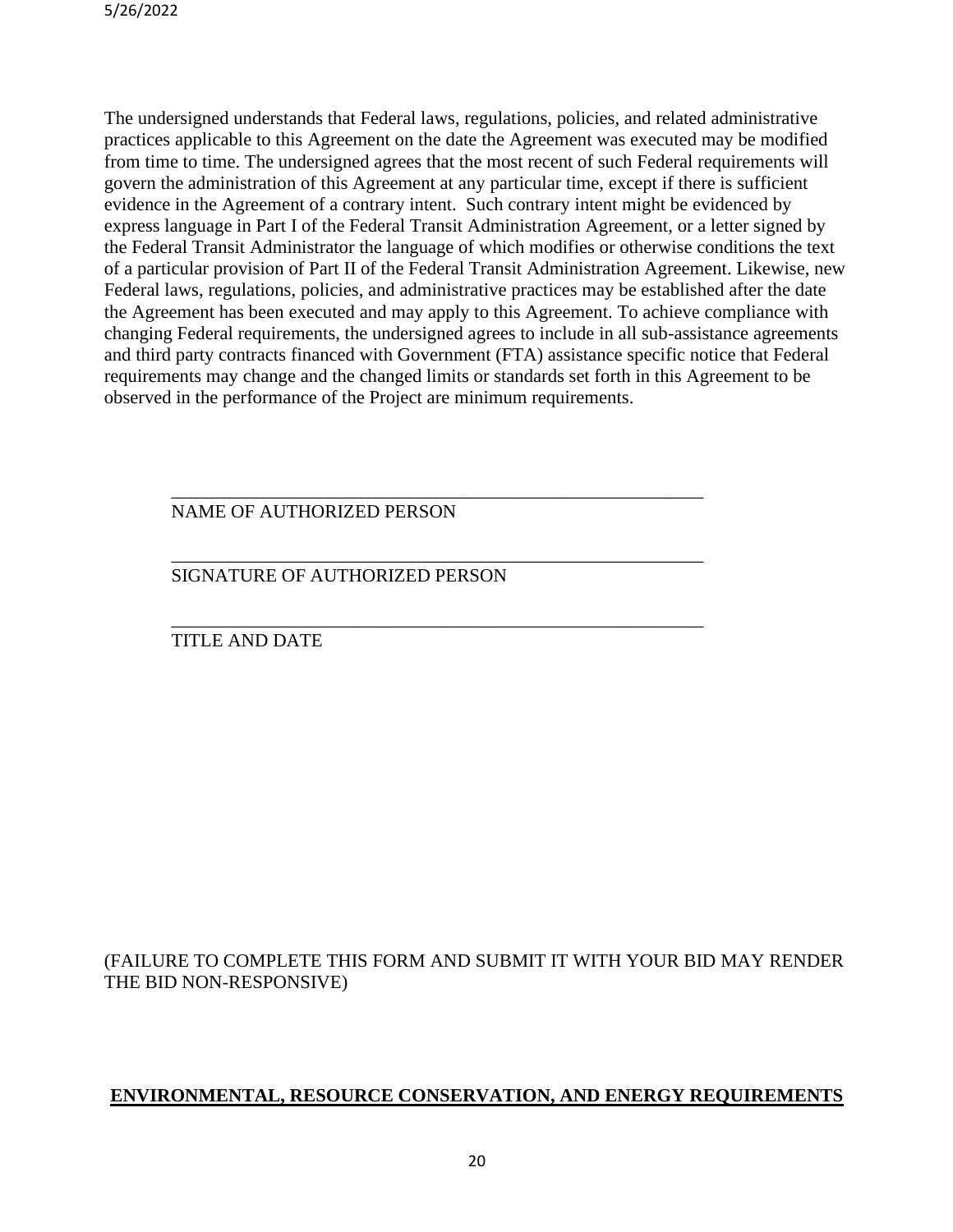The undersigned recognizes that many Federal and State statutes imposing environmental, resource conservation and energy requirements may apply to the Project. Some, but not all, of the major Federal laws that may affect the Project include: the National Environmental Policy Act of 1969, 42 USC && 4331 et seq.; the Clean Air Act, as amended, 42 USC && 7401 et seq. and scattered sections of 29 USC; the Clean Water Act, as amended, scattered sections of 33 and 12 USC; the Resource Conservation and Recovery Act, as amended, 42 USC && 6901 et seq.; and the Comprehensive Environmental Response, Compensation, and Liability Act, as amended, 42 USC && 9601 et seq.

The undersigned also recognizes that the Environmental Protection Agency (EPA), the Federal Highway Administration (FHWA), and other agencies of the Federal Government have issued and are expected in the future to issue requirements in the forms of regulations, guidelines, standards, orders, or other directives that may affect the Project.

Accordingly, the undersigned agrees to adhere to, and impose on its subcontractors, any such Federal requirements, as the Government may now or in the future promulgate. Listed below are the requirements of particular concern to the FTA. The undersigned expressly understand that this list does not constitute his or her entire obligation to meet Federal requirements.

a. Environmental Protection. To the extent applicable, compliance with the requirements of the National Environmental Policy Act of 1969, as amended, 42 USC && 4321 et seq.; Section 14 of the Federal Transit Act, as amended, 49 USC app. & 1610; the Council on Environmental Quality regulations, 40 C.F.R. Part 1500 et seq.; and the joint FHWA/FTA regulations "Environmental Impact and Related Procedures," at 23 C.F.R. Part 771 and 49 C.F.R. Part 622.

b. Air Pollution. Compliance with the joint FHWA/FTA regulations, "Air Quality Conformity and Priority Procedures for Use in Federal-Aid Highway and Transit Projects" 49 C.F.R. Part 623. This includes satisfactory assurances that any facilities or equipment acquired, constructed, or improved as a part of the Project are or will be designed and equipped to limit air pollution as provided in accordance with the following EPA regulations: "Control of Air Pollution from Motor Vehicles and Motor Vehicle Engines," 40 C.F.R. Part 85; "Control of Air Pollution from New and In-Use Motor Vehicles and New and In-Use Motor Vehicle Engines: Certification and Test Procedures," 40 C.F.R. Part 86; and "Fuel Economy of Motor Vehicles," 40 C.F.R. Part 600;; in accordance with applicable Federally-approved State Implementation Plan(s) (in particular, the Transportation Control Measures); and in accordance with applicable Federal regulations, directives and other standards.

c. Energy Conservation. The undersigned and its third-party contractors shall comply with mandatory standards and policies relating to energy efficiency that are contained in applicable State energy conservation plans issued in compliance with the Energy Policy and Conservation Act, 42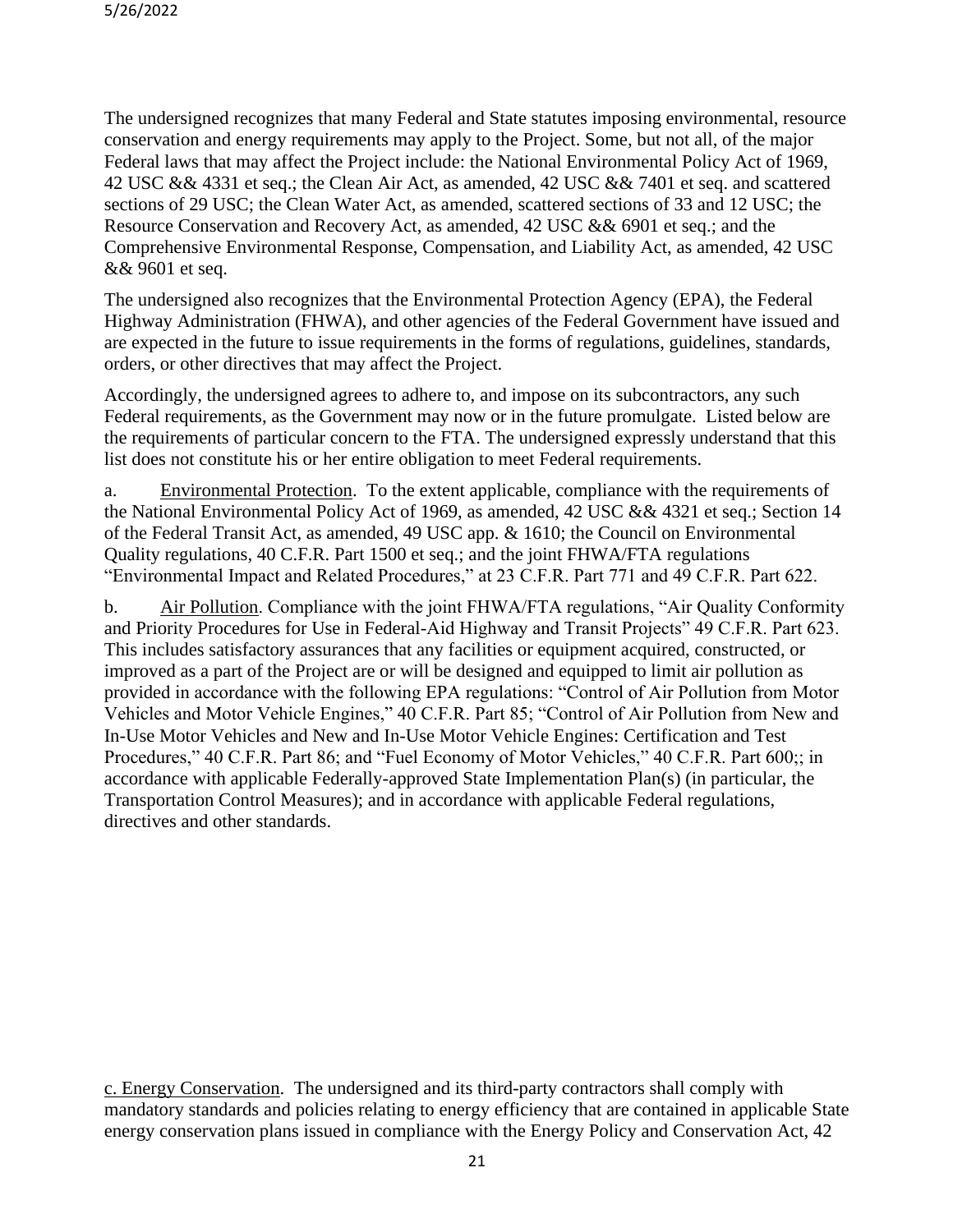USC && 6321 et seq.

NAME OF AUTHORIZED PERSON

SIGNATURE OF AUTHORIZED PERSON

\_\_\_\_\_\_\_\_\_\_\_\_\_\_\_\_\_\_\_\_\_\_\_\_\_\_\_\_\_\_\_\_\_\_\_\_\_\_\_\_\_\_\_\_\_\_\_\_\_\_\_\_\_\_\_\_\_

\_\_\_\_\_\_\_\_\_\_\_\_\_\_\_\_\_\_\_\_\_\_\_\_\_\_\_\_\_\_\_\_\_\_\_\_\_\_\_\_\_\_\_\_\_\_\_\_\_\_\_\_\_\_\_\_\_

\_\_\_\_\_\_\_\_\_\_\_\_\_\_\_\_\_\_\_\_\_\_\_\_\_\_\_\_\_\_\_\_\_\_\_\_\_\_\_\_\_\_\_\_\_\_\_\_\_\_\_\_\_\_\_\_\_ TITLE AND DATE

## (FAILURE TO COMPLETE THIS FORM AND SUBMIT IT WITH YOUR BID MAY RENDER THE BID NON-RESPONSIVE)

## **BIDDER INFORMATION**

The following information must be provided.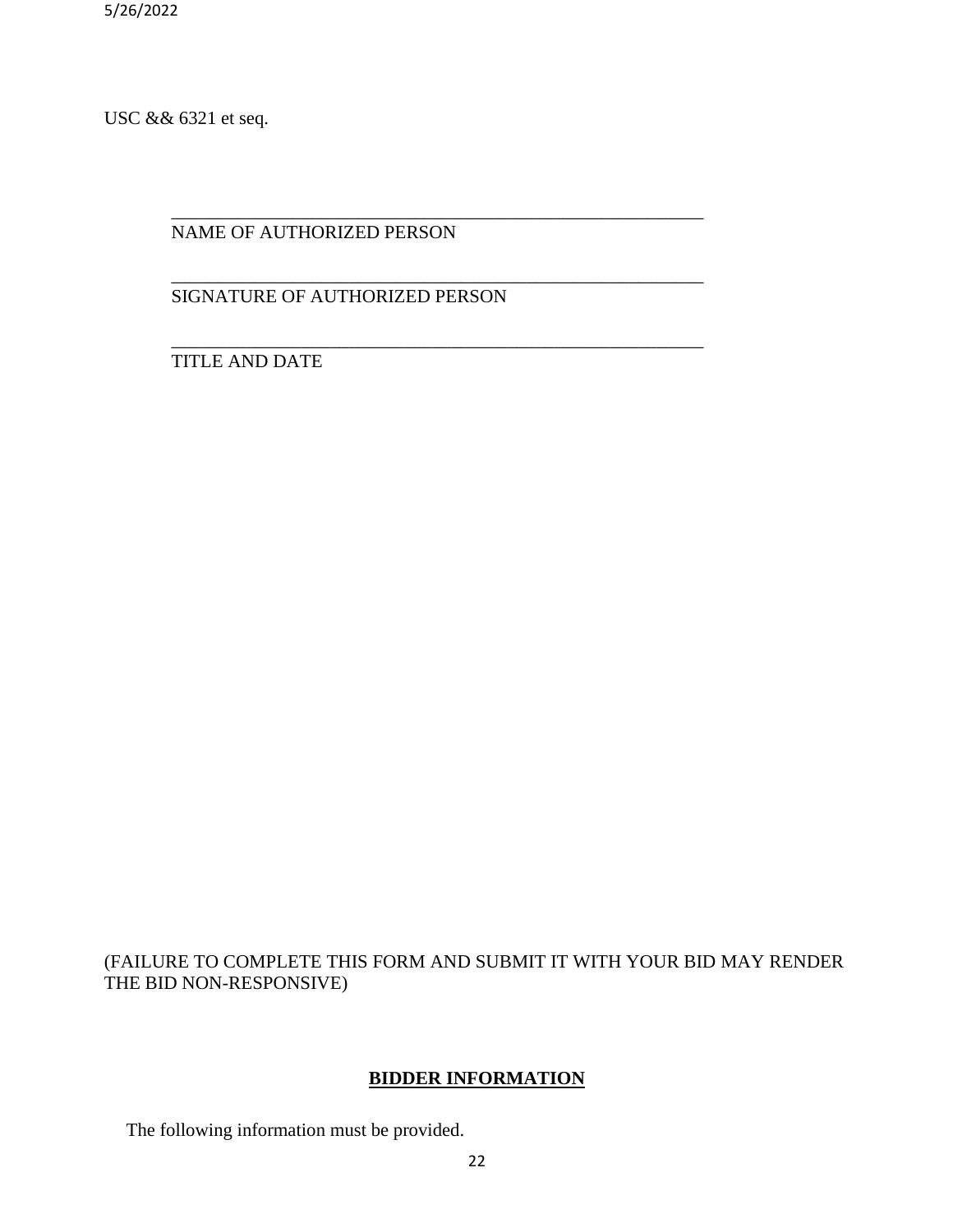| Name of Individual, Partnership, or Corporation.     |              |                          |  |  |  |  |
|------------------------------------------------------|--------------|--------------------------|--|--|--|--|
|                                                      |              |                          |  |  |  |  |
| <b>Mailing Address</b>                               |              |                          |  |  |  |  |
| City                                                 | <b>State</b> | Zip Code                 |  |  |  |  |
| Business Address (if different from Mailing Address) |              |                          |  |  |  |  |
| City                                                 | <b>State</b> | Zip Code                 |  |  |  |  |
| <b>Contact Person</b>                                |              |                          |  |  |  |  |
| Area Code & Telephone                                |              |                          |  |  |  |  |
| Area Code & Fax Number                               |              |                          |  |  |  |  |
| e-mail address                                       |              | Business webpage address |  |  |  |  |
| Authorized Person and Title                          |              |                          |  |  |  |  |
|                                                      |              |                          |  |  |  |  |

## (FAILURE TO COMPLETE THIS FORM AND SUBMIT IT WITH YOUR BID MAY RENDER THE BID NON-RESPONSIVE)

## **FEDERAL THIRD-PARTY CONTRACT PROVISIONS**

The following clauses are part of this and all contracts.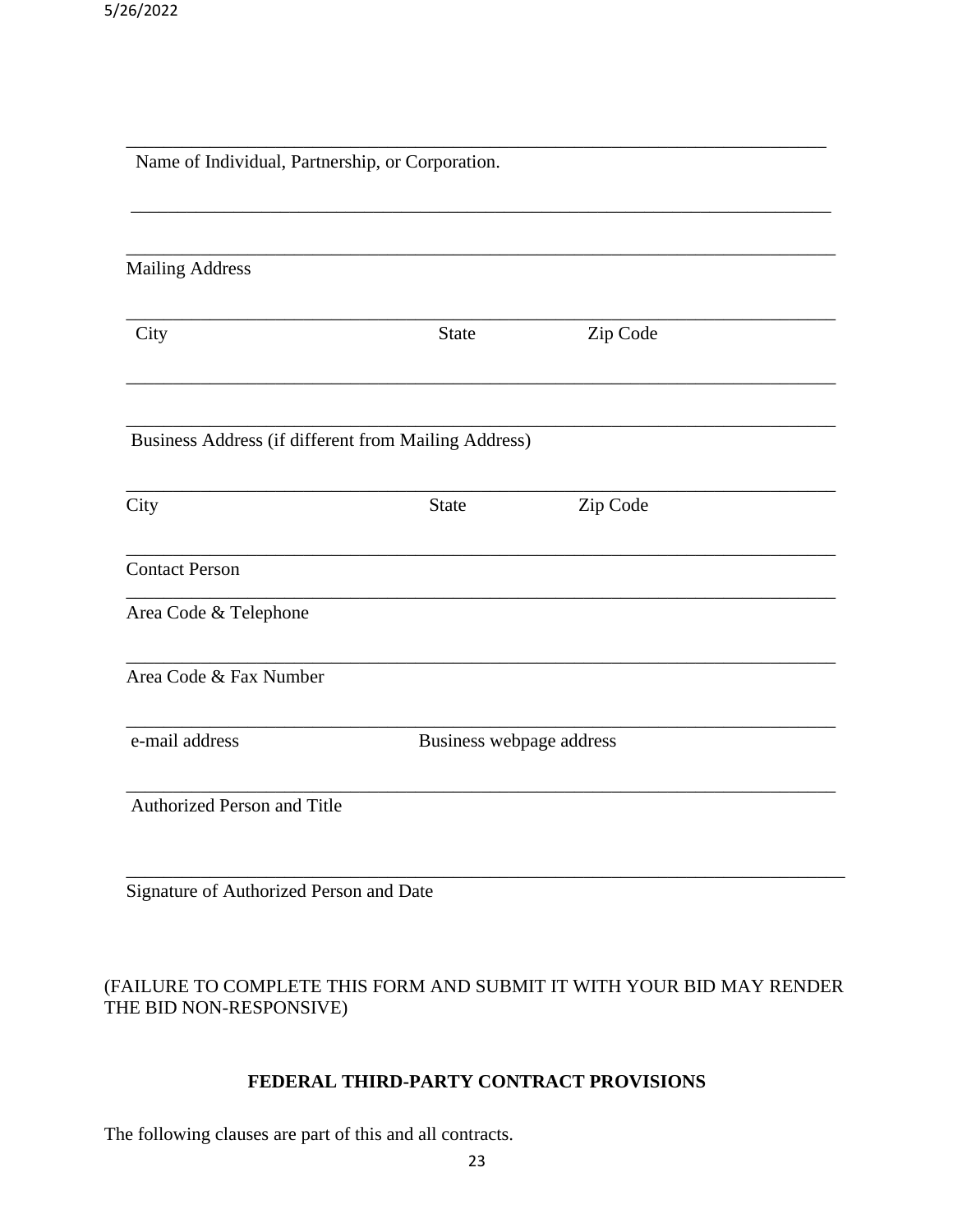## 1. Notice of Federal Requirements

This procurement is subject to a financial assistance contract between the Federal Transit Administration (FTA) and CamTran. The contractor shall at all times comply with all applicable FTA regulations, policies, procedures and directives, including without limitation those listed herein, as they may be amended or promulgated from time to time during the term of this contract. Contractor's failure to so comply shall constitute a material breach of this contract. The preceding provisions include, in part, certain Standard Terms and Conditions required by DOT, whether or not expressly set forth in the preceding contract provisions. All contractual provisions required by DOT, as set forth in FTA Circular 4220.1F, as amended, are hereby incorporated by reference. Anything to the contrary herein notwithstanding, all FTA mandated terms shall be deemed to control in the event of a conflict with other provisions contained in this Agreement. The Contractor shall not perform any act, fail to perform any act, or refuse to comply with any CamTran requests which would cause CamTran to be in violation of the FTA terms and conditions.

### 2. No Government Obligation to Third Parties

- a. The Purchaser and Contractor acknowledge and agree that, notwithstanding any concurrence by the Federal Governmental in or approval of the solicitation or award of the underlying contract, absent the express written consent by the Federal Government, the Federal Government is not a party to this contract and shall not be subject to any obligations or liabilities to the Purchaser, Contractor, or any other party (whether or not a party to that contract) pertaining to any matter resulting from the underlying contract.
- b. The Contractor agrees to include the above clause in each subcontract financed in whole or in part with Federal assistance provided by FTA. It is further agreed that the clause shall not be modified, except to identify the subcontractor who will be subject to its provisions.

## 3. Civil Rights

a. Equal Employment Opportunity – The Contractor agrees to comply with all applicable EEO requirements of the U.S. Department of Labor regulations, "Office of Federal Contract Compliance Programs, Equal Employment Opportunity, Department of Labor", 41 CFR, Parts 60 et. seq., which implement Executive Order No. 11246, "EEO", as amended by Executive Order 11375 Relating to EEO, 42 U.S.C. Section 2000 (e), and any Federal statutes, executive orders, regulations and Federal policies pertaining to construction undertaken as part of this project.

The contractor shall take affirmative actions to ensure that applicants employed, and that employees are treated during their employment, without regard to their race, religion, color, sex or national origin. Such actions shall include, but not be limited to, the following: "employment, upgrading demotion, or transfer; recruitment or recruitment advertising; layoff or termination; rates of pay or other forms of compensation; and selection for training, including apprenticeship."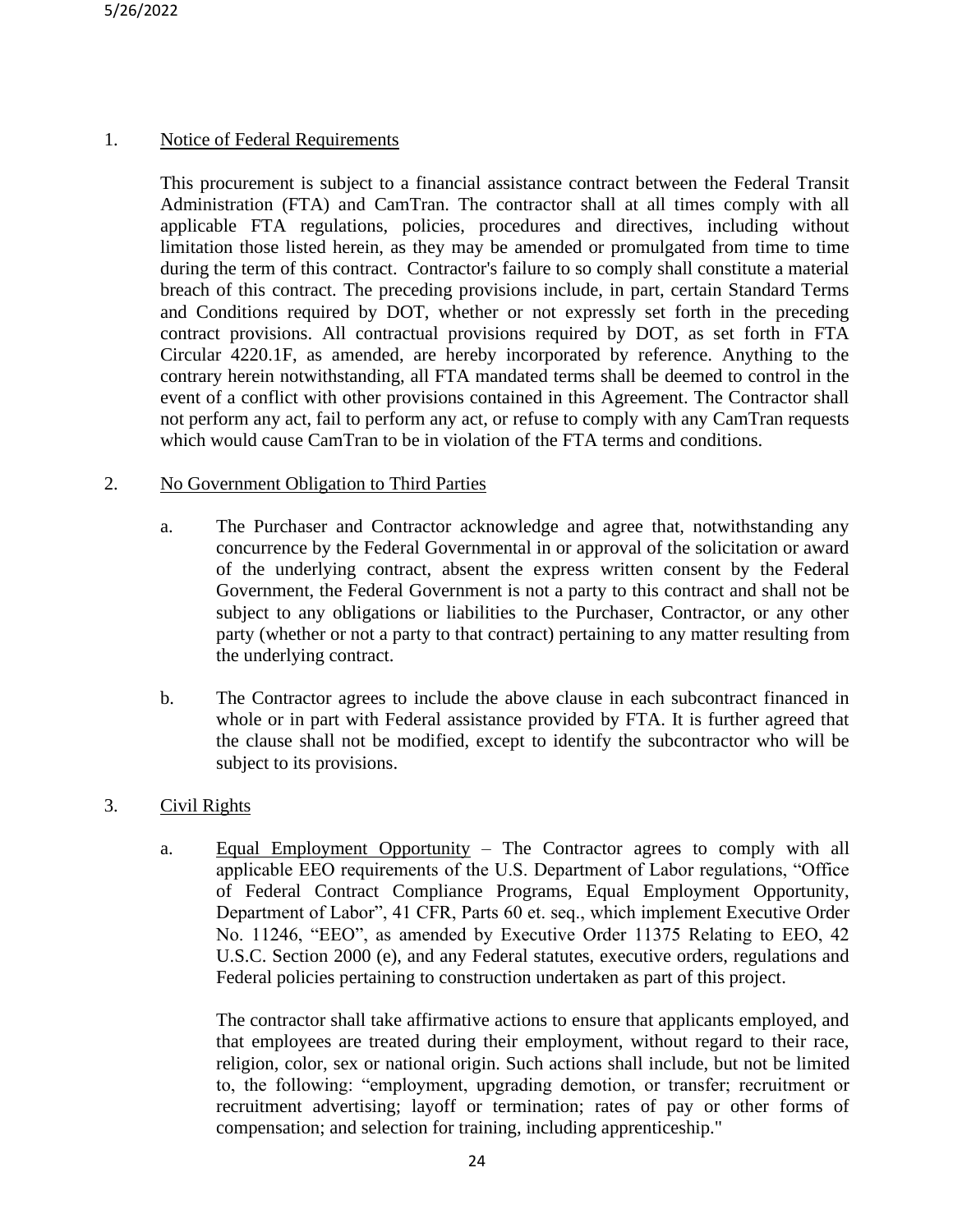1. Nondiscrimination on the Basis of Sex – The Contractor agrees, to the extent applicable, to comply with Title IX of the Education Amendments of 1972, as amended, 20 U.S.C., Section 1681, 1683, and 1685 through 1687, which prohibit discrimination on the basis of sex and any Federal requirements that may be promulgated.

2. Nondiscrimination on the Basis of Age – The Contractor agrees to comply with the applicable requirements of the Age Discrimination Act of 1975, as amended, 42 U.S.C., Section 6101 through 6107, and implementing regulations, which prohibits discrimination on the basis of age.

- b. Disadvantaged Business Enterprise (DBE)
	- (1) Policy It is the policy of the Department of Transportation that disadvantaged business enterprises as defined in 49 CFR Part 26, as amended, shall have the maximum opportunity to participate in the performance of contracts financed in whole or part with Federal funds under this agreement. Consequently, the DBE requirements of 49 CFR Part 26, as amended, apply to this agreement.
	- (2) DBE Obligation The supplier or contractor agrees to ensure that disadvantaged business enterprises as defined in 49 CFR Part 26, as amended, have the maximum opportunity to participate in the performance of contracts and subcontracts financed in whole or part with Federal funds provided under this agreement. In this regard all recipients or contractors shall take necessary and reasonable steps in accordance with 49 CFR Part 26, as amended, to ensure that disadvantaged business enterprises have the maximum opportunity to compete for and perform contracts. Contractors shall not discriminate on the basis of race, creed, color, national origin, age or sex in the award and performance of DOT-assisted contracts.

Where the contractor is found to have failed to exert sufficient reasonable and good faith efforts to involve DBE's in the work provided, CamTran may declare the contractor non-compliant and in breach of contract.

The contractor will keep records and documents for a reasonable time following performance of this contract to indicate compliance with CamTran's DBE Program. These records and documents will be made available at reasonable times and places for inspection be any authorized representative of CamTran and will be submitted to CamTran upon request.

CamTran will provide affirmative assistance as may be reasonable and necessary to assist the prime contractor in implementing their program for DBE participation.

(3) DBE Non-Discrimination - The Contractor or subcontractor shall not discriminate on the basis of race, color, national origin, or sex in the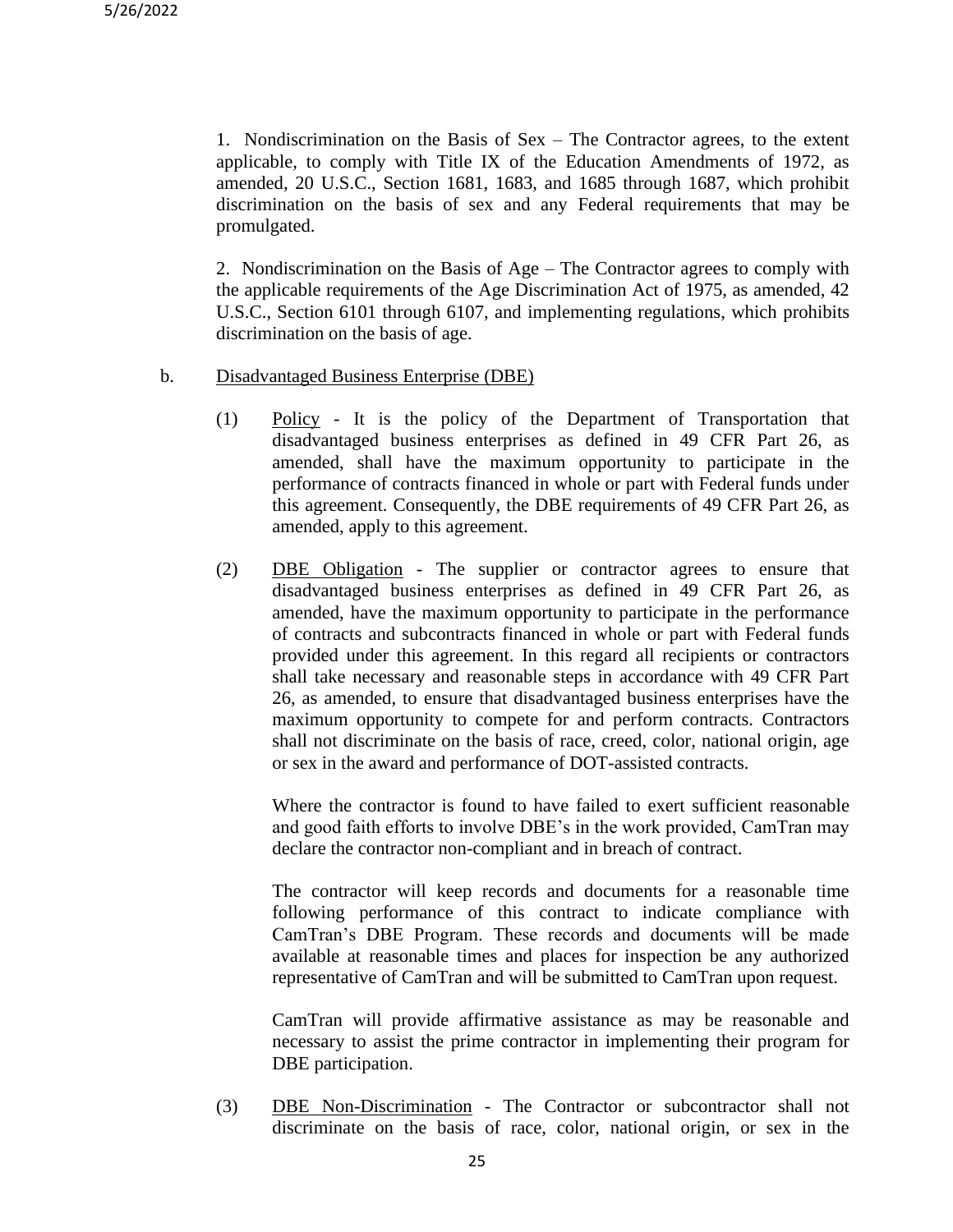performance of this contract or agreement. The Contractor shall carry out applicable requirements of 49 CFR Part 26 in the award and administration of this contract. Failure by the Contractor or Subcontractor to carry out these requirements is a material breach of the contract or agreement, which may result in the termination of this contract or agreement or such other remedy as CamTran deems appropriate.

(4) Prompt Payment Clause - The prime contractor agrees to pay each subcontractor under this prime contract for satisfactory performance of its contract no later than fourteen (14) calendar days from the receipt of each payment the prime contractor receives from CamTran. The prime contractor agrees further to return retainage payments to each subcontractor within thirty (30) calendar days after the subcontractor's work is satisfactorily completed. Any delay or postponement of payment from the above referenced time frame may occur only for good cause following written approval of CamTran. This clause applies to both DBE and non-DBE subcontractors.

If the prime contractor seeks a delay or postponement of payments to its subcontractor(s), in accordance with the above requirement, it must first submit its request in writing to, and receive written approval from, CamTran. The request for delay or postponement must list the reason or reasons for the request in sufficient detail as to permit CamTran to make a determination. The decision to allow a delay or postponement shall rest solely and exclusively with CamTran.

Absent written approval from CamTran for a delay or postponement, and upon receipt by CamTran of written notification from the subcontractor that the requirements for prompt payment have not been met, CamTran may withhold reimbursement from future prime contractor invoices for amounts due to subcontractors for satisfactory work unless and until the prime contractor takes corrective action by paying its subcontractors any past due amounts promptly in accordance with this requirement and also assuring, in writing, that future payments will be so made. Any prime contractor who does not take such corrective action when required to do so will not be permitted to bid on future projects that involve subcontractors unless and until a written assurance of compliance with the prompt payment provisions is provided to CamTran. CamTran reserves the right to determine that a prime contractor who has not met the prompt payment provisions is not a responsible bidder for future contracts.

### c. Title VI of the Civil Rights Act of 1964

During the performance of this contract, the Contractor, for itself, its assignees and successors in interest (hereinafter referred to as the "Contractor"), agrees as follows:

Compliance with Regulations: The Contractor shall comply with the Regulations relative to nondiscrimination in federally assisted programs of the Department of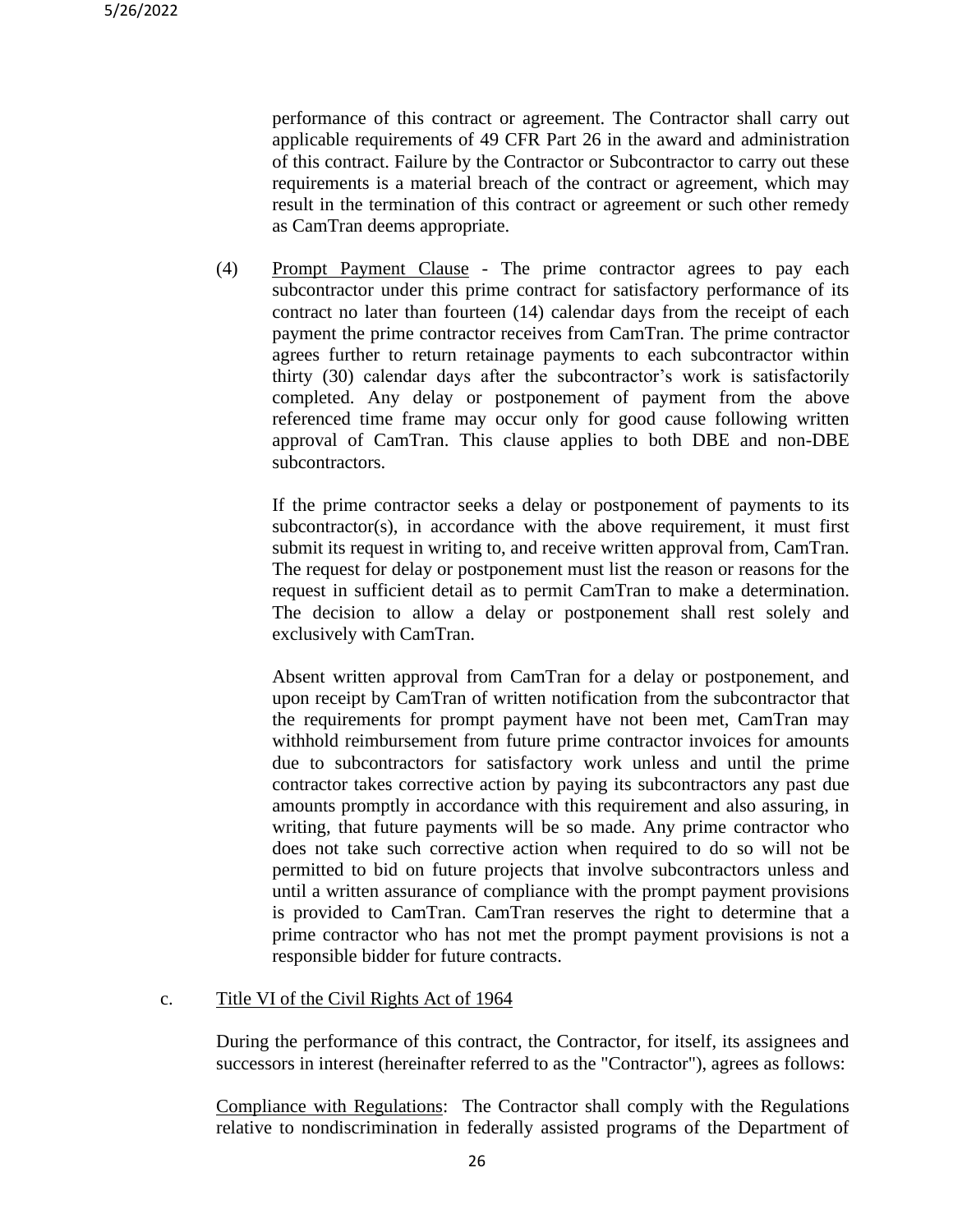Transportation (hereinafter "DOT") Title 49, Code of Federal Regulations, Part 21, as they may be amended from time to time (hereinafter referred to as the "Regulations"), which are herein incorporated by reference and made a part of this contract.

Nondiscrimination: The Contractor, with regard to the work performed by it during the contract, shall not discriminate on the grounds of race, religion, color, sex, age or national origin in the selection and retention of subcontractors, including procurement of materials and leases of equipment. The Contractor shall not participate either directly or indirectly in the discrimination prohibited by Section 21.5 of the Regulations, including employment practices when the contract covers a program set forth in Appendix B of the Regulations.

Solicitations for Subcontractors, Including Procurement of Materials and Equipment: In all solicitations either by competitive bidding or negotiation made by the Contractor for work to be performed under a subcontract, including procurement of materials or leases of equipment, each potential subcontractor or supplier shall be notified by the Contractor of the Contractor's obligations under this contract and the Regulations relative to nondiscrimination on the grounds of race, religion, color, sex, age or national origin.

Information and Reports: The Contractor shall provide all information and reports required by the Regulations or directives issued pursuant thereto, and shall permit access to its books, records, account, other sources of information, and its facilities as may be determined by the Recipient or the Federal Transit Administration (FTA) to be pertinent to ascertain compliance with such Regulations, orders and instructions.

Where any information is required or a Contractor is in the exclusive possession of another who fails or refuses to furnish this information, the Contractor shall so certify to the Recipient, or the Federal Transit Administration, as appropriate, and shall set forth what efforts it has made to obtain the information.

Sanctions for Noncompliance: In the event of the Contractor's noncompliance with the nondiscrimination provisions of this contract, the Recipient shall impose such contract sanctions as it or the Federal Transit Administration may determine to be appropriate, including, but not limited to:

- (1) Withholding of payments to the Contractor under the contract until the Contractor complies, and/or,
- (2) Cancellation, termination or suspension of the contract, in whole or in part.

Incorporation of Provision: The Contractor shall include the provisions of paragraph (1) through (6) of this section in every subcontract, including procurement of materials and leases of equipment, unless exempt by the Regulations or directives issues pursuant thereto. The Contractor shall take such action with respect to any subcontract or procurement as the Recipient or the Federal Transit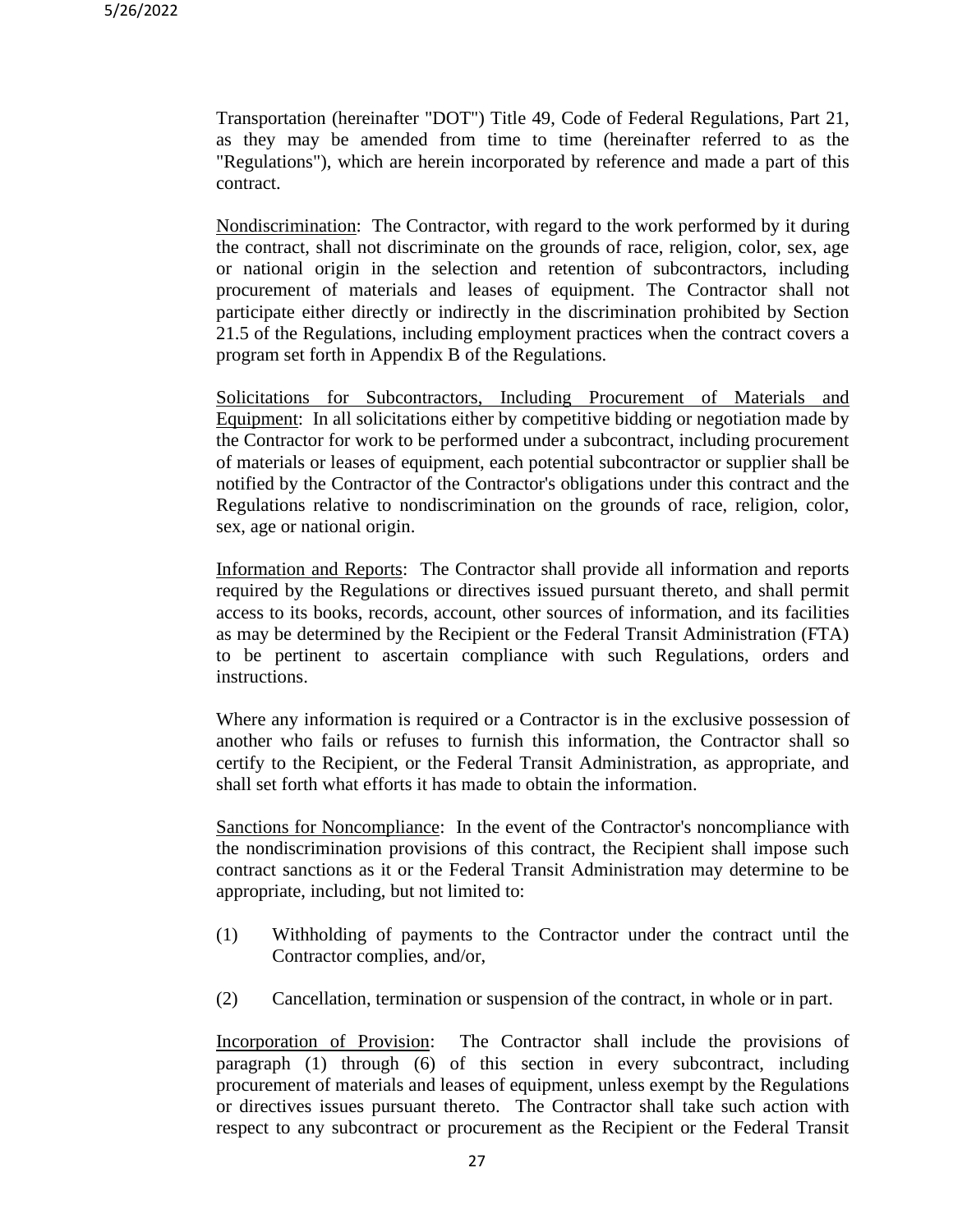Administration may direct as a means of enforcing such provisions including sanctions for noncompliance: Provided however, that in the event a Contractor becomes involved in, or is treated with, litigation with a Subcontractor or Supplier as a result of such direction, the Contractor may request the Recipient, and in addition, the Contractor may request the United States to enter into such litigation to protect the interests of the United States.

d. Access Requirements for Individuals with Disabilities

CamTran agrees to comply with, and assure that any subrecipient, or third-party contractor under the Project complies with all applicable requirements of the Americans with Disabilities Act of 1990 (ADA), 42 USC 12101 et seq. and 49 USC 322; Section 504 of the Rehabilitation Act of 1973, as amended, 29 USC 794; Section 16 of the Federal Transit Act, as amended, 49 USC ap. 1612; and the following regulations and any amendments thereto:

- (1) U.S. DOT Regulations, "Transportation Services for Individuals with Disabilities (ADA)," 49 CFR Part 37;
- (2) U.S. DOT Regulations, "Nondiscrimination on the Basis of Handicap in Programs and Activities Receiving or Benefiting from Federal Financial Assistance," 49 CFR Pat 27;
- (3) U.S. DOT Regulations, "Americans with Disabilities (ADA) Accessibility Specifications for Transportation Vehicles," 49 CFR Part 38;
- (4) Department of Justice (DOJ) Regulations, "Nondiscrimination on the Basis of Disability in State and Local Government Services," 28 CFR Part 36;
- (5) DOJ Regulations, "Nondiscrimination on the Basis of Disability by Public Accommodations and in Commercial Facilities," 28 CFR Part 36;
- (6) General Services Administration regulations, "Construction and Alteration of Public Buildings," "Accommodations for the Physically Handicapped," 41 CFR Part 101-19;
- (7) (EEOC) "Regulations to Implement the Equal Employment Provisions of the Americans with Disabilities Act," 29 CFR Part 1630; Equal Employment Opportunity Commission;
- (8) Federal Communications Commission Regulations, "Telecommunications Relay Services and Related Customer Premises Equipment for the Hearing and Speech Disabled," 47 CFR Part 64, Subpart F; and
- (9) FTA Regulations, "Transportation for Elderly and Handicapped Persons," 49 CFR part 609.
- 4. Commonwealth of Pennsylvania Non-Discrimination Clause CamTran is a contract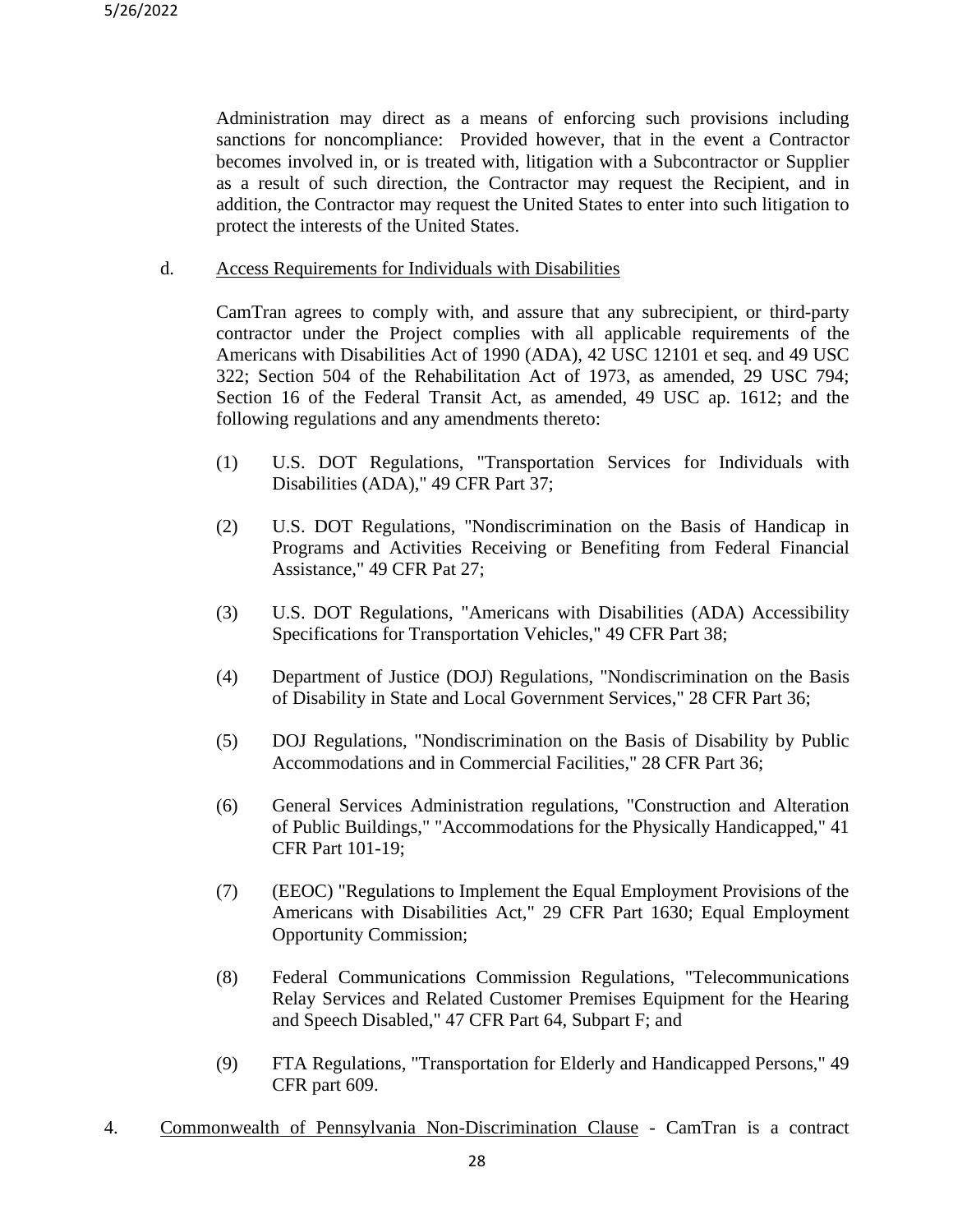recipient of funds from the Commonwealth of Pennsylvania. As a condition for the receipt of the funds, CamTran must certify its compliance with the Non-Discrimination Clause and CamTran must require all subcontractors certify their compliance with the Non-Discrimination Clause.

- 5. Termination (For contracts of \$10,000 or greater)
	- a. Termination for Convenience (General Provision): CamTran may terminate this contact, in whole or in part, at any time by written notice to the Contractor when it is in the Government's best interest. The Contractor shall be paid its costs, including contract close-out costs, and profit on work performed up to the time of termination. The Contractor shall promptly submit is termination claim to CamTran to be paid the Contractor. If the Contractor has any property in its possession belonging to CamTran, the Contractor will account for the same, and dispose of it in the manner CamTran directs.
	- b. Termination for Default (Breach or Cause) (General Provision): If the Contractor does not deliver supplies in accordance with the contract delivery schedule, or, if the contract is for services, the Contractor fails to perform in the manner called for in the contract, or if the Contractor fails to comply with any other provisions of the contract, CamTran may terminate this contract for default. Termination shall be effected by serving a notice of termination on the Contractor setting forth the manner in which the Contractor is in default. The Contractor will only be paid the contract price for supplies delivered and accepted, or services performed in accordance with the manner of performance set forth in the contract.

If it is later determined by CamTran that the Contractor had an excusable reason for not performing, such as a strike, fire, or flood, events which are not the fault of or are beyond the control of the Contractor, CamTran, after setting up a new delivery or performance schedule, may allow the Contractor to continue work, or treat the termination as a termination for convenience.

c. Opportunity to Cure (General Provision): CamTran in its sole discretion may, in the case of a termination for breach or default, allow the Contractor (an appropriately short period of time) in which to cure the defect. In such case, the notice of termination will state the time period in which cure is permitted and other appropriate conditions.

If Contractor fails to remedy to CamTran's satisfaction the breach or default or any of the terms, covenants, or conditions of this Contract within ten (10) days after receipt by Contractor or written notice from CamTran setting forth the nature of said breach or default, CamTran shall have the right to terminate the Contract without any further obligation to Contractor. Any such termination for default shall not in any way operate to preclude CamTran from also pursuing all available remedies against Contractor and its sureties for said breach or default.

d. Waiver of Remedies for any Breach: In the event that CamTran elects to waive its remedies for any breach by Contractor of any covenant, term or condition of this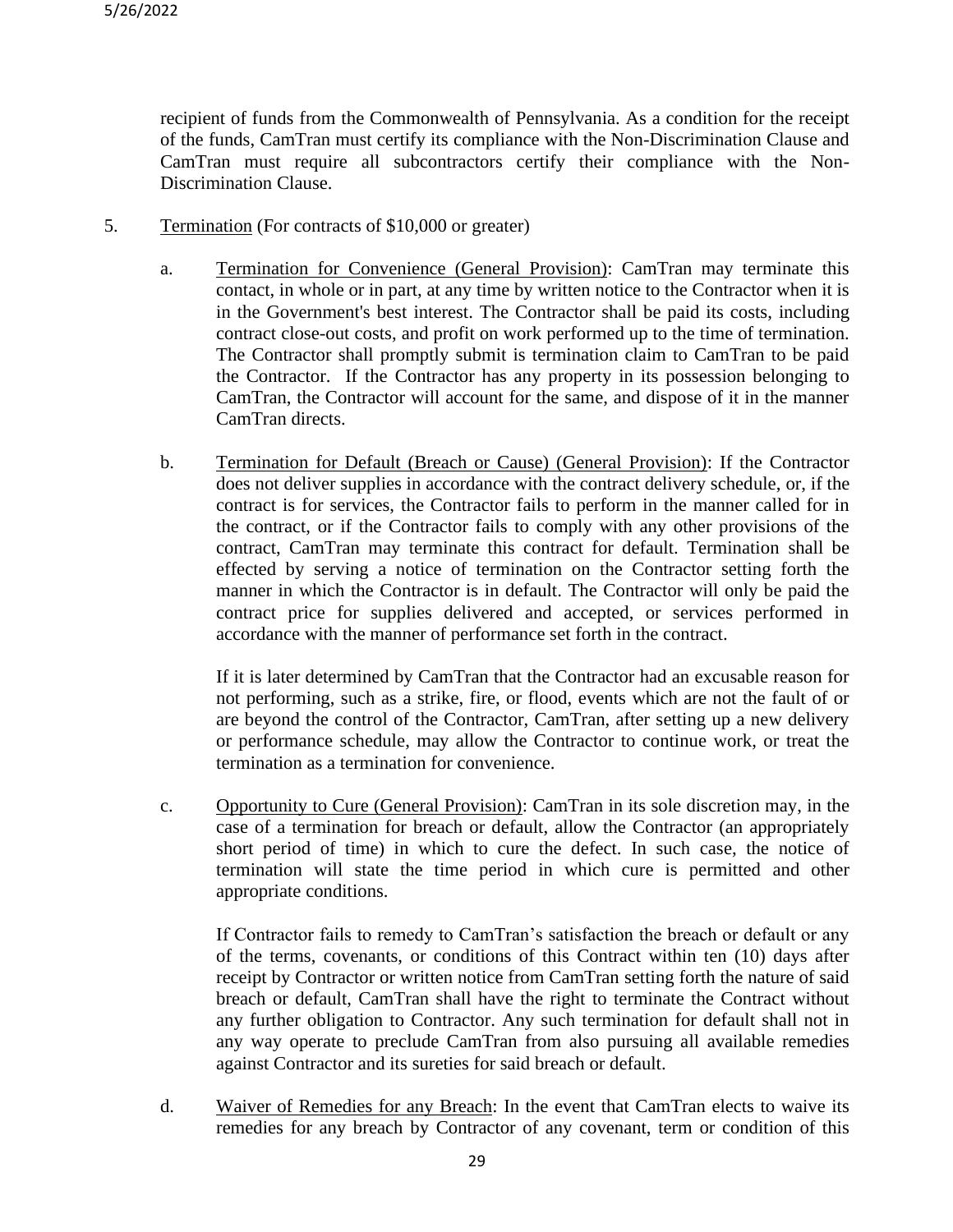Contract, such waiver by CamTran shall not limit CamTran's remedies for any succeeding breach of that or of any other term, covenant or condition of this Contract.

- e. Termination for Convenience (Professional or Transit Service Contracts): CamTran, by written notice, may terminate this contact, in whole or part, when it is in the Government's interest. If this contract is terminated, CamTran shall be liable only for payment under the payment provisions of this contract for services rendered before the effective date of termination.
- f. Termination for Convenience of Default (Cost-Type Contracts): CamTran may terminate this contract, or any portion of it, by serving a notice of termination on the Contractor. The notice shall state whether the termination is for convenience of CamTran or for the default of the Contractor. If the termination is for default, the notice shall state the manner in which the Contractor has failed to perform the requirements of the contract. The Contractor shall account for any property in its possession paid for from funds received from CamTran, or property supplied to the Contractor by CamTran. If the termination is for default, CamTran may fix the fee, if the contract provides for a fee, to be paid the Contractor in proportion to the value, if any, of work performed up to the time of termination. The Contractor shall promptly submit its termination claim to CamTran and the parties shall negotiate the termination settlement to be paid the Contractor.

If the termination is for convenience of CamTran, the Contractor shall be paid its contract close-out costs, and a fee, if the contract provided for payment of a fee, in proportion to the work performed up to the time of termination.

If, after serving a notice of termination for default, CamTran determines that the Contractor has an excusable reason for not performing, such as a strike, fire, flood, events which are not the fault of and are beyond the control of the Contractor, CamTran, after setting up a new work schedule, may allow the Contractor to continue work, or treat the termination as a termination for convenience.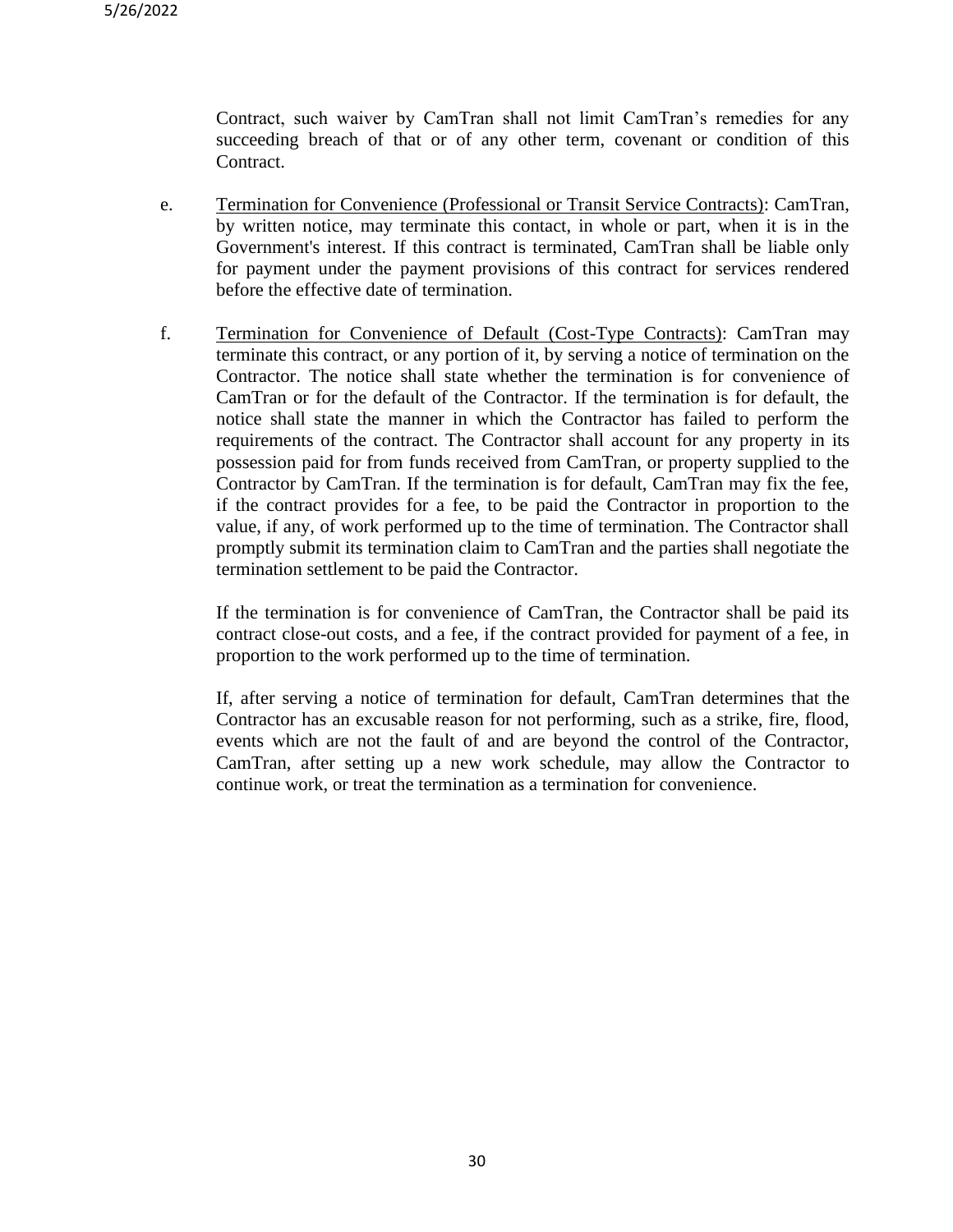### 6. Breaches and Dispute Resolution (Relevant to Contracts in Excess of \$100,000)

All contracts in excess of \$100,000 shall contain provisions or conditions which will allow for administrative, contractual, or legal remedies in instances where contractors violate or breach contract terms and provide for such sanctions and penalties as may be appropriate. CamTran may include provisions for bonding, penalties for late or inadequate performance, retained earnings, liquidated damages or other appropriate measures.

Disputes - Disputes arising in the performance of this contract which are not resolved by agreement of the parties shall be decided in writing by the authorized representative of CamTran. This decision shall be final and conclusive unless within ten (10) days from the date of receipt of its copy, the Contractor mails or otherwise furnishes a written appeal to the Board of Directors. In connection with any such appeal, the Contractor shall be afforded an opportunity to be heard and to offer evidence in support of its position. The decision of the Board of Directors shall be binding upon the Contractor and the Contractor shall abide by the decision.

Performance During Dispute - Unless otherwise directed by CamTran, Contractor shall continue performance under this Contract while matters in dispute are being resolved.

Claims for Damages - Should either party to the contract suffer injury or damage to person or property because of any act or omission of the party or any of his employees, agents or others for those acts he is legally liable, a claim for damages therefor shall be made in writing to such other party within a reasonable time after the first observance of such injury or damage.

Remedies - Unless this contract provides otherwise, all claims, counterclaims, disputes and other matters in question between CamTran and the Contractor arising out of or relating to this agreement or its breach will be decided by arbitration if the parties mutually agree, or in a court of competent jurisdiction within Cambria County in the Commonwealth of Pennsylvania.

Rights and Remedies - The duties and obligations imposed by the Contract Documents and the rights and remedies available thereunder shall be in addition to and not a limitation of any duties, obligations, rights and remedies otherwise imposed or available by law. No action or failure to act by CamTran or its representative shall constitute a waiver of any right or duty afforded any of them under the contract, nor shall any such action or failure to act constitute an approval of or acquiescence in any breach thereunder, except as may be specifically agreed in writing.

7. Lobbying (For Contracts of \$100,000 or Greater) - Contractors who apply or bid for an award of \$100,000 or more shall file the certification required by 49 CFR Part 20, "New Restrictions on Lobbying." Each tier certifies to the tier above that it will not and has not used Federal appropriated funds to pay any person or organization for influencing or attempting to influence an officer or employee of any agency, a member of Congress, officer or employee of Congress, or an employee of a member of Congress in connection with obtaining any Federal contract, grant or any other award covered by 31 USC 1352. Each tier shall also disclose the name of any registrant under the Lobbying Disclosure Act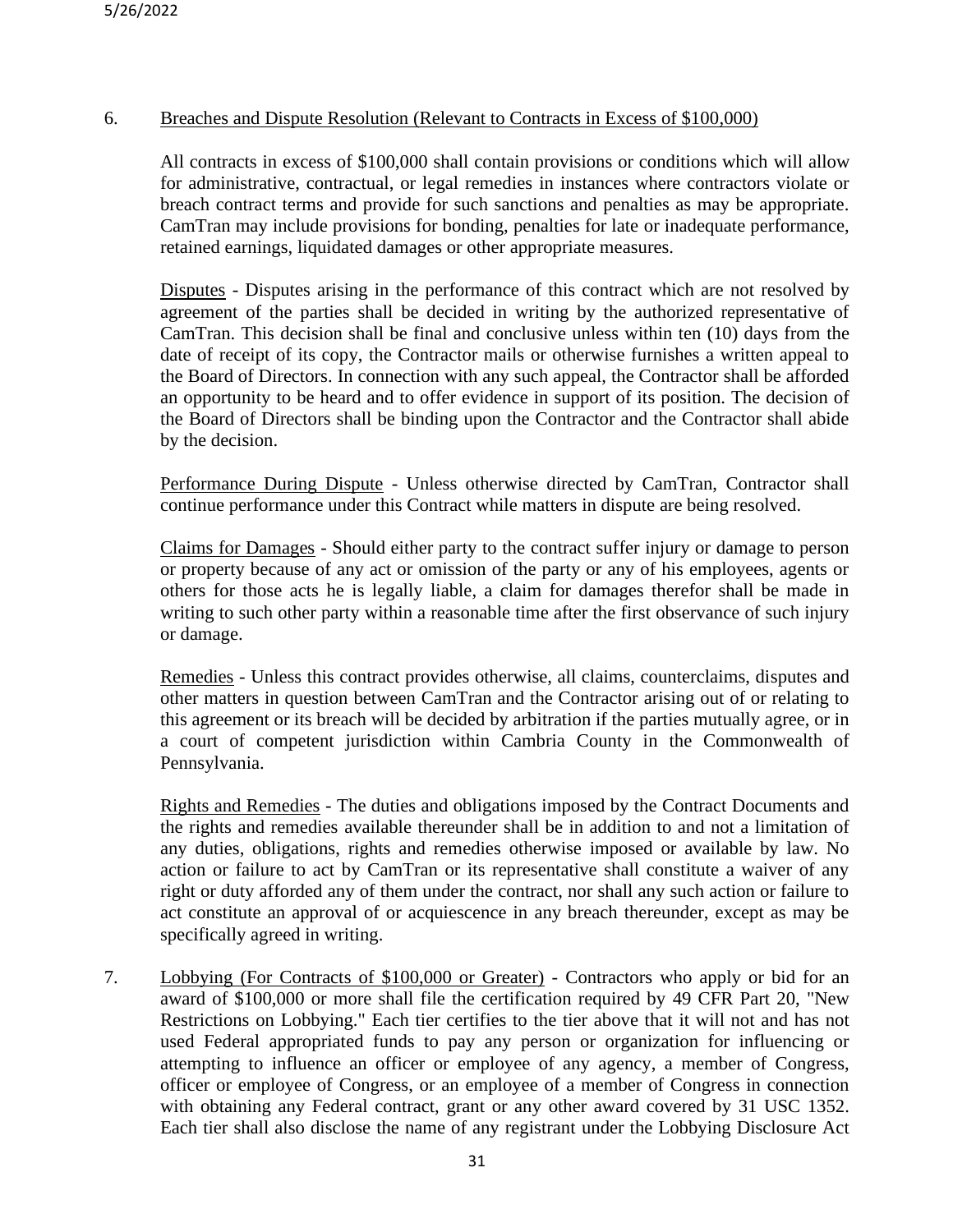of 1995 who has made lobbying contacts on its behalf with non-Federal funds with respect to that Federal contract, grant or award covered by 31 USC 1352. Such disclosures are forwarded from tier to tier up to CamTran.

- 8. Interest of Members of Congress "No member of or delegate to the Congress of the United States shall be admitted to any share or part of this contract or to any benefit arising therefrom."
- 9. Interest of Public Officials: "No member, officer, or employee of the public body or of a local public body during his tenure or for one year thereafter shall have any interest, direct or indirect, in this contract or the proceeds thereof."
- 10. Debarred Bidders "Neither Contractor nor any officer or controlling interest holder of Contractor is currently, or has been previously, on any debarred bidders list maintained by the U.S. Government."
- 11. Cargo Preference Pursuant to 46 CFR Part 381, the following clauses are in effect for any contracts under which equipment, materials or commodities may be transported by ocean vessel in carrying out the contract:

The Contractor agrees:

- a. To utilize privately owned United States flag commercial vessels to ship at least 50% of the gross tonnage (computed separately for dry bulk carriers, dry cargo liners, and tankers) involved, whenever shipping any equipment, materials, or commodities pursuant to this section, to the extent such vessels are available at fair and reasonable rates for United States flag commercial vessels.
- b. To furnish within 20 days following the date of loading for shipments originating within the United States, or within 30 working days following the date of loading for shipments originating outside the United States, a legible copy of a rated, "onboard" commercial ocean bill-of-lading in English for each shipment of cargo described in paragraph (a) above to the Recipient (through the prime Contractor in the case of Subcontractor bills-of-lading) and to the Division of National Cargo, Office of Market Development, Maritime Administration, 400 Seventh St. S.W., Washington, D.C. 20590, marked with appropriate identification of the Project.
- c. To insert the substance of the provisions of this clause in all subcontracts issued pursuant to this contract.
- 12. Buy America Procurements of \$150,000 or more for Iron, Steel or Manufactured Products and Rolling Stock (Service Type Contracts are Exempt) - Procurements of \$150,000 or more are subject to the Federal Transit Administration (FTA) Buy America Requirements in 49 CFR 661. A Buy America Certificate must be completed and submitted with a bid. A bid which does not include the certificate will be considered non-responsive. A waiver from the Buy America Provision may be sought by CamTran if grounds for a waiver exist. The Contractor agrees to comply with 49 U.S.C. 5323 (j) and 49 CFR Part 661, which provide that Federal Funds may not be obligated unless steel, iron and manufactured products used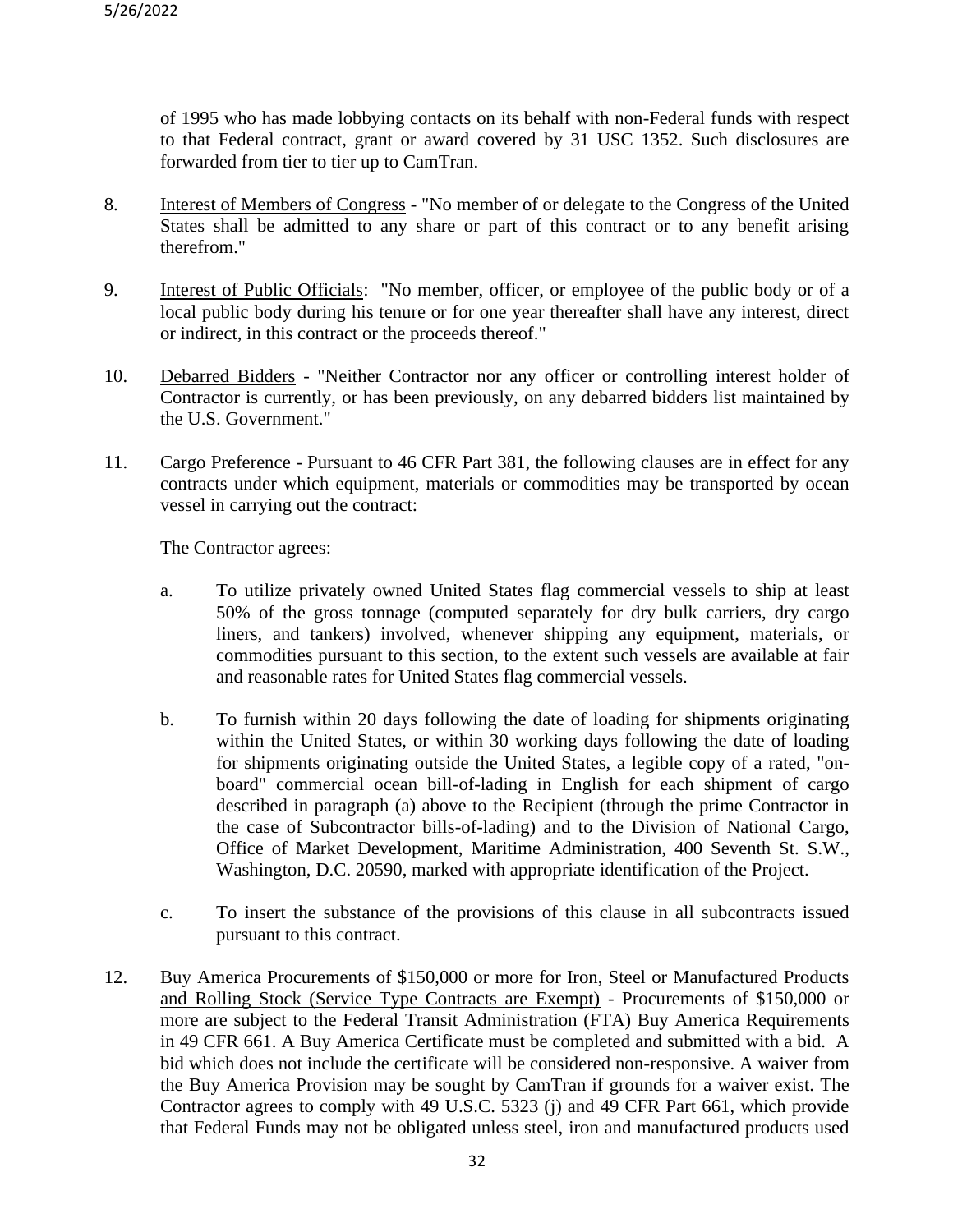in FTA funded projects are produced in the United States, unless a waiver has been granted by FTA or the product is subject to a general waiver.

13. Debarment and Suspension (Integrity Certification - Contracts of \$25,000) - Federal Regulations prohibit CamTran from entering into contracts in excess of \$25,000 for goods and services from contractors that have been suspended or debarred from receiving Federally assisted contracts. CamTran imposes this same regulation upon contractors to require that their subcontractors (in excess of \$25,000) not be suspended or debarred.

Contractors with contracts in excess of \$25,000 and their subcontractors with contracts in excess of \$25,000 shall each certify that they are not debarred or suspended from receiving federally assisted contracts. It is the Contractor's responsibility to submit the certifications of any of its subcontractors who meet the \$25,000 threshold. The Contractor and subcontractors shall each submit both of the certificates included in the bid document.

a. Certification Regarding Debarment, Suspension and Other Responsibility Matters - Lower Tier Covered Transactions (Third Party Contracts over \$25,000).

### Instructions for Certification

- (1) By signing and submitting this bid or proposal, the prospective lower tier participant is providing the signed certification set out below.
- (2) The certification in this clause is a material representation of fact upon which reliance was placed when this transaction was entered into. If it is later determined that the prospective lower tier participant knowingly rendered an erroneous certification, in addition to other remedies available to the Federal Government, CamTran may pursue available remedies, including suspension and/or debarment.
- (3) The prospective lower tier participant shall provide immediate written notice to CamTran if at any time the prospective lower tier participant learns that its certification was erroneous when submitted or has become erroneous by reason of changed circumstances.
- (4) The terms "covered transaction," "debarment," "suspended," "ineligible," "lower tier covered transaction," "participant," "persons," "lower tier cover transaction," "principal," "proposal," and "voluntary excluded" as used in this clause, have the meanings set out in the Definitions and Coverage sections of rules implementing Executive Order 12549 (49 CFR Part 29). You may contact CamTran for assistance in obtaining a copy of those regulations.
- (5) The prospective lower tier participant agrees by submitting this proposal that, should the proposed covered transaction be entered into, it shall not knowingly enter into any lower tier covered transaction with a person who is debarred, suspended, declared ineligible, or voluntarily excluded from participation in this covered transaction, unless authorized in writing by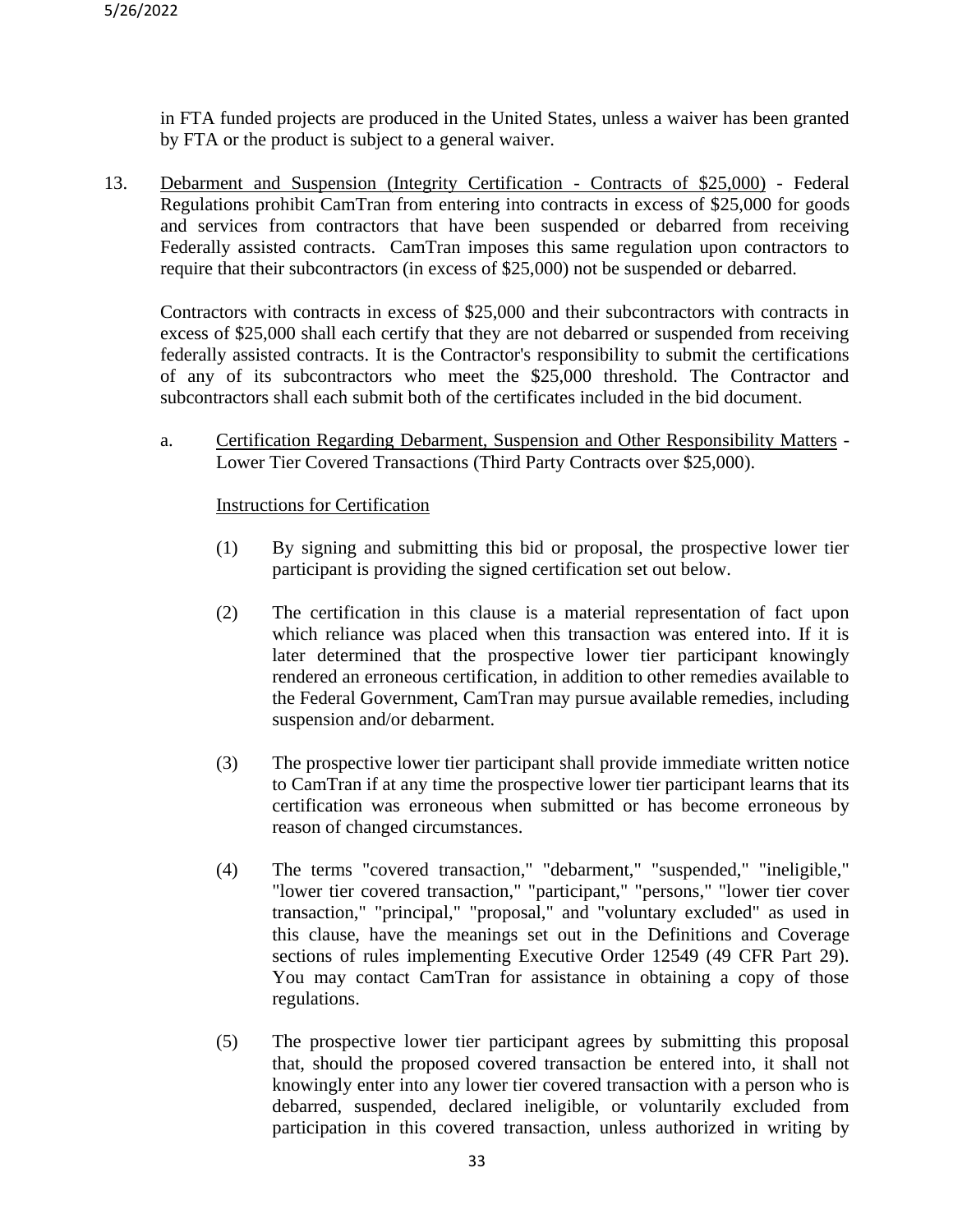## CamTran.

- (6) The prospective lower tier participant further agrees by submitting this proposal that will include the clause titled "Certification Regarding Debarment, Suspension, Ineligibility and Voluntary Exclusion - Lower Tier Covered Transaction," without modification, in all lower tier covered transactions and in all solicitations for lower tier covered transactions.
- (7) A participant in a covered transaction may rely upon a certification of a prospective participant in a lower tier covered transaction that it is not debarred, suspended, ineligible or voluntarily excluded from the covered transaction, unless it knows that the certification is erroneous. A participant may decide the method and frequency by which it determines the eligibility of its principals. Each participant may, but is not required to, check the Nonprocurement List issued by U.S. General Service Administration.
- (8) Nothing contained in the foregoing shall be construed to require establishment of system of records in order to render in good faith the certification required by this clause. The knowledge and information of a participant is not required to exceed that which is normally possessed by a prudent person in the ordinary course of business dealings.
- (9) Except for transactions authorized under Paragraph 5 of these instructions, if a participant in a covered transaction knowingly enters into a lower tier covered transaction with a person who is suspended, debarred, ineligible or voluntarily excluded from participation in this transaction, in addition to all remedies available to the Federal Government, CamTran may pursue available remedies including suspension and/or debarment.

### b. "Certification Regarding Debarment, Suspension, Ineligibility and Voluntary Exclusion - Lower Tier Covered Transactions"

- (1) The prospective lower tier participant certifies, by submission of this bid or proposal, that neither it nor its "principals" (or defined at 49 CFR 29.105(p)) is presently debarred, suspended, proposed for debarment, declared ineligible or voluntarily excluded from participation in this transaction by any Federal department or agency.
- (2) When the prospective lower tier participant is unable to certify to the statements in this certification, such prospective participant shall attach an explanation to this proposal.

### 14. Environmental Requirements

CamTran recognizes that many Federal and State Statues imposing environmental, resource conservation and energy requirements may apply to the Project. Some, but not all, of the major Federal laws that may affect the Project include: the National Environmental Policy Act of 1969, 42 USC 4321 et seq.; the Clean Air Act, as amended, scattered sections 33 and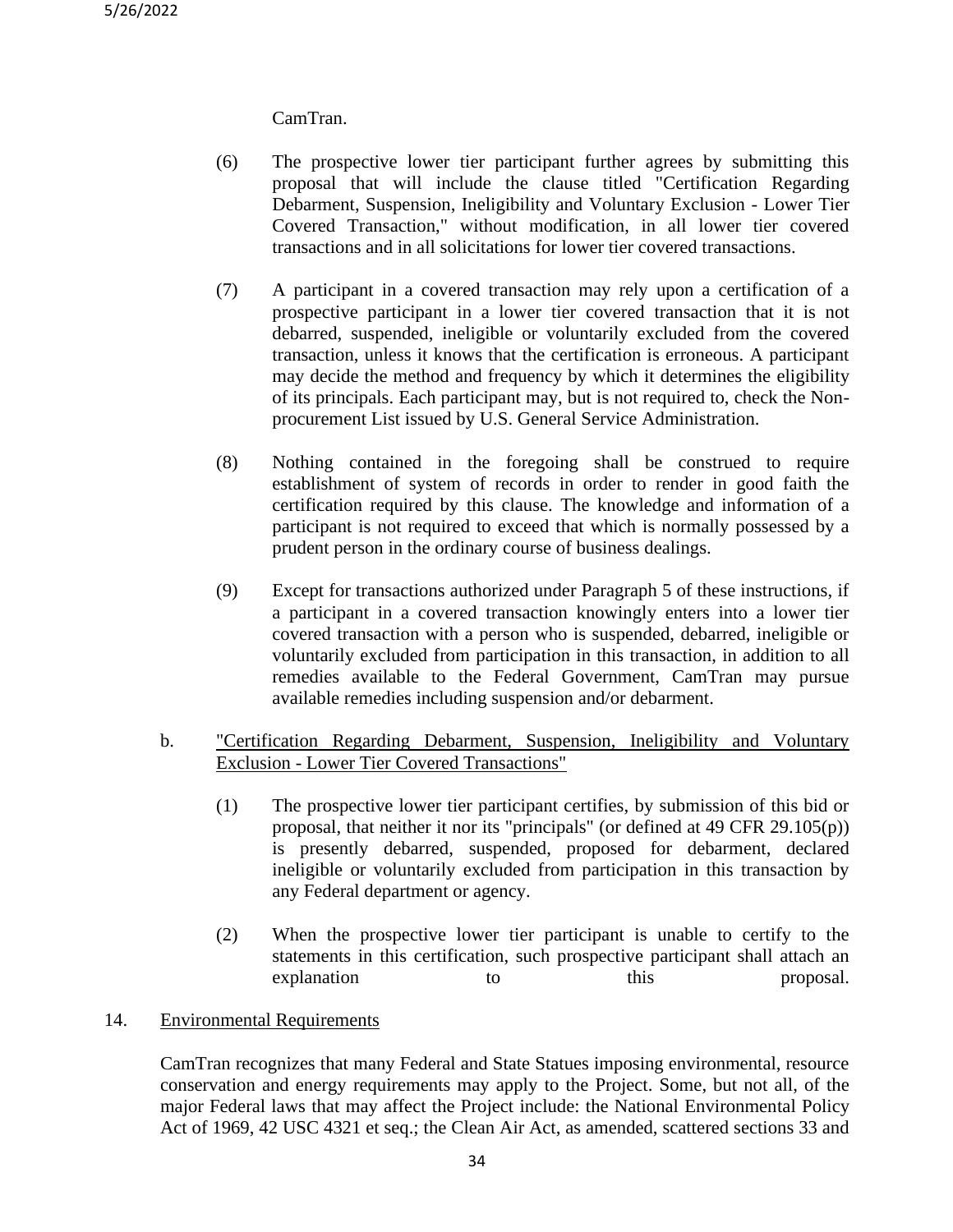12 USC; the Resource Conservation and Recovery Act, as amended, 45 USC 6901 et seq.' and the Comprehensive Environmental Response, Compensation, and Liability Act, as amended, 42 USC 9601, et seq.. CamTran recognizes that the Environmental Protection Agency (EPA), the Federal Highway Administration (FHWA), and other agencies of the Federal Government have issued and are expected in the future to issue requirements in the form of regulations, guidelines, standards, orders or other directives that may affect the Project.

Accordingly, CamTran agrees to adhere to, and impose on its sub-recipients, any such Federal requirements, as the Government may now or in the future promulgate. Listed below are requirements of particular concern to the FTA. CamTran expressly understands that this list does not constitute CamTran's entire obligation to meet Federal requirements.

- a. Environmental Protection To the extent applicable, the Contractor agrees to comply with the requirements of the National Environmental Policy Act of 1969, as amended, 42, USC 4321 et seq.; Executive Order No. 11514, as amended, "Protection and Enhancement of Environmental Quality, " 42 U. S.C. 4321 note; FTA statutory requirements at 49 U.S.C. 5324(b); U.S. Council on Environmental Quality regulations, pertaining to compliance with the National Environmental Policy Act of 1969, as amended, 40 C.F.R. Part 1500 et seq.; and the joint FHWA/FTA regulations, "Environmental Impact and Related Procedures," at 23 CFR Part 771 and 49 CFR Part 622, and when promulgated, joint FHWA/FTA regulations, "NEPA and Related Procedures for Transportation Decision making, Protection of Public Parks, Wildlife and Waterfowl Refuges, and Historic Sites," 23 C.F.R. Part 1420 and 49 C.F.R. Part 623.
- b. Air Quality The Contractor agrees to comply with all applicable regulations, standards, orders, and requirements implementing the Clean Air Act, as amended, 42 U.S.C. 7401 et. seq. In addition: (1) The Contractor agrees to comply with the applicable requirements of the U.S. EPA regulations, "Conformity to State or Federal Implementation Plans of Transportation Plans, Programs, and Projects Developed, Funded or Approved Under Title 23 U.S.C. or the Federal Transit Act, 40 C.F.R. Part 51, Subpart T; and "Determining Conformity of Federal Actions to State or Federal Implementation Plans", 40 C.F.R. Part 93. To support the requisite air quality conformity finding for the Project, the Contractor agrees to implement each air quality mitigation or control measure incorporated in the Project. The Contractor further agrees that any Project identified in an applicable State Implementation Plan as a Transportation Control Measure will be wholly consistent with the design concept and scope of the Project described in the State Implementation Plan. (2) The Contractor agrees to comply with the following U.S. EPA regulations to the extent they are applicable to the Project: "Control of Air Pollution from Motor Vehicles and Motor Vehicle Engines, " 40 CFR Part 85; and " Control Air Pollution from New and In-Use Motor Vehicles and New And In-Use Vehicle Engines: Certification and Test Procedures," 40 CFR Part 86; and "Fuel Economy of Motor Vehicles, " 40 CFR Part 600. (3) The Contractor agrees to comply with the notification of violating facility requirements of Executive Order No.11738, "Administration of the Clean Air Act and the Federal Water Pollution Control Act with Respect to Federal Contracts, Grants, or Loans," 42 U.S.C. 7606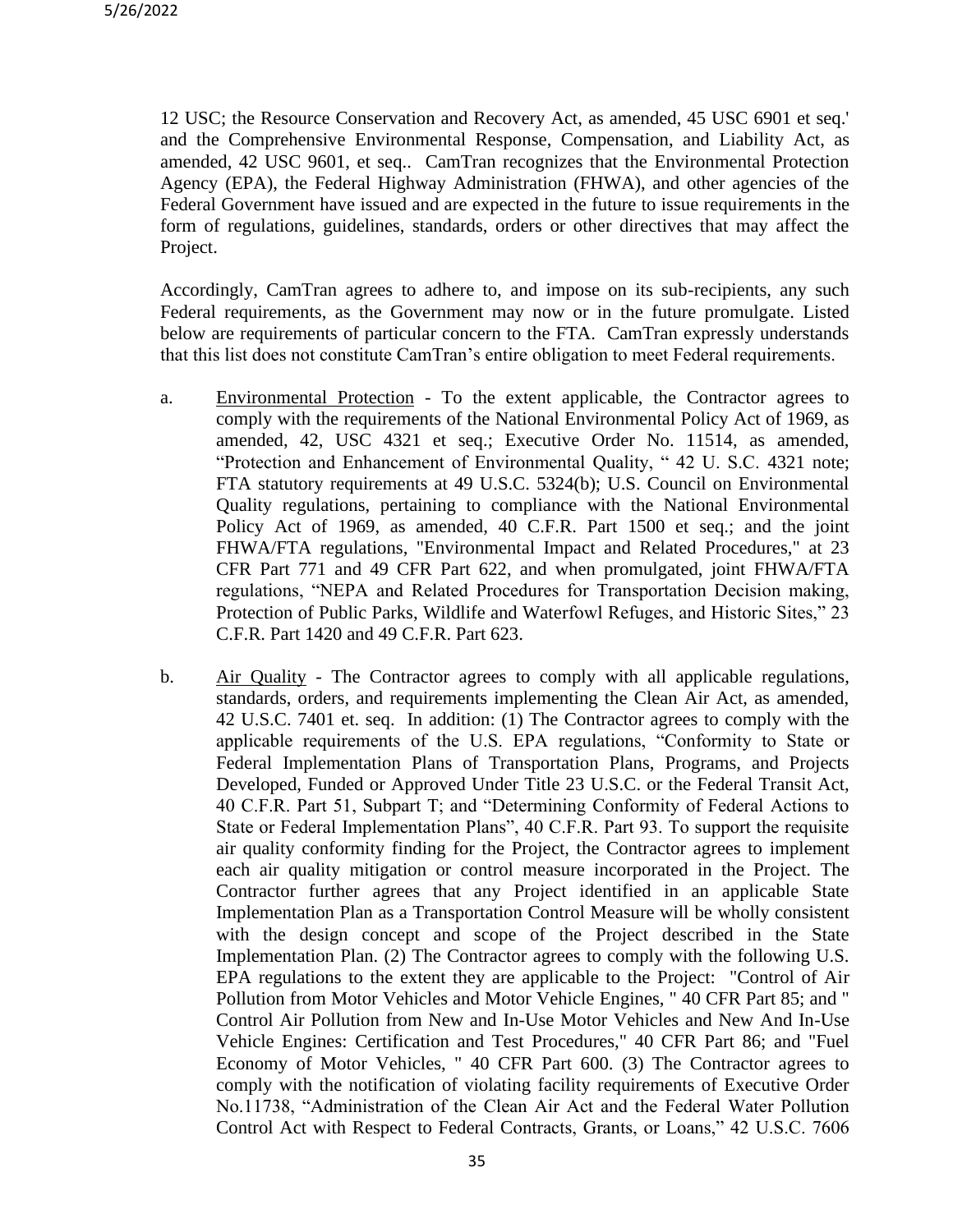note.

- c. Use of Public Land No publicly owned land from a park, recreation area, or wildlife or waterfowl refuge of national, State or local significance as determined by the Federal, State or local officials having jurisdiction thereof, or any land from an historic site of national, State, or local significance may be used for the Project unless specific findings required by 49 USC 303 are made by the US DOT.
- d. Wild and Scenic Rivers The Contractor agrees to comply with the Wild and Scenic Rivers Act of 1968, as amended, 16 U.S.C. 1271 et seq. relating to protecting components of the national wild and scenic rivers system.
- e. Coastal Zone Management The Contractor agrees to assure Project Consistency with the approved State management program developed under the Coastal Zone Management Act of 1972, as amended, 16 U.S.C. 1451 et seq.
- f. Wetlands The Contractor agrees to comply with the protections for wetlands in accordance with Executive Order No. 11990, as amended, "Protection of Wetlands," 42 U.S.C. 444321 note.
- g. Floodplains The Contractor agrees to comply with the flood hazards protections in floodplains in accordance with Executive Order No. 11988, as amended, "Floodplain Management" 42 U.S.C. 4321 note.
- h. Endangered Species The Contractor agrees to comply with the protections for endangered species of the Endangered Species Act of 1973, as amended, 16 U.S.C. 1531 et seq.
- i. Historic Preservation The Contractor agrees to facilitate compliance with the Federal historic and archaeological preservation requirements of section 106 of the National Historic Preservation Act, as amended, 16 U.S.C. 470f; of Executive Order No. 11593, "Protection and Enhancement of the Cultural Environment," 16 U.S.C. 470 note; and of the Archaeological and Historic Preservation Act of 1974, as amended, 16 U.S.C. 469a et seq. by taking the following actions:
	- (1) Consulting the State Historic Preservation Officer on the conduct of investigation in accordance with Advisory Council on Historic Preservation regulations, "Protection of Historic and Cultural Properties," 36 CFR Part 800, to identify properties and resources listed in or eligible for inclusion in the National Register of Historic Places that may be affected by the Project, and notifying the Government (FTA) of the existence of any such properties: and
	- (2) Complying with all Federal requirements to avoid or mitigate adverse effects upon such properties.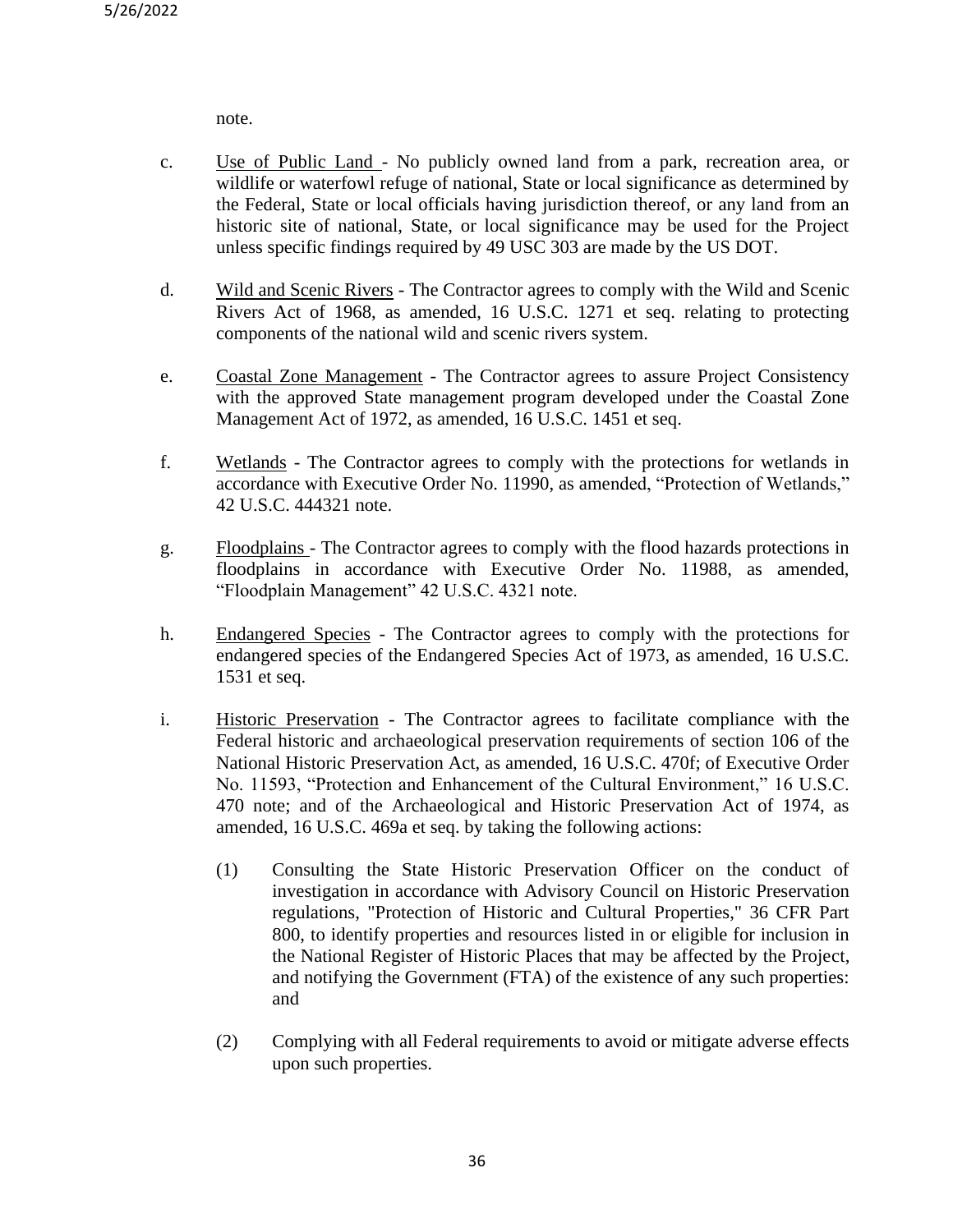- j. Environmental Justice The Contractor agrees to comply with the policies of Executive Order No. 12898, "Federal Actions to Address Environmental Justice in Minority Populations and Low-Income Populations," 42 U.S.C. 4321 note.
- k. Mitigation of Adverse Environmental Effects Should the Proposed project cause or result in adverse environmental effects, the Contractor agrees to take all reasonable measures to minimize those adverse effects, as required by 49 U.S.C. 5324(b), and other applicable Federal laws and regulations, including joint FHWA/FTA regulations, "Environmental Impact and Related Procedures," 23 C.F.R. Part 771 and 49 C.F.R. Part 622 and, when promulgated, with new FHWA/FTA regulations, "NEPA and Related Procedures for Transportation Decision making, Protection of Public Parks, Wildlife and Waterfowl Refuges, and Historic Sites," 23 C.F.R. Part 1420, and 49 C.F.R. Part 623. The Contractor agrees to comply with all environmental mitigation measures identified as commitments in applicable environmental documents (i.e., environmental assessments, environmental impact statements, memoranda of agreement and documents required by 49 C.F.R. 303) and with any conditions imposed by the Federal Government in a finding of no significant impact or a record of decision. The Contractor agrees that those mitigation measures are incorporated by reference and made part of any agreements. The Contractor agrees that deferred mitigation measures will be incorporated by reference and made part of any agreement as soon as agreement with the Federal Government is reached and understands that those mitigation measures agreed upon may not be modified or withdrawn without the express written approval of the Federal Government.
- l. Energy Conservation CamTran and its third-party contractors shall comply with mandatory standards and policies relating to energy efficiency that are contained in applicable State energy conservation plans issued in compliance with the Energy Policy and Conservation Act, 42 USC 6321 et seq. and 49 CFR Part 18.

### m. Clean Water Requirements (Relevant to Contracts in Excess of \$100,000) -

(1) The Contractor agrees to comply with all applicable standards, order or regulations issued pursuant to the Federal Water Pollution Control Act, as amended, 33 USC 1251 et seq. The Contractor agrees to report each violation to the Purchaser and understands and agrees that the Purchaser will, in turn, report each violation as required to assure notification to FTA and the appropriate EPA Regional Office.

(2) The Contractor also agrees to include these requirements in each subcontract exceeding \$100,000 financed in whole or in part with Federal assistance provided by FTA.

(3) The Contractor agrees to protect underground sources of drinking water consistent with the provisions of the Safe Drinking Water Act of 1974, as amended, 42 U.S.C. Section 300(h) et seq.

(4) The Contractor agrees to comply with the notification of violating facilities provisions of Executive Order No. 11738, "Administration of the Clean Air Act and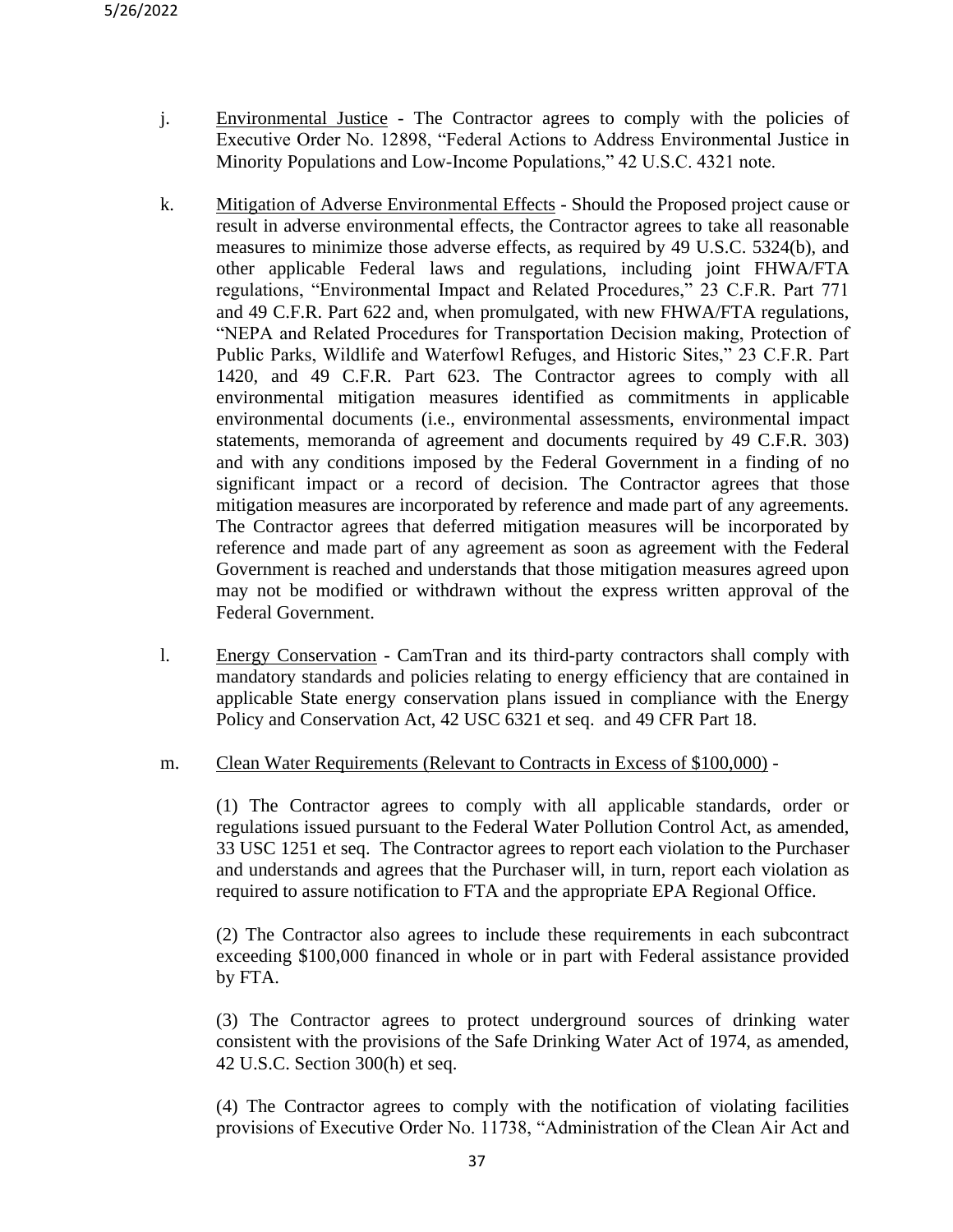the Federal Water Pollution Control Act with Respect to Federal Contracts, Grants, Loans," 42 U.S.C. Section 7606.

### n. Clean Air Requirements (Relevant to Contracts in Excess of \$100,000)

(1) The Contractor agrees to comply with all applicable standards, orders or regulations issued pursuant to the Clean Air Act, as amended, 42 USC 7401 et seq. The contractor agrees to report each violation to the Purchaser and understands and agrees that the Purchaser will, in turn, report each violation as required to assure notification to FTA and the appropriate EPA Regional Office.

(2) The Contractor also agrees to include these requirements in each subcontract exceeding \$100,000 financed in whole or in part with Federal assistance provided by FTA.

### o. Recycled Products (Relevant to Recycled Products Contracts in Excess Of \$100,000)

(1) The Recycled Products requirements apply to all contracts for items designated by the EPA, when the contractor procures \$10,000 or more of one of these items during the fiscal year or the previous fiscal year with federal funds.

(2) The Contractor agrees to comply with all requirements of Section 6002 of the Resource Conservation and Recovery Act (RCRA), as amended (42 USC 6962), including but not limited to the regulatory provisions of 40 CFR Part 247, and Executive Order 12873, as they apply to the procurement of the items designated in Subpart B of 40 CFR Part 247.

### 15. Privacy Act (Contracts Involving Federal Privacy Act Requirements)

The following requirements apply to the Contractor and its employees that administer any system of records on behalf of the Federal Government under any contract.

- a. The Contractor agrees to comply with, and assures the compliance of its employees with, the information restrictions and other applicable requirements of the Privacy Act of 1974, 5 USC 522a. Among other things, the Contractor agrees to obtain the express consent of the Federal Government before the Contractor, or its employees operate a system of records on behalf of the Federal Government. The Contractor understands that the requirements of the Privacy Act, including the civil and criminal penalties for violation of that Act, apply to those individuals involved, and that failure to comply with the terms of the Privacy Act may result in termination of the underlying contract.
- b. The Contractor also agrees to include these requirements in each subcontract to administer any system of records on behalf of the Federal Government financed in whole or in part with Federal assistance provided by FTA.
- 16. Program Fraud and False or Fraudulent Statements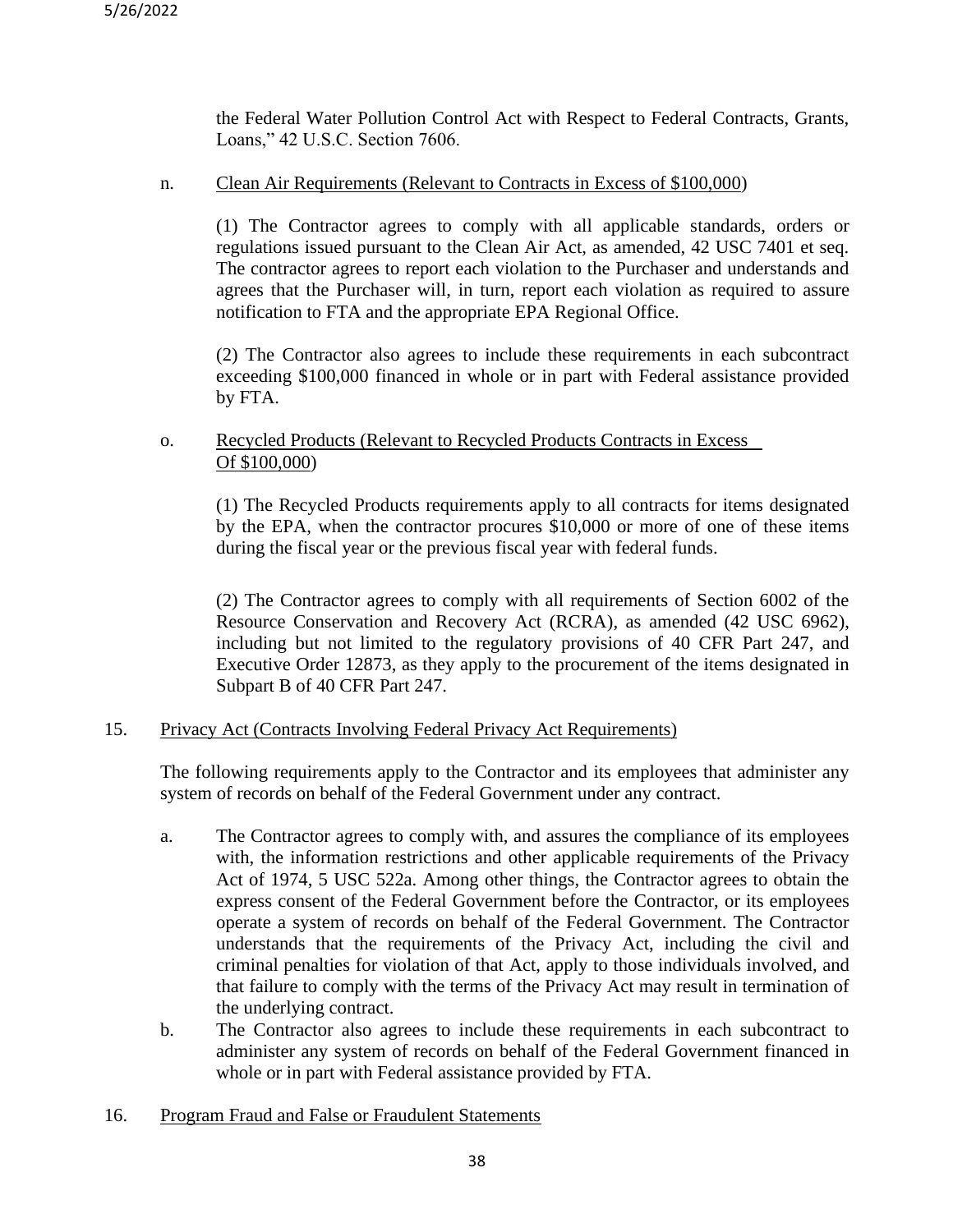- a. The Contractor acknowledges that the provisions of the Program Fraud Civil Remedies Act of 1986, as amended 31 USC 3801 et seq. and US DOT regulations, "Program Fraud Civil Remedies," 49 CFR Part 31, apply to its actions pertaining to this Project. Upon execution of the underlying contract, the Contractor certifies or affirms the truthfulness and accuracy of any statement it has made, it makes, or may make, or cause to be made, pertaining to the underlying contract or the FTA assisted project for which this contract work is being performed. In addition to other penalties that may be applicable, the Contractor further acknowledges that if it makes, or caused to be made, a false, fictitious, or fraudulent claim, statement, submission or certification, the Federal Government reserves the right to impose the penalties of the Program Fraud Civil Remedies Act of 1986 on the Contractor to the extent the Federal Government deems appropriate.
- b. The Contractor also acknowledges that if it makes, or caused to be made, a false, fictitious or fraudulent claim, statement, submission or certification to the Federal Government under a contract connected with a project that is financed in whole or in part with Federal assistance originally awarded by FTA under the authority of 49 USC 5307, the Government reserves the right to impose the penalties of 18 USC 1001 and 49 USC 5307 (n)(1) on the Contractor, to the extent the Federal Government deems appropriate.
- c. The Contractor agrees to include the above two clauses in each subcontract financed in whole or in part with Federal assistance provided by FTA. It is further agreed that the clauses shall not be modified, except to identify the subcontractor who will be subject to the provisions.

### 17. Contract Work Hours and Safety Standards Act (Non-Construction Contracts in excess of \$2,500)

The following clauses are specifically mandated under Department of Labor regulation 29 CFR Part 5.5.

- a. Overtime requirements. No Contractor or subcontractor contracting for any part of the contract work which may require or involve the employment of laborers or mechanics shall require or permit any such laborer or mechanic in any workweek in which he or she is employed on such work to work in excess of forty hours in such workweek unless such laborer or mechanic receives compensation at a rate not less than one and one-half times the basic rate of pay for all hours worked in excess of forty hours in such workweek.
- b. Violation; liability for unpaid wages; liquidated damages. In the event of any violation of the clause set for in paragraph (a) of this section the contractor and any subcontractor responsible therefor shall be liable for the unpaid wages. In addition, such contractor and subcontractor shall be liable to the Unites States for liquidated damages. Such liquidated damages shall be computed with respect to each individual laborer or mechanic, including watchmen and guards, employed in violation of the clause set forth in paragraph (a) of this section, in the sum of \$10 for each calendar day on which such individual was required or permitted to work in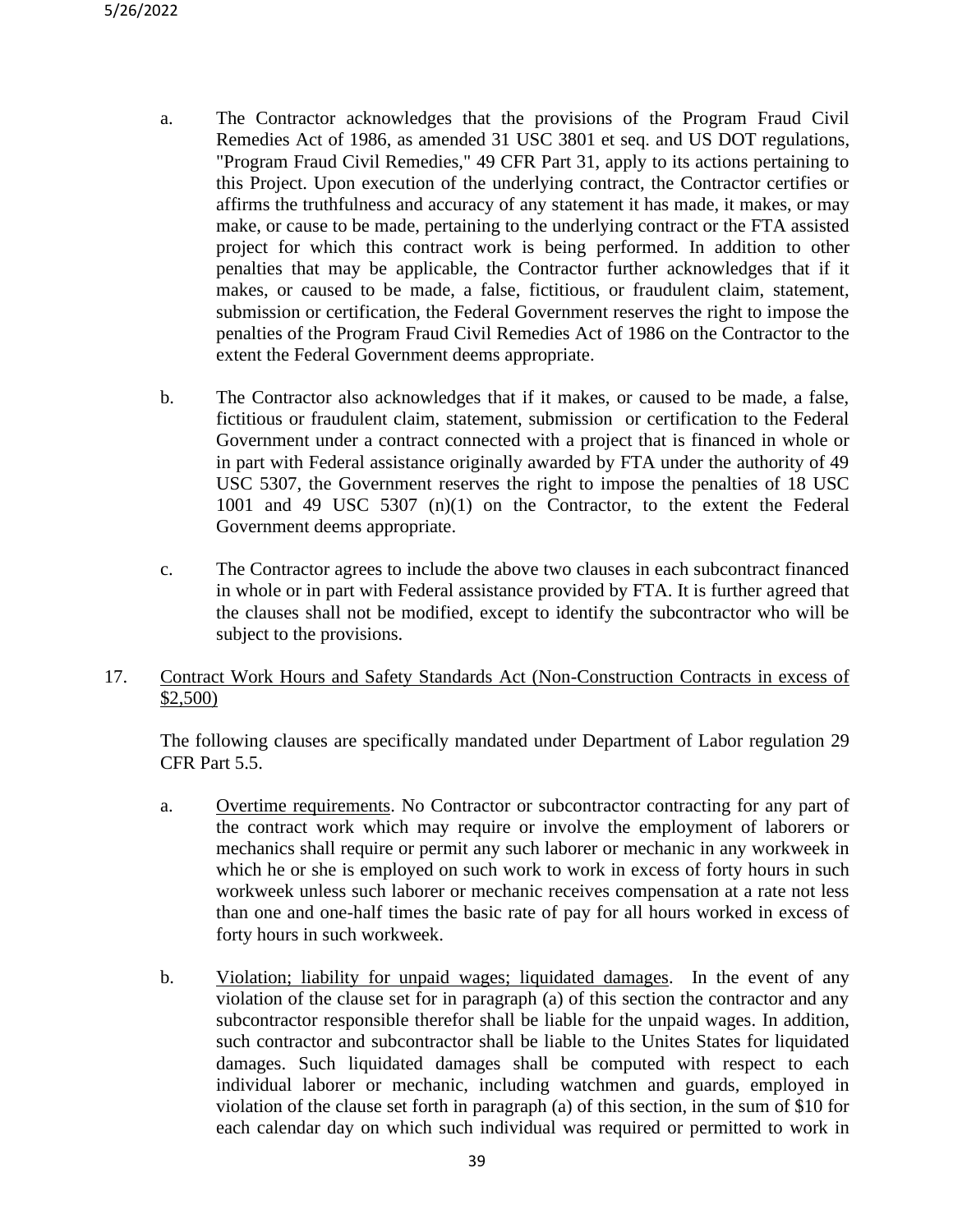excess of the standard workweek of forty hours without payment of the overtime wages required by the clause set forth in paragraph (a) of this section.

- c. Withholding for unpaid wages and liquidated damages. CamTran shall upon its own action or upon written request of an authorized representative of the Department of Labor withhold or cause to be withheld, from any moneys payable on account of work performed by the contractor or subcontractor under any such contract or any other Federal contract with the same prime contractor, or any other federallyassisted contract subject to the Contract Work Hours and Safety Standards Act, which is held by the same prime contractor, such sums as may be determined to be necessary to satisfy any liabilities of such contractor or subcontractor for unpaid wages and liquidated damages as provided in the clause set forth in paragraph (b) of this section.
- d. Subcontracts. The contractor or subcontractor shall insert in any subcontracts the clauses set forth in this section and also a clause requiring the subcontractors to include these clauses in any lower tier subcontracts. The prime contractor shall be responsible for compliance by any subcontractor or lower tier subcontractor with the clauses set forth in this section.
- e. Payrolls and basic records. Payrolls and basic records relating thereto shall be maintained by the contractor during the course of the work and preserved for a period of three years thereafter for all laborers and mechanics working at the site of the work (or under the United States Housing Act of 1937, or under the Housing Act of 1949, in the construction or development of the project). Such records shall contain the name, address and social security number of each such worker, his or her correct classification, hourly rates of wages paid (including rates of contributions or costs anticipated for bona fide fringe benefits or case equivalents thereof of the types described in section 1(b) (B) of the Davis-Bacon Act), daily and weekly number of hours worked, deductions made and actual wages paid. Whenever the Secretary of Labor has found under 29 CFR  $5.5(a)(1)(iv)$  that the wages of any laborer or mechanic include the amount of any costs reasonably anticipated in providing benefits under a plan or program described in section  $1(b)(2)(B)$  of the Davis-Bacon Act, the Contractor shall maintain records which show that the commitment to provide such benefits is enforceable, that the plan or program is financially responsible and that the plan or program has been communicated in writing to the laborer or mechanics affected, and records which show the costs anticipated or the actual cost incurred in providing such benefits. Contractors employing apprentices or trainees under approved programs shall maintain written evidence of the registration of apprenticeship programs and certification of trainee programs, the registration of the apprentices and trainees and the ratios and wage rates prescribed in the applicable programs.

### 18. AUDIT AND INSPECTION OF RECORDS (To be included in all negotiated contracts and construction contracts entered into without competitive bidding procedures)

The Contractor agrees that CamTran, the FTA Administrator, the Comptroller General of the U.S., or any of their duly authorized representatives, shall, for the purpose of audit and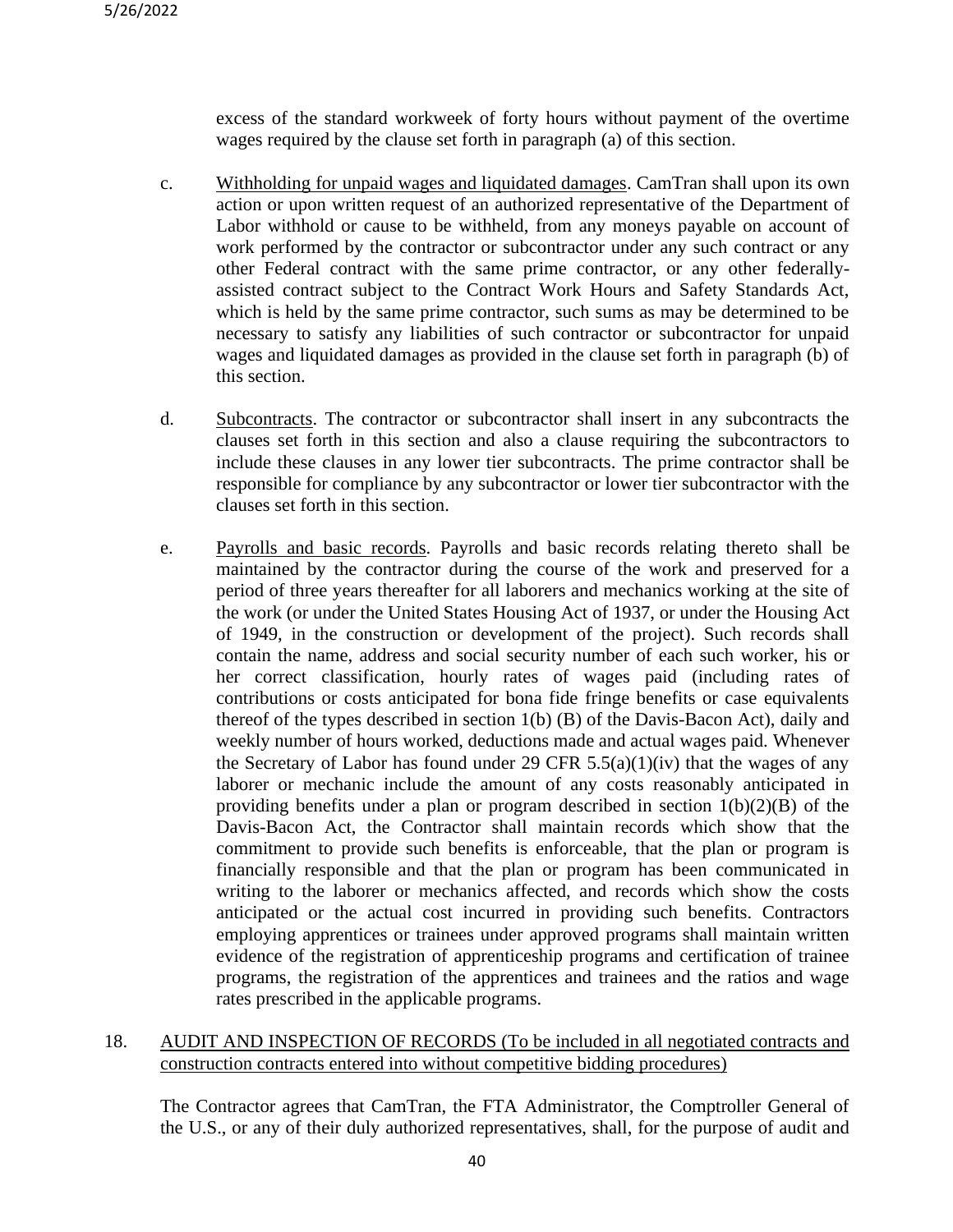examination be permitted to inspect all work, materials, payrolls and other data and records with regard to the project and to audit the books, records, and accounts with regard to the project. Further, the Contractor agrees to maintain all required records for at least three years after CamTran makes its final payments and all other pending matters are closed. Contractor also agrees, pursuant to 49 CFR Part 633.17 to provide the FTA Administrator or his authorized representatives including any PMO Contractor access to Contractor's records and construction sites pertaining to a major capital project, defined at 49 U.S.C. 5302(a)1, which is receiving federal financial assistance through programs described at 49 U.S.C. 5307, 5309 or 5311.

### 19. FLY AMERICA

The Contractor understands and agrees that it will not participate in the costs of international air transportation of any persons involved in or property acquired for this project unless that air transportation is provided by U.S. flag air carrier to the extent service by these carriers is available, in accordance with the International Air Transportation Fair Competitive Practices Act of 1974, as amended, 49 CFR Section 301-3.61(b), and any later regulations at 41 CFR Section 301-10.131, et seq.

20. This Section Deliberately Left Blank.

### 21. Rights in Data (Planning, Research, Development and Demonstration Projects Only)

- a. The term "subject data" used in this section means recorded information, whether or not copyrighted, that is delivered or specified to be delivered under this agreement. The term includes graphic or pictorial delineation's in media such as drawings or photographs; test in specifications or related performance or design-type documents; machine forms such as punch cards, magnetic tape, or computer memory printouts; and information retained in computer memory. Examples include, but are not limited to: computer software, engineering drawings and associated lists, specifications, standards, process sheets, manuals, technical reports, catalog item identifications and related information. The term does not include financial reports, cost analyses and similar information incidental to Project administration.
- b. The following restrictions apply to all subject data first produced in the performance of this agreement:
	- (1) Except for its own internal use, the Recipient may not publish or reproduce such data in whole or in part, or in any manner or form, or may the Recipient authorize others to do so, without the written consent of the Government, until such time as the Government may have either released or approved the release of such data to the public; this restriction on publication, however, does not apply to agreements with academic institutions.
	- (2) As authorized by 49 CFR Section 18.34, the Government reserves a royaltyfree, non-exclusive and irrevocable license to reproduce, publish or otherwise use, and to authorize others to use, for Federal Government purposes: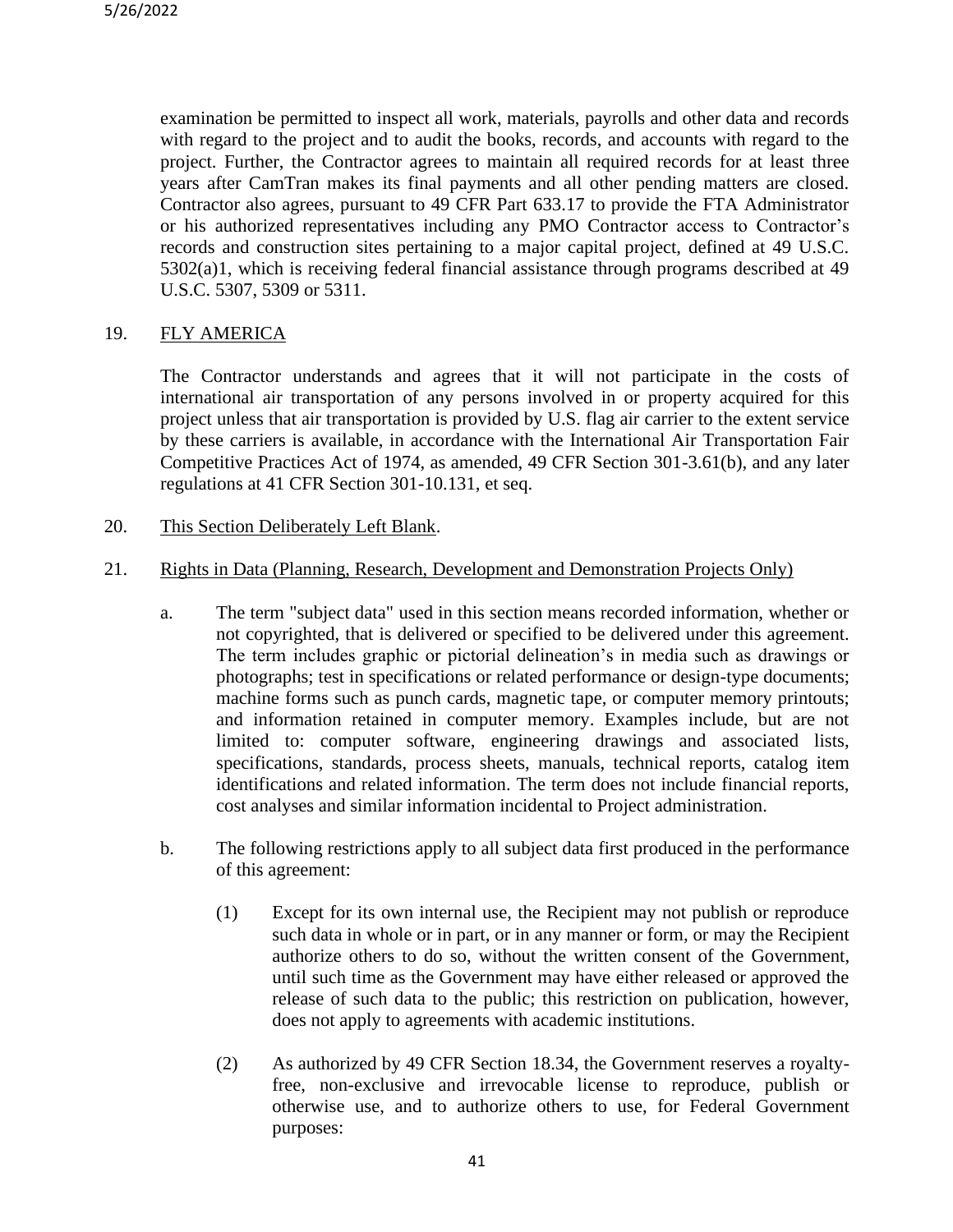- (a) Any work developed under grant, cooperative agreement, sub-grant, sub-agreement or third-party contract, irrespective of whether or not a copyright has been obtained; and
- (b) Any rights of copyrights to which a Recipient, sub-recipient or thirdparty contractor purchases ownership with Federal assistance.
- c. When the FTA provides assistance to a Recipient for a Project involving planning, research, development or a demonstration, it is generally the FTA's intent to increase the body of mass transit knowledge, rather than to limit the benefits of the Project to those parties that have participated therein. Therefore, unless the FTA determines otherwise, the Recipient of FTA assistance to support planning, research, development or a demonstration financed under the Federal Transit Act, as amended, understands and agrees that, in addition to the rights set forth in (2) above, the FTA may make available to any FTA Recipient, Sub-recipient , Third Party Contractor, or Third Party Subcontractor, either the FTA's license in the copyright to the "subject data" derived under this agreement or a copy of the "subject data" first produced under this agreement. In the event that such a Project, is not completed, for any reason whatsoever, all data developed under that Project shall become subject data as defined in (a) of this agreement and shall be delivered as the Government may direct. This subsection, however, does not apply to adaptations of automatic data processing equipment or programs of for the Recipients use which costs are financed with capital funds (Section 3, 9, 16, 18 of the Federal Transit Act, as amended, or Title 23 funds).
- d. Unless prohibited by State law, the Recipient agrees to indemnify, save and hold harmless the Government, its officers, agents, and employees acting within the scope of their official duties against any liability, including costs and expenses, resulting from any willful or intentional violation by the Recipient of proprietary rights, copyrights, or right of privacy, arising out of the publication, translation, reproduction, delivery, use or disposition of any data furnished under this agreement. The Recipient shall not be required to indemnify the Government for any such liability arising out of the wrongful acts of employees or agents of the Government.
- e. Nothing contained in this section on rights in data shall imply a license to the Government under any patent to be construed as affecting the scope of any license or other right otherwise granted to the Government under any patent.
- f. The requirements of subsections (b), (c) and (d) of the above do not apply to material furnished to the Recipient by the Government and incorporated in the work carried out under the agreement, provided that such incorporated material is identified by the Recipient at the time of delivery of such work.
- 22. Seat Belt Use

In accordance with Executive Order No. 13043, "Increasing Seat Belt Use in the United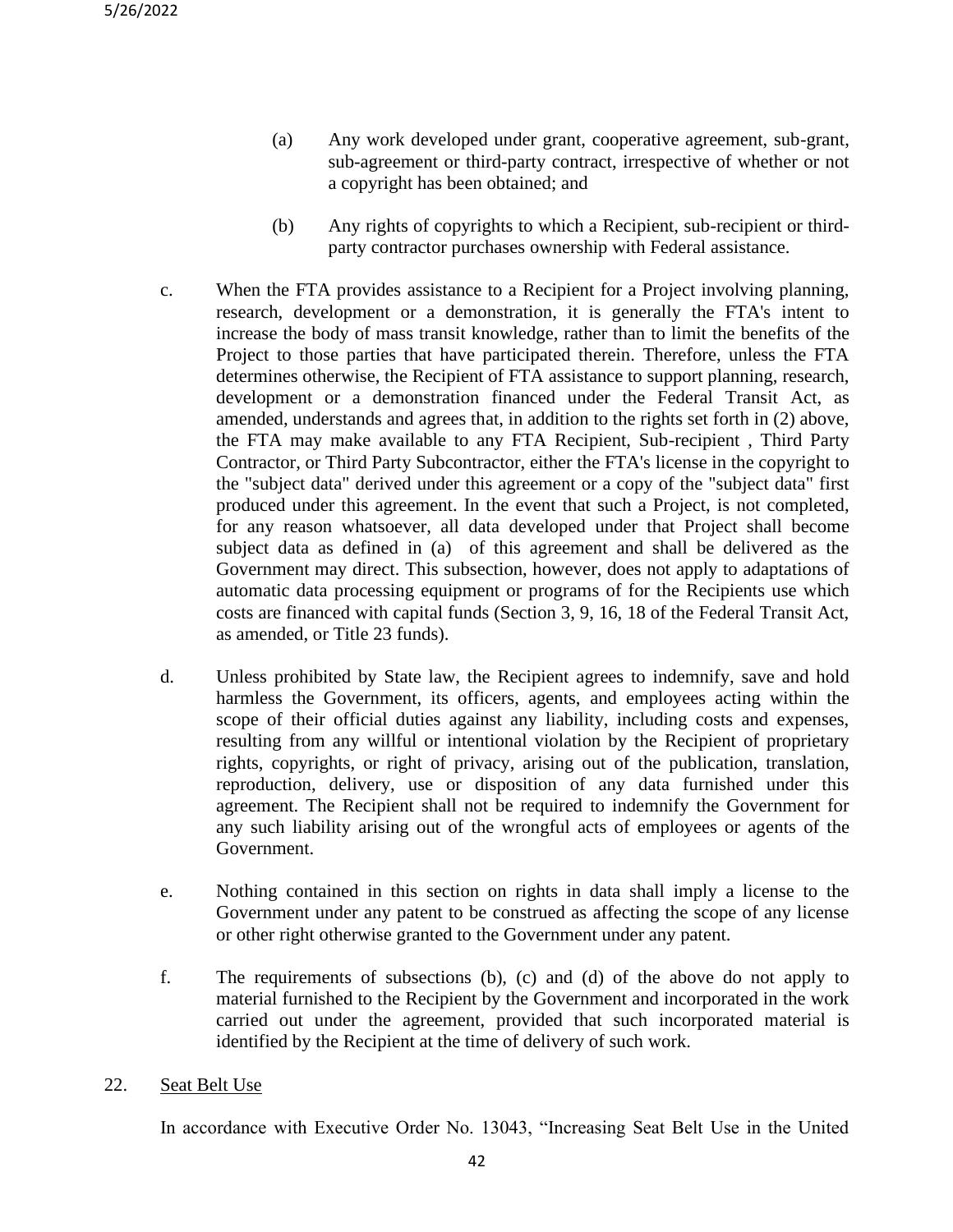States," 23 U.S.C. 402 note, the Contractor is encouraged to adopt on-the-job seat belt use policies and programs for its employees that operate company-owned, rented or personallyoperated vehicles and shall include this provision in all third party contracts and subcontracts under this Project.

### 23. Federal Changes

49 CFR Part 18 Applicability to Contracts. The Federal Changes requirement applies to all contracts. The flow down changes requirement flows down appropriately to each applicable changed requirement. No specific language is mandated. The following language has been developed by FTA. Federal Changes - Contractor shall at all times comply with all applicable FTA regulations, policies, procedures and directives, including without limitation those listed directly or by reference in the Master Agreement between Purchaser and FTA, as they may be amended or promulgated from time to time during the term of this contract. Contractor's failure to so comply shall constitute a material breach of this contract.

### 24. Veterans Preference

As provided in 49 U.S.C. § 5325(k), to the extent practicable, the Recipient agrees and assures that each of its Subrecipients: (1) Will give a hiring preference to veterans, as defined in 5 U.S.C. § 2108, who have the skills and abilities required to perform construction work required under a third party contract in connection with a Capital Project supported with federal assistance appropriated or made available for 49 U.S.C. chapter 53, and (2) Will not require an employer to give a preference to any veteran over any equally qualified applicant who is a member of any racial or ethnic minority, female, an individual with a disability, or a former employee.

### 25. Copeland Anti-Kickback Act

Whoever, by force, intimidation or threat of procuring dismissal from employment, or by any other manner whatsoever induces any person employed in the construction, prosecution, completion or repair of any public building, public work, or building or work financed in whole or in part by loans or grants from the United States, to give up any part of the compensation to which he is entitled under his contract of employment, shall be fined under this title or imprisoned not more than five years or both.

26. Special Department of Labor (DOL) Equal Employment Opportunity (EEO) clauses from the Office of Federal Contract Compliance Programs, EEO and DOL apply (Construction >\$10,000).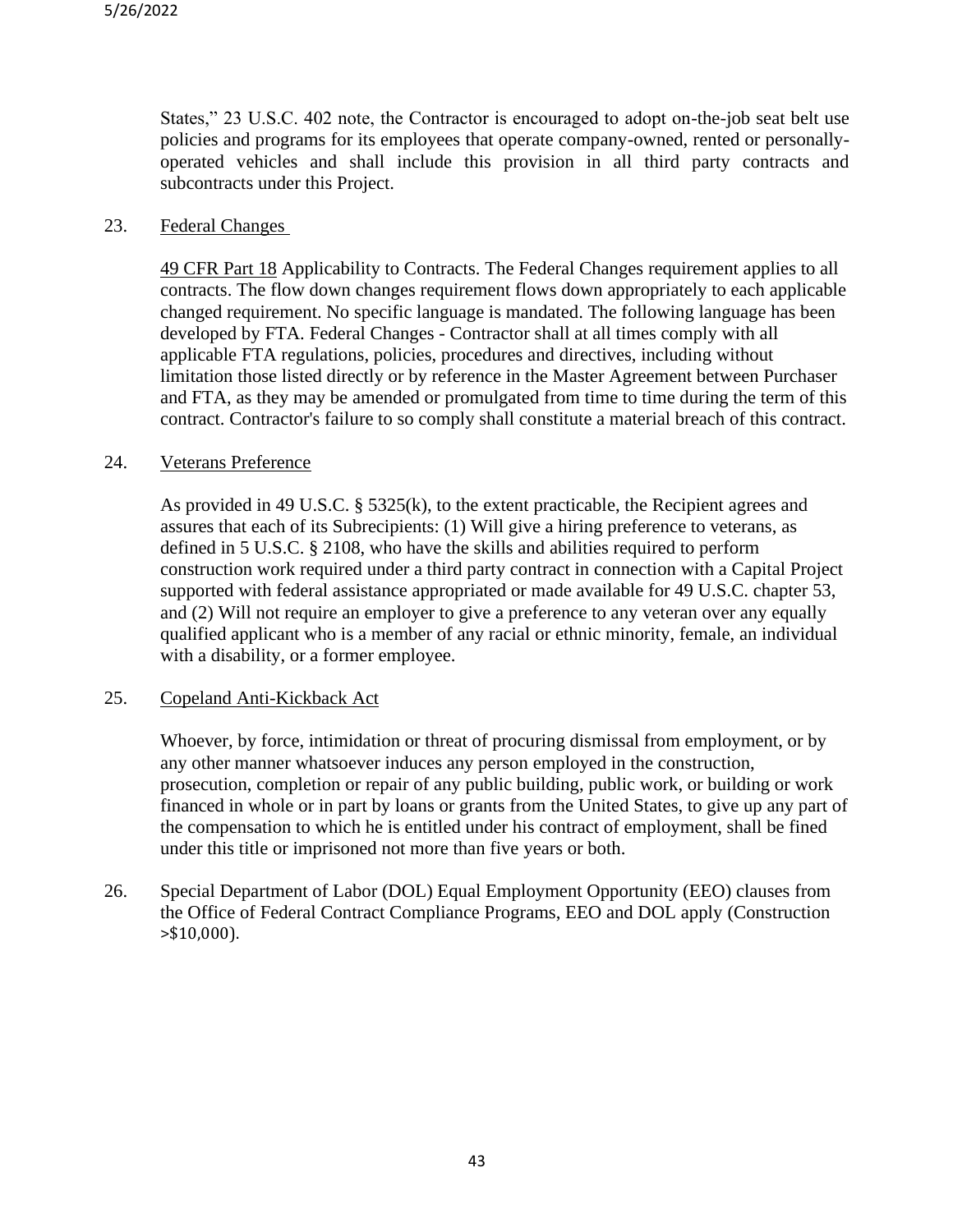## **ATTACHMENT D: ADDITIONAL BID CRITERIA**

### **Intent of IFB**

The specifications of this IFB indicate MINIMUM requirements unless otherwise indicated.

The price quoted by the bidder shall include items of labor, materials, tools, equipment, scaffolding, hoisting, permits and all other costs necessary to fully complete the project.

No change orders either deleting from or adding to these specifications will be allowed after the bid contract has been awarded without prior written approval by CamTran. If the change order involves a price change, the Contractor's request for CamTran approval shall be accompanied by a statement signed by an officer of the purchaser that the price change is fair and reasonable, along with the basis for that determination. A change order cannot expand the scope of the contract.

### **Acceptance of Bids**

The purchaser reserves the right to accept any bid or to reject any and all bids. Any or all bids may be rejected if there is a sound documented business reason. Awards shall be made only to responsible bidders that possess the potential ability to perform successfully under the terms and conditions of this procurement. Consideration shall be given to such matters as bidder integrity, record of past performance and financial and technical resources when determining responsibility. Bids may be modified or withdrawn by written notice or in person by a bidder if the bidders identify is made known and a receipt of the bid is signed prior to the exact hour and date set for the opening of bids.

### **Withdrawal of Bids after Bid Opening**

Withdrawal of erroneous bids after bid opening but before award based on bid mistakes shall be permitted by the written determination of CamTran's contracting officer. This may be done when the bidder requests relief and presents credible evidence that the reason for the lower bid price was a clerical mistake as opposed to judgment mistake and was actually due to an unintentional arithmetical error or an unintentional omission of a substantial quantity of work, labor, material or services made directly in the compilation of the bid. The request for relief and the supporting evidence must be received by CamTran's contracting officer within five (5) calendar days after bid opening.

### **Clarifications, Exceptions and Approved Equals**

A minimum of ten calendar (10) days before the bid opening, all potential bidders may request the purchaser to give clarification, exceptions or approved equals for portions of the specification. Written notice of any changes or approved equals allowed or disallowed will be mailed no less than seven (7) calendar days prior to bid opening to all potential bidders. The bidder must comply with all specified items for his bid will be considered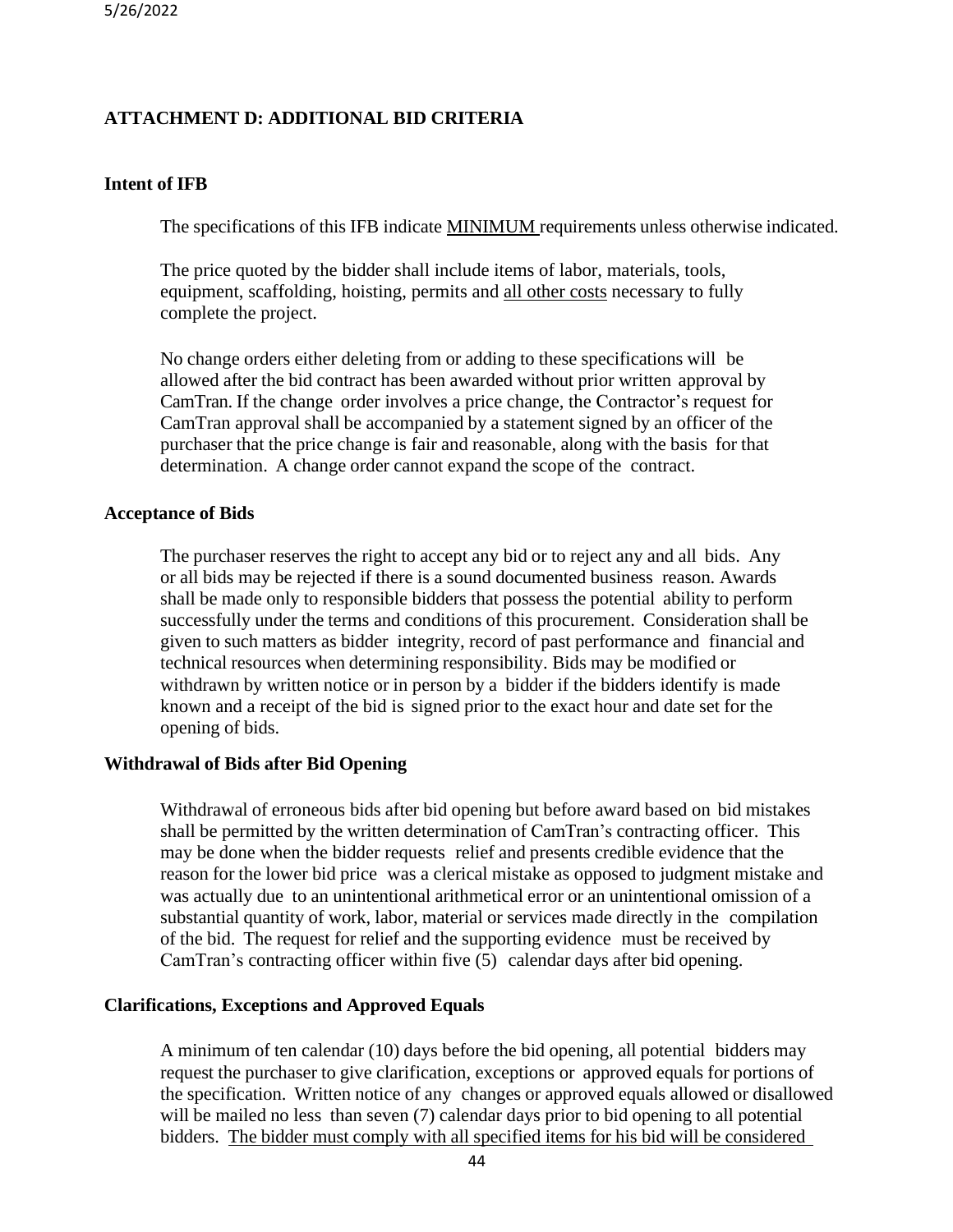non-responsive. No exceptions to the specification will be allowed after the bid opening.

### **Protests and Disputes**

Any protests that may arise prior to or following the bid opening shall be filed in accordance with the Protest Procedures. Any disputes that may arise shall be handled in accordance with the Dispute Procedures.

### **Dispute Resolutions**

Any bidder that is successful in obtaining a bid through the Cambria County Transit Authority must agree to a contract provision that any and all disputes will be subject to the jurisdiction and venue of the Cambria County Court of Common Pleas.

### **Commonwealth Nondiscrimination Clause**

By signing and submitting the bid proposal form, the bidder agrees to comply with the Commonwealth Nondiscrimination Clause, which is made a part of this IFB.

### **Disputes**

Except as otherwise provided in this contract, any dispute before, during and after construction concerning a question of fact arising under this contract which is not disposed of by agreement shall be decided by the Contracting Officer (CamTran), who shall reduce their decision to writing and mail or otherwise furnish a copy thereof to the Contractor. The decision of the Contracting Officer shall be final and conclusive, subject only to review by a court of competent jurisdiction. Pending final resolution of a dispute hereunder, the Contractor shall proceed diligently with the performance of the contract and in accordance with the Contracting Officer's decision.

### **Protest Procedures**

### 1) Protests Prior to Bid Opening

Any protests, prior to bid opening, must be submitted in writing and received by CamTran at least seven (7) calendar days prior to bid opening. Each protest must be in writing and supported by sufficient information to enable the protest to be considered. A protest will not be considered if it is insufficiently supported or if it is not received within the specified time frame. CamTran's response will be in writing and set forth the reasons for its response. The decision is final, unless determined by a court of competent jurisdiction to have been fraudulent, or capricious, or arbitrary or so grossly erroneous as necessarily to imply bad faith or not supported by substantial evidence.

### 2) Protests after Bid Opening

Protests after bid opening will be considered only as to issues which were not apparent before bid opening. After bid opening no protests of specifications and drawings will be considered.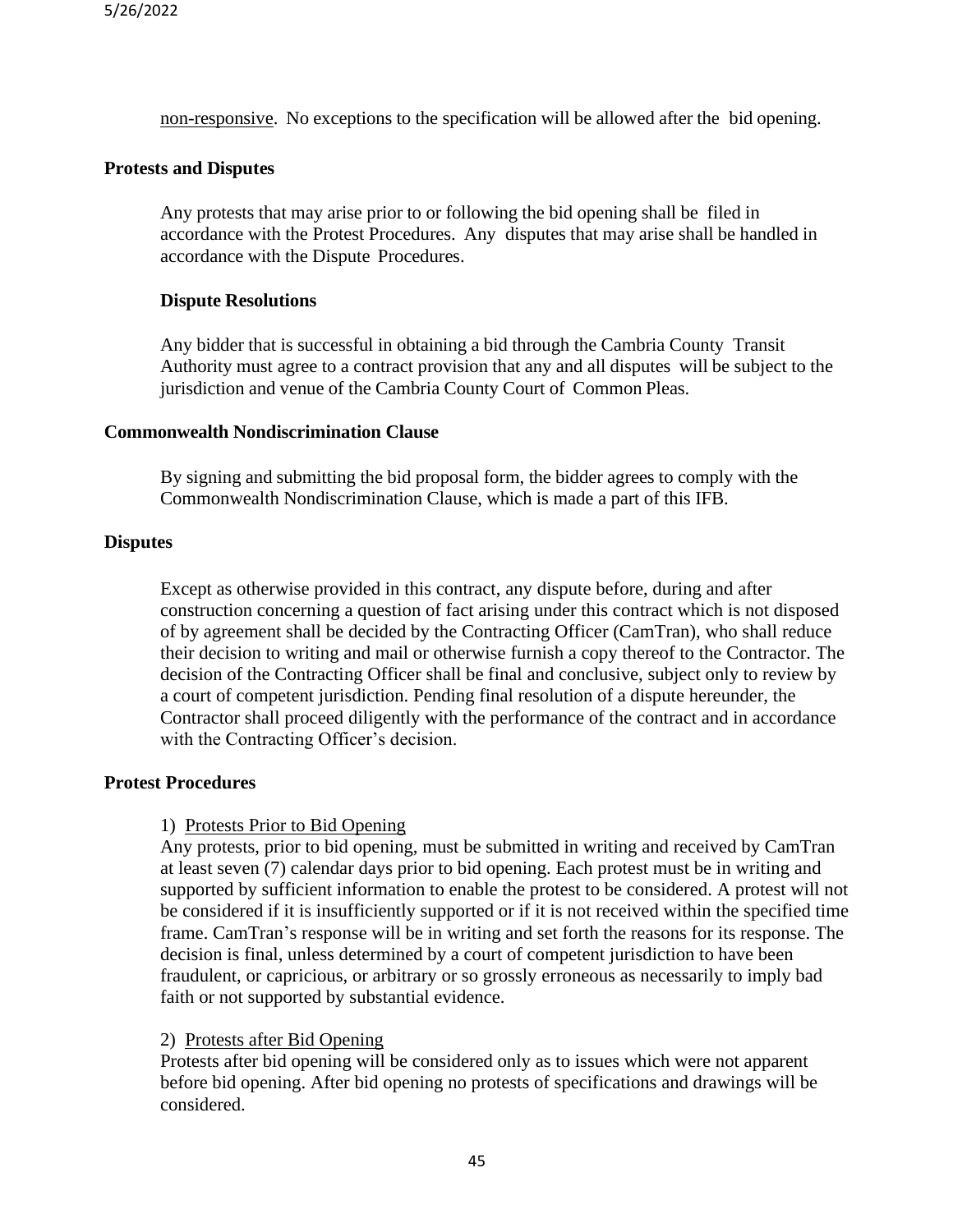Any protest after bid opening, including a protest of contract award, must be in writing and received by CamTran within five (5) calendar days of the action being protested. No other form of protest will be considered. After the time for protest award has expired, these protest procedures will be considered to be inapplicable, and any disputes will be resolved by CamTran under contract provisions or other remedies, if available.

- 3) Protests submitted shall:
	- i. Include the name and address of protester.
	- ii. Identify clearly the procurement under which the protest is being submitted.
	- iii. Identify the action being protested and provide sufficient detailed documentation to support the protest action.
	- iv. Indicate the action, ruling or relief desired from CamTran.

CamTran will review the protest and render its decision in writing within fifteen (15) calendar days of receipt of the protest, setting forth the reasons for its decision. CamTran is responsible, in accordance with good administrative practice and sound business judgment, for the settlement of all contractual and administrative issues arising out of the procurement, including protests, contract defaults, disputes or breaches. The decision by CamTran as to protests shall be final and conclusive.

### **Federally Required Certifications**

- 1) By signing and submitting this bid proposal, the bidder agrees to comply with the following:
	- a) Sections 103 and 107 of the Contract Work Hours and Safety Standards Act (40 U.S.C. 327-330) as supplemented by Department of Labor regulations (29 CFR Part 5).
	- b) Mandatory standards and policies relating to energy efficiency which are contained in the state energy conservation plan issued in compliance with the Energy Policy and Conservation Act (Pub. L. 94-163, 89 Stat. 871).
	- c) Access by the purchaser, the Pennsylvania Department of Transportation, the Federal Transit Administration, the Comptroller General of the United States, or any of their duly authorized representatives to any books, documents, papers and records of the bidder (contractor) which are directly pertinent to the contract resulting from this IFB for the purpose of making audit, examination, excerpts and transcriptions.
	- d) Retention of all required records for three years after the purchaser makes final payment and all other ending matters are closed.
	- e) Federal Civil Rights Requirements which is made a part of this IFB.
	- f) Contract Work Hours and Safety Standards Act, which is made a part of this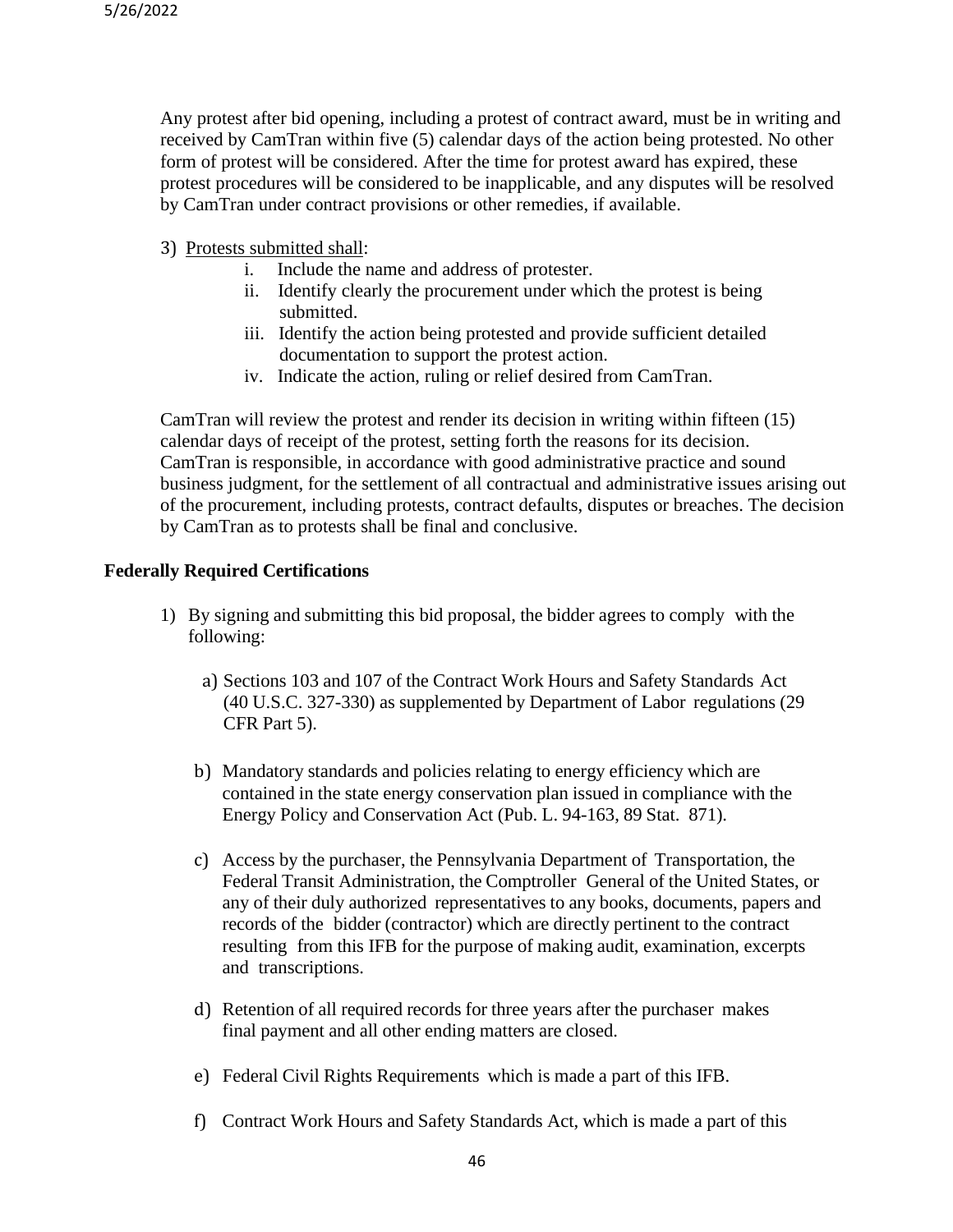#### IFB.

- g) Program Fraud and False or Fraudulent Statements or Related Acts.
	- (1) The bidder acknowledges that the provisions of the Program Fraud Civil Remedies Act of 1986, as amended, 31 U.S.C. §3801 et seq. and U.S. DOT regulations, "Program Fraud Civil Remedies," 49 C.F.R. Part 31, apply to its actions pertaining to this Project. Upon execution of the underlying contract, the bidder certifies or affirms the truthfulness and accuracy of any statement it has made, it makes, it may make, or causes to be made, pertaining to the underlying contract or the FTA assisted project for which this contract work is being performed. In addition to other penalties that may be applicable, the bidder further acknowledges that if it makes, or causes to be made, a false, fictitious or fraudulent claim, statement, submission or certification, the Federal Government reserves the right to impose the penalties of the Program Fraud Civil Remedies Act of 1986 on the bidder to the extent the Federal Government deems appropriate.
	- (2) The bidder also acknowledges that if it makes or causes to be made, a false, fictitious or fraudulent claim, statement, submission or certification to the Federal Government under a contract connected with a project that is financed in whole or in part with Federal assistance originally awarded by FTA under the authority of 49 U.S.C. § 5307, the Government reserves the right to impose the penalties of 18 U.S.C. §1001 and 49 U.S.C.  $\S$ 5307(n)(1) on the bidder, to the extent the Federal Government deems appropriate.
	- (3) The bidder agrees to include the above two clauses in each subcontract financed in whole or in part with Federal assistance provided by FTA. It is further agreed that the clauses shall not be modified, except to identify the subcontractor who will be subject to the provisions.
- h) Incorporation of Federal Transit Administration (FTA) Terms. The preceding provisions include, in part, certain Standard Terms and Conditions required by PENNDOT, whether or not expressly set forth in the preceding contract provisions. All contractual provisions required by PENNDOT, and those as set forth in FTA Circular 4220.1F are hereby incorporated by reference. Anything to the contrary herein notwithstanding, all FTA mandated terms shall be deemed to control in the event of a conflict with other provisions contained in this Agreement. The bidder shall not perform any act, fail to perform any act or refuse to comply with any purchaser requests which would cause the purchaser to be in violation of the FTA terms and conditions.
- i) No Obligation by the Federal Government.
	- (1) The purchaser and bidder acknowledge and agree that, notwithstanding any concurrence by the Federal Government in or approval of the solicitation or award of the underlying contract, absent the express written consent by the Federal Government, the Federal Government is not a party to this contract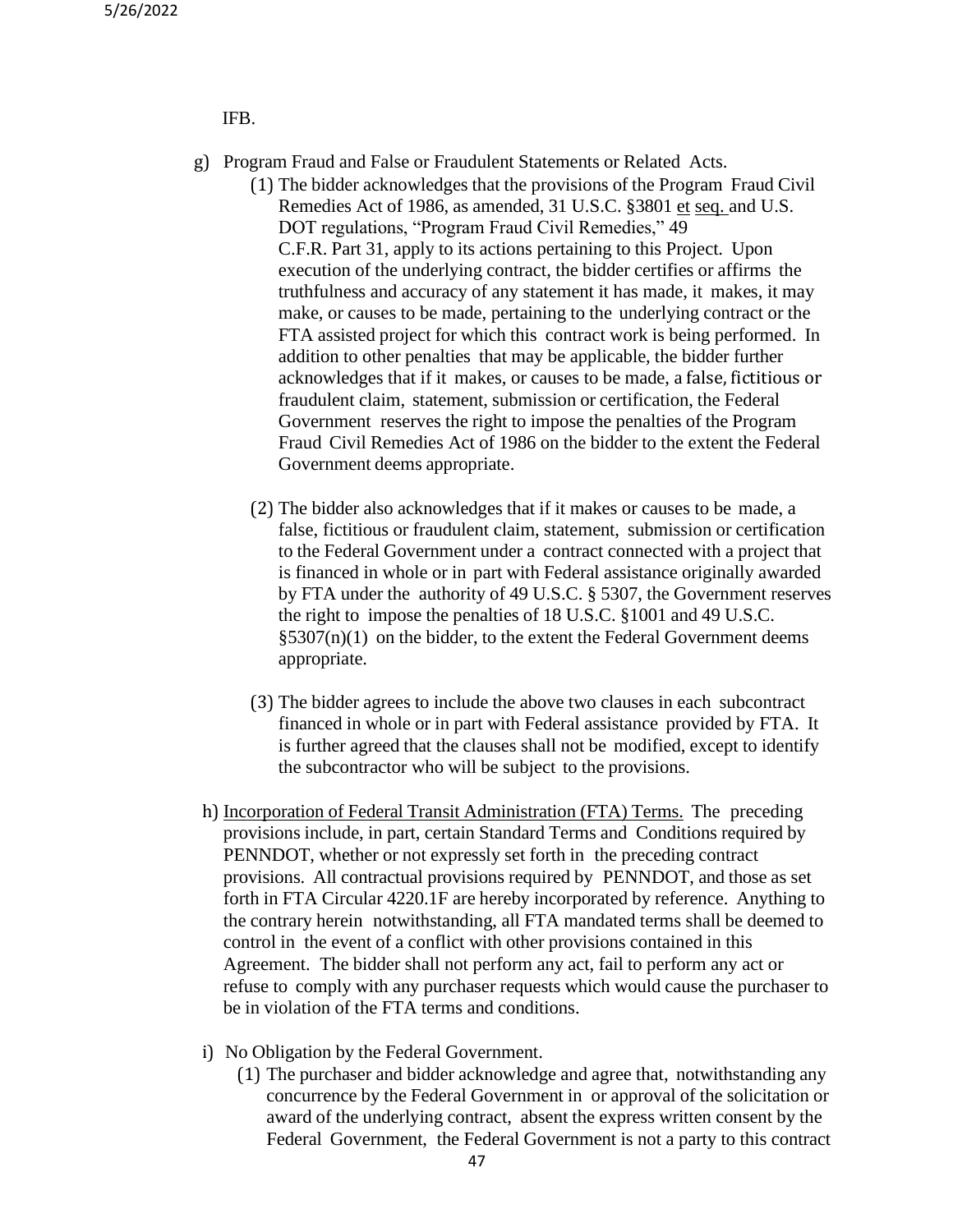and shall not be subject to any obligations or liabilities to the purchaser, bidder or any other party (whether or not a party to that contract pertaining to any matter resulting from the underlying contract).

- (2) The bidder agrees to include the above clause in each subcontract financed in whole or in part with Federal assistance provided by FTA. It is further agreed that the clause shall not be modified, except to identify the subcontractor who will be subject to its provisions.
- j) Federal Changes. The bidder shall at all times comply with all applicable FTA regulations, policies, procedures and directives, including without limitation those listed directly or by reference in the Agreement FTA MA (8) dated October 1, 2001, between the purchaser and FTA, as they may be amended or promulgated from time to time during the duration of this contract. The bidder's failure to so comply shall constitute a material term breach of this contract.

#### **Summary of Items to be supplied with Bid**

All applicable bonding documents and forms included must be executed and furnished by the bidder or the bid shall be disqualified. All addenda to the IFB must be acknowledged on the Price Proposal Form or acknowledged in a separate letter that is signed by the individual signing the Proposal Form and received by CamTran prior to the bid opening. Failure to acknowledge addenda (if applicable) will result in the automatic rejection of the bid unless receipt of addenda by the bidder can be verified by certified mail receipt or acknowledgement of receipt by email [acovalt@camtranbus.com](mailto:acovalt@camtranbus.com)

### **Terms of Payment**

Contracts resulting from this bid shall be subject to a financial assistance contract between the purchaser and the Commonwealth of Pennsylvania and the U.S. Department of Transportation (if applicable). The purchaser shall make full payment within forty-five (45) calendar days of the date the service is determined by the purchaser to be in acceptable condition. The purchaser shall not be charged interest until the purchaser has received funding from the State for the purchase of the service. The State and Federal government will not be subject to any interest charges under any circumstances.

#### **Termination**

CamTran may immediately terminate the contract resulting from this IFB for any of the following reasons:

1) Termination of Convenience-CamTran may terminate this contract, in whole or in part, at any time by written notice to the contractor. The contractor shall be paid its costs, including contract close-out costs and profit on work performed up to the time of termination. The contractor shall promptly submit its termination claim to the purchaser to be paid the contractor. If the contractor has any property in its possession belonging to the purchaser, the contractor will account for the same and dispose of it in the manner the purchaser directs.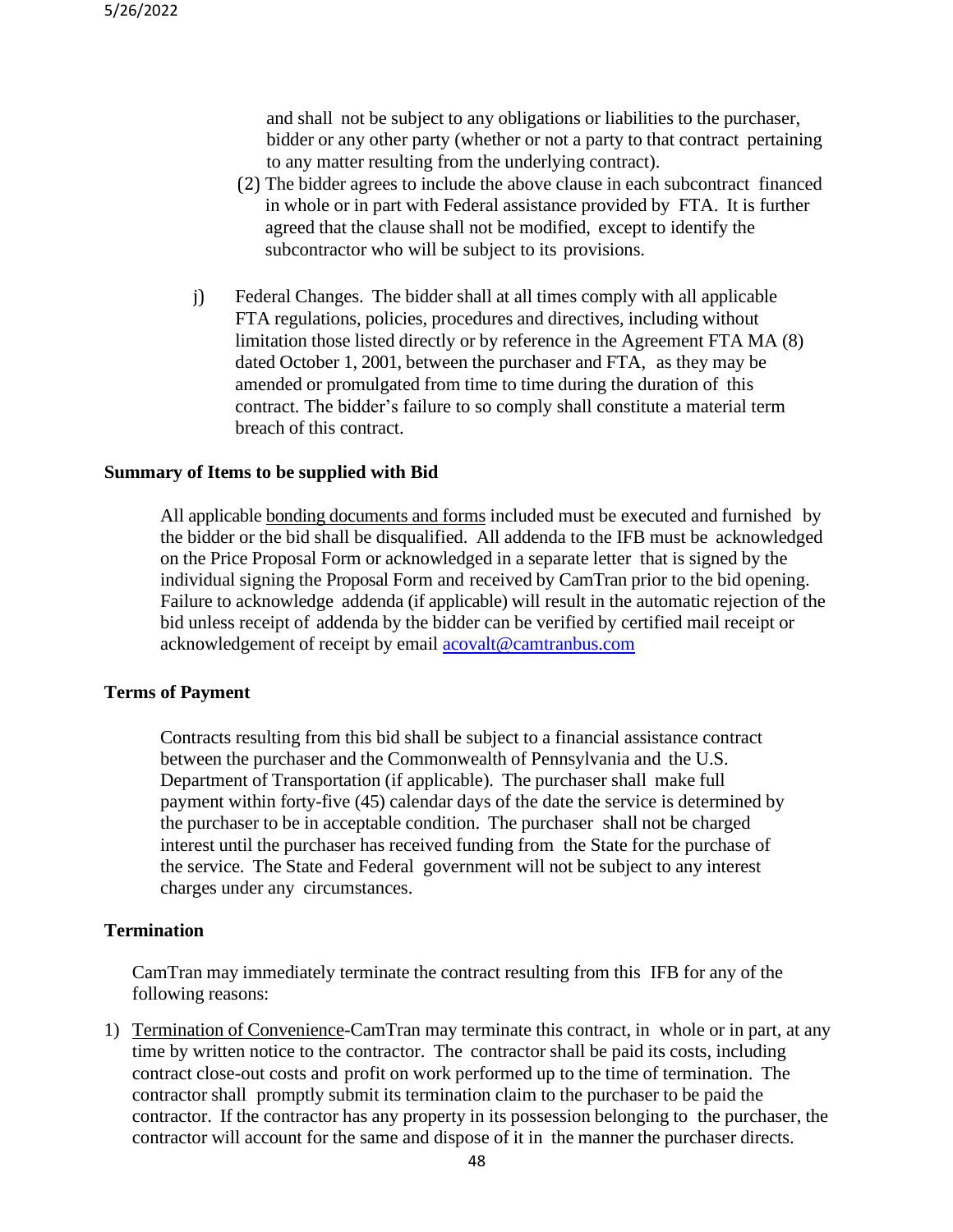- 2) Termination for Default- If the contractor does not deliver supplies in accordance with the contract delivery schedule or if the contract is for services, the contractor fails to perform in the manner called for in the contract or if the contractor fails to comply with any other provisions of the contract, CamTran may terminate this contract for default. Termination shall be affected by serving a notice of termination on the contractor setting forth the manner in which the contractor is in default. The contractor will only be paid the contract price for supplies delivered and accepted or services performed in accordance with the manner of performance set forth in the contract.
- 3) If it is later determined by the purchaser that the contractor had an excusable reason for not performing, such as a strike, fire or flood, events which are not the fault of or are beyond the control of the contractor, the purchaser, after setting up a new delivery of performance schedule, may allow the contractor to continue work or treat the termination as a termination for convenience.
	- A. Termination for Lack of Funds The purchaser may terminate this contract, or any part of it, because of nonavailability to the purchaser of funds required under the terms of this contract, by serving notice of termination upon the contractor. In such event, the contractor shall be paid, from available funds, in accordance with the provisions above.
	- B. Dispute Resolutions

Any bidder that is successful in obtaining a bid through Cambria County Transit Authority must agree to a contract provision that any and all disputes between the parties will be subject to the jurisdiction and venue of the Cambria County Court of Common Pleas.

## **Bid Familiarity**

1) Each bidder shall thoroughly examine and be familiar with all the contract documents, including but not limited to the legal and procedural documents, bid conditions, specifications and addenda, if any, as well as any related requirements of these bid conditions and specifications. The submission of a proposal shall constitute an acknowledgement that the bidder has thoroughly examined and is familiar with the contract documents and specifications in every detail.